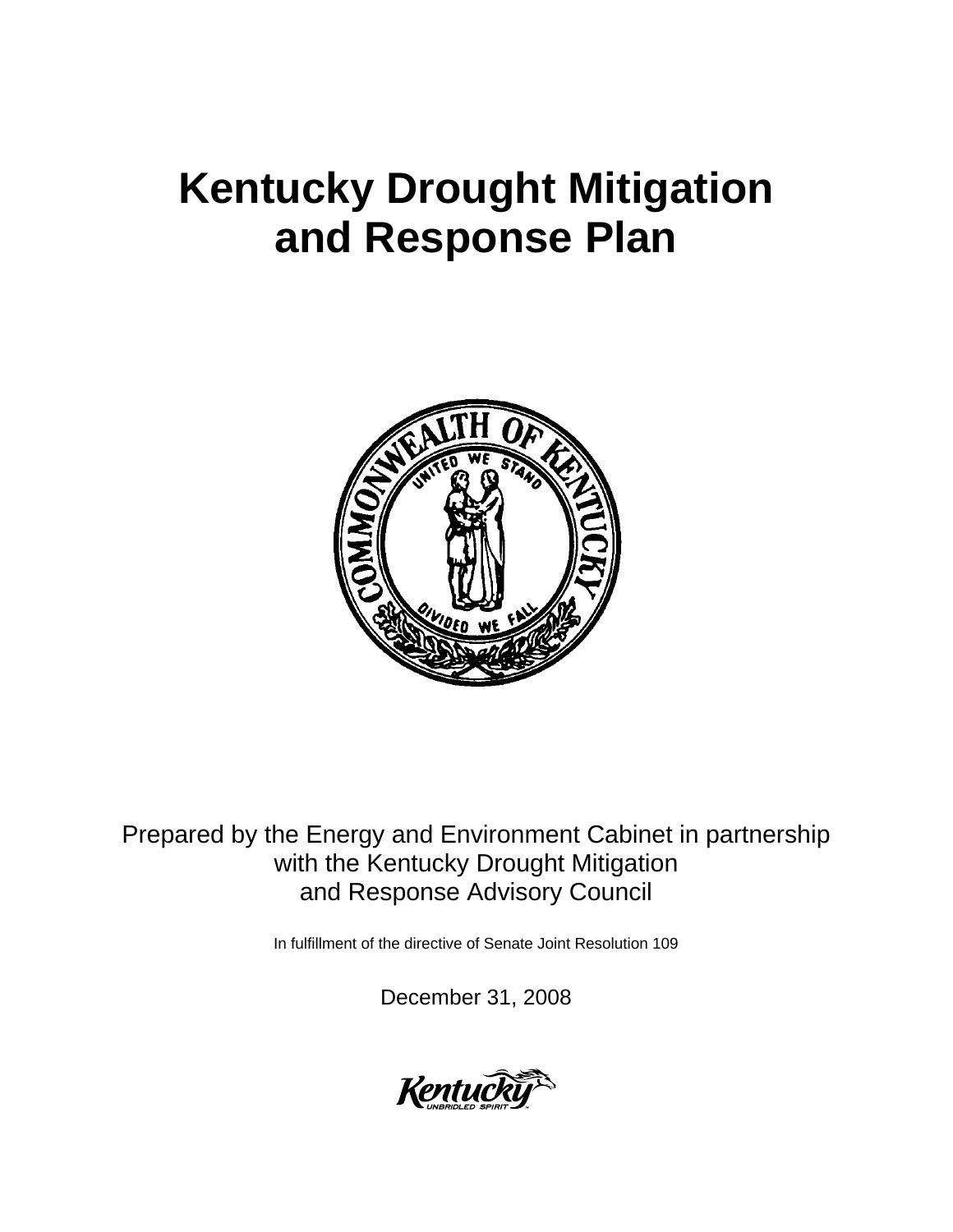## **Table of Contents**

| 1.                                            |                                                                                                                                                                                                                                                                                                                                                                                                                                                                                          |  |  |  |  |  |
|-----------------------------------------------|------------------------------------------------------------------------------------------------------------------------------------------------------------------------------------------------------------------------------------------------------------------------------------------------------------------------------------------------------------------------------------------------------------------------------------------------------------------------------------------|--|--|--|--|--|
| 2.                                            |                                                                                                                                                                                                                                                                                                                                                                                                                                                                                          |  |  |  |  |  |
| 3.                                            |                                                                                                                                                                                                                                                                                                                                                                                                                                                                                          |  |  |  |  |  |
| 3.1<br>3.3                                    |                                                                                                                                                                                                                                                                                                                                                                                                                                                                                          |  |  |  |  |  |
| 4.                                            |                                                                                                                                                                                                                                                                                                                                                                                                                                                                                          |  |  |  |  |  |
| 4.1<br>4.2                                    |                                                                                                                                                                                                                                                                                                                                                                                                                                                                                          |  |  |  |  |  |
| 5.                                            |                                                                                                                                                                                                                                                                                                                                                                                                                                                                                          |  |  |  |  |  |
| 5.1<br>5.2<br>5.3                             |                                                                                                                                                                                                                                                                                                                                                                                                                                                                                          |  |  |  |  |  |
| 6.                                            |                                                                                                                                                                                                                                                                                                                                                                                                                                                                                          |  |  |  |  |  |
| 7.                                            |                                                                                                                                                                                                                                                                                                                                                                                                                                                                                          |  |  |  |  |  |
| 7.1<br>7.2<br>7.3<br>7.4<br>7.5<br>7.6<br>7.7 | Ensure the availability of data needed to assess water resources and support28<br>Develop an inventory and projection of the state's available water resources28<br>Conduct assessments to identify and project drought vulnerabilities29<br>Identify and develop opportunities to increase the available raw water supply to<br>Provide direction and leadership to move the commonwealth toward becoming more<br>Promote and participate in public education, awareness and outreach31 |  |  |  |  |  |
|                                               | 33                                                                                                                                                                                                                                                                                                                                                                                                                                                                                       |  |  |  |  |  |
|                                               |                                                                                                                                                                                                                                                                                                                                                                                                                                                                                          |  |  |  |  |  |
|                                               |                                                                                                                                                                                                                                                                                                                                                                                                                                                                                          |  |  |  |  |  |
|                                               |                                                                                                                                                                                                                                                                                                                                                                                                                                                                                          |  |  |  |  |  |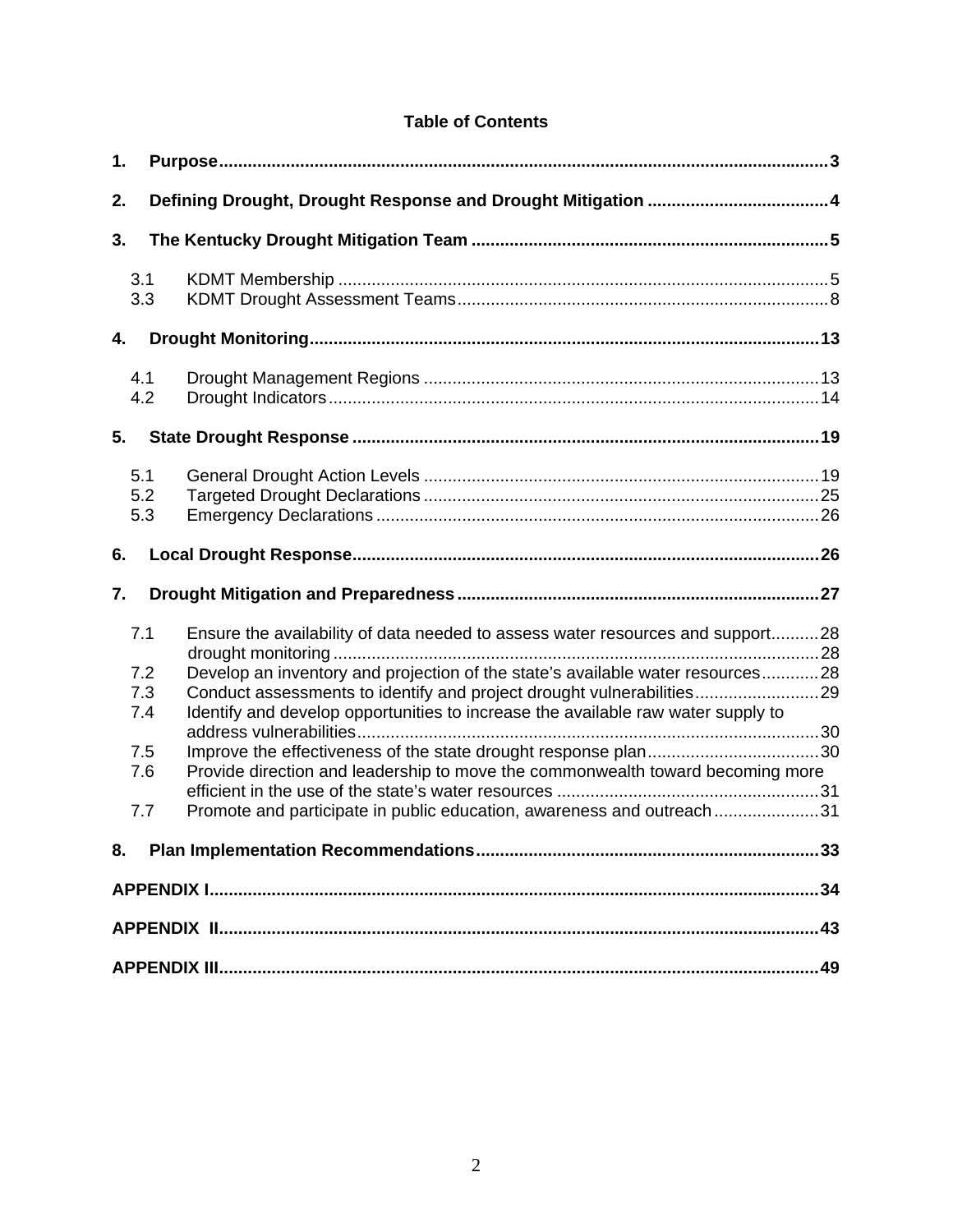#### **Executive Summary**

Kentucky is perceived as a "water-rich" state with an average annual rainfall of 45 to 50 inches and abundant groundwater and surface water resources. However, Kentucky can experience extended periods of dry weather ranging from relatively short-duration single-season events to multi-year events.

Drought is a natural and recurring climatic feature but unlike other natural disasters it is not a distinct event that has a clearly defined beginning and end. Rather it is often the result of the interactions between various complex physical and social factors that are difficult to quantify or predict. Ultimately drought is manifest as an amount or distribution of moisture that is not sufficient to meet the needs of society or the environment and can result from both natural events that decrease supply and from human activities that increase the demand for water.

The impacts to the environment, economy and human health and safety caused by droughts underscore a need to move toward a proactive approach to drought planning and management. The risk of these potential impacts depends on the types of water demands, how these demands are met and the availability of water supplies necessary to meet these demands. This plan serves as a foundation to a proactive drought planning process intended to reduce drought risk in Kentucky. The plan describes a simple collaborative approach to accelerate the decision-making processes of state and federal agencies that are necessary to assist local government efforts in drought *response*. It establishes a mechanism for these agencies to work together during nondrought years with various agencies and individuals outside of state government to identify *mitigation* actions that can be taken to reduce the impacts of future droughts.

This plan was developed in consultation with the Drought Mitigation and Response Advisory Council (see Appendix III). This council provided invaluable insight and advice, and the cabinet is greatly appreciative of the members of this council for their participation and efforts.

#### **1. Purpose**

Kentucky has experienced three significant drought periods in the past 20 years: 1988, 1999- 2000 and 2007-2008. Government responses have generally been slow and fragmented with little focus on preparedness and mitigation. Coordination and synergy between state agencies has not been absent, but generally implemented on an *ad hoc* basis in later stages of drought with a "crisis management" motive. Much of this can be attributed to the lack of timely transfer of information between agencies early on in the development of a drought and the absence of a consistent set of criteria to define the onset and severity of drought.

This plan provides statewide guidance to assess and minimize the impacts of a drought in Kentucky. To accomplish these objectives, the Kentucky Drought Mitigation and Response Plan will

- a. Create a state-level organizational structure that facilitates coordination of state and federal agencies in drought monitoring, response and mitigation activities.
- b. Establish a consistent basis for evaluating the severity of drought situations.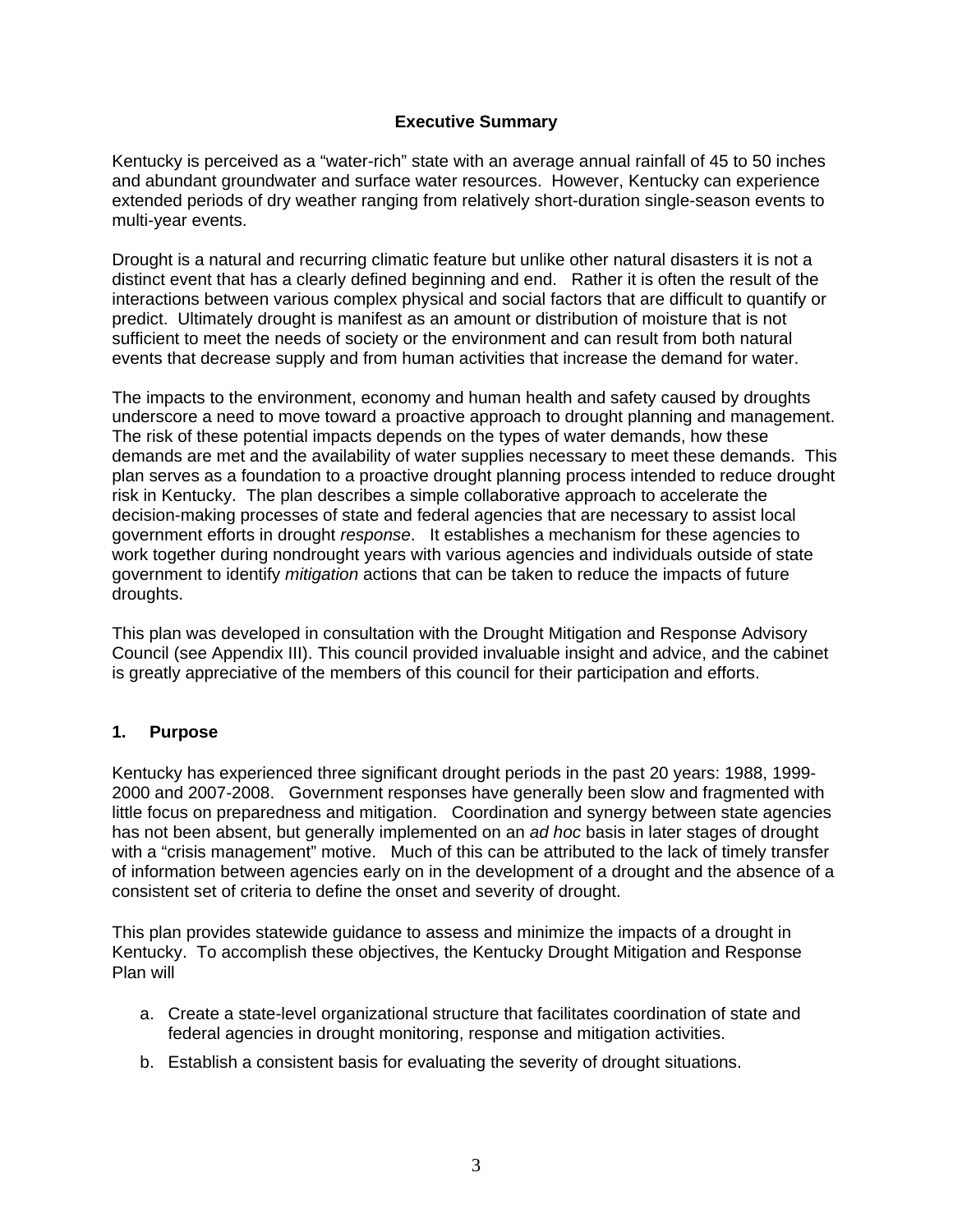c. Promote a long-term strategy of evaluating the state's drought vulnerabilities and identifying actions that will reduce the impacts from future droughts.

## **2. Defining Drought, Drought Response and Drought Mitigation**

There is not a single definition of drought to succinctly describe the progressive nature of drought development. Most often drought is defined by a combination of several definitions for increasing drought severity that are based on meteorological, agricultural, hydrological and socioeconomic effects.

## **2.1 Meteorological Drought**

Meteorological measurements are generally the first indicators of drought development. This category of drought is often defined by a period of precipitation deficit that is outside of a "normal" range over a defined period of time. The concept of normal is often derived from a 30 year record of daily precipitation measurements at a specific location. Thus, a definition of meteorological drought is regionally-specific and presumably based on a thorough understanding of regional climatology.

## **2.2 Agricultural Drought**

Agricultural drought occurs when there is not enough soil moisture to meet the needs of a particular crop at a particular time. Agricultural drought develops at some point after meteorological drought and is identified by linking the characteristics of a meteorological drought to agricultural impacts. This category of drought can develop quite suddenly and is usually the first economic sector to be affected by drought.

## **2.3 Hydrological Drought**

Hydrological drought refers to the deficiencies in surface and subsurface water supplies. It is measured as streamflow and as lake, reservoir and groundwater levels. There is a time lag between lack of rain and diminished quantities of water in streams, rivers, reservoirs and aquifers. Therefore, hydrological measurements are not the earliest indicators of drought. Drought will not be reflected in declining subsurface and surface water levels until precipitation is deficient over an extended period of time. Although it is a natural phenomenon, the impacts of hydrological drought are often intensified by human activities and land use.

## **2.4 Socioeconomic Drought**

Socioeconomic drought occurs when physical water shortage begins to affect people, individually or collectively. This category of drought is manifested by adverse impacts to the health, well-being and quality of life of the people, or when drought begins to affect the supply and demand of an economic product.

## **2.5 Drought Response**

Drought response is the process of taking actions during a drought event to reduce its immediate impacts to the environment or society. The purpose of drought response is to reduce the impacts of drought by making temporary adjustments to normal practices until the threat of drought is relieved by a resumption of normal climatic conditions.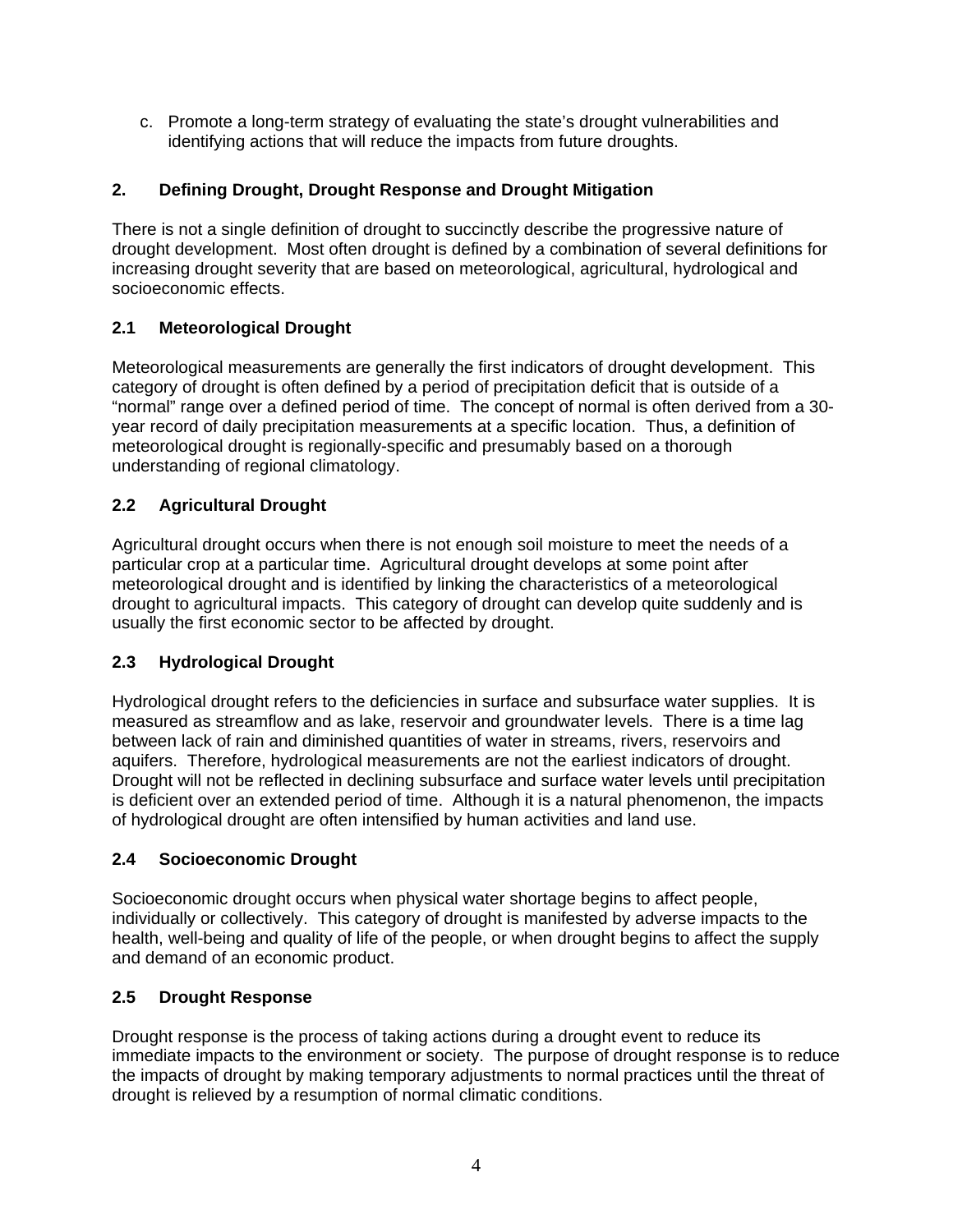## **2.6 Drought Mitigation**

Mitigating drought is the process of taking actions in advance of drought to reduce its long-term risk. The purpose of mitigation and preparedness actions is to reduce the impacts of drought by identifying principal activities, groups or regions most at risk and developing mitigation actions and programs that alter these vulnerabilities.

## **3. The Kentucky Drought Mitigation Team**

In order for the state to effectively manage a developing drought situation, this plan recommends the establishment of the Kentucky Drought Mitigation Team (KDMT) that will be chaired by the secretary of the Energy and Environment Cabinet or a designee. The purpose of the KDMT is to (1) engage multiple agencies in a coordinated approach for responding to drought situations (drought response), and (2) use lessons learned and information gained from drought experiences, to develop recommendations for reducing long-term drought risk (drought mitigation). The KDMT will consist of officials from state and federal agencies and representatives of local agencies and professional organizations that have responsibility for areas likely to be affected by drought conditions or who have an interest in supporting the actions of the KDMT.

The KDMT is intended to function as a group of coordinating agencies, each having its respective statutory obligations and responsibilities in responding to a drought situation. It is not intended to infringe upon these obligations; rather it will serve as a forum for agencies to collaborate about the impacts of drought, discuss possible interagency responses and identify opportunities for technical assistance or information transfer between coordinating agencies. The KDMT exercises no operational authority over any of the coordinating member agencies.

## **3.1 KDMT Membership**

The KDMT will monitor drought development and facilitate coordination between various state, federal and local agency responses to drought situations. The following state agencies will be designated members of the KDMT:

- The Energy and Environment Cabinet (Chair)
	- Division of Water
	- Division of Environmental Program Support
	- Division of Forestry
	- Division of Conservation
	- Department of Energy
	- Public Service Commission
- Department of Fish and Wildlife Resources
- **-** Department for Public Health
- **Division of Emergency Management**
- **Kentucky National Guard**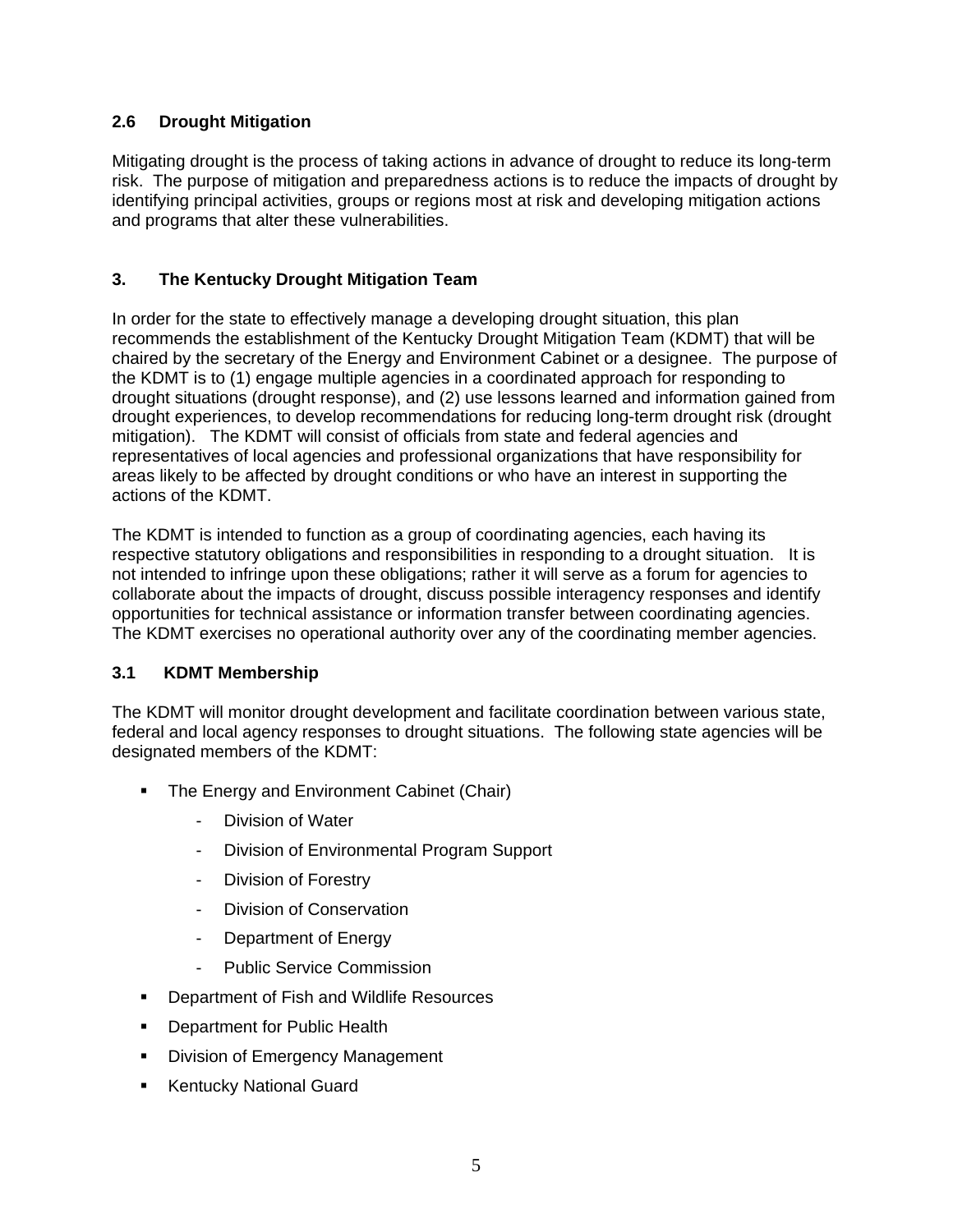- Kentucky Department of Agriculture
- Governor's Office of Agricultural Policy
- **Kentucky Infrastructure Authority**
- **Kentucky Cooperative Extension Service**
- **Kentucky State Climatologist Office**
- **Kentucky River Authority**
- **-** Department of Homeland Security

The following agencies and organizations will be invited to participate and support the KDMT:

- **Kentucky Council of Area Development Districts**
- **Kentucky Geological Survey**
- **National Weather Service**
- **U.S. Geological Survey**
- U.S. Army Corps of Engineers
- **Kentucky Rural Water Association**
- Kentucky/Tennessee Section of the American Water Works Association
- **Kentucky Farm Bureau**
- **Kentucky Association of Counties**
- **Kentucky League of Cities**
- **Kentucky Pollution Prevention Center**
- University of Louisville Center for Hazards Research and Policy Development
- **EXEDENT** University of Kentucky College of Agriculture
- **Kentucky Municipal Utilities Association**
- Representative(s) of electrical power generators
- Representative(s) of municipal and rural water utilities
- **Representative(s) of industrial water users**
- **Representative(s) of environmental interests**
- Representative(s) of recreational interests

## **3.2 KDMT Activities**

The chairperson will be responsible for activating the KDMT and ensuring that the coordinating agencies are informed of the proceedings and findings of drought assessment teams (section 3.3) during a drought event. During mild to moderate levels of drought, most of the actions of the KDMT will be carried out by the chairperson or a designee without formal activation of the KDMT. These actions may include producing and distributing reports to the coordinating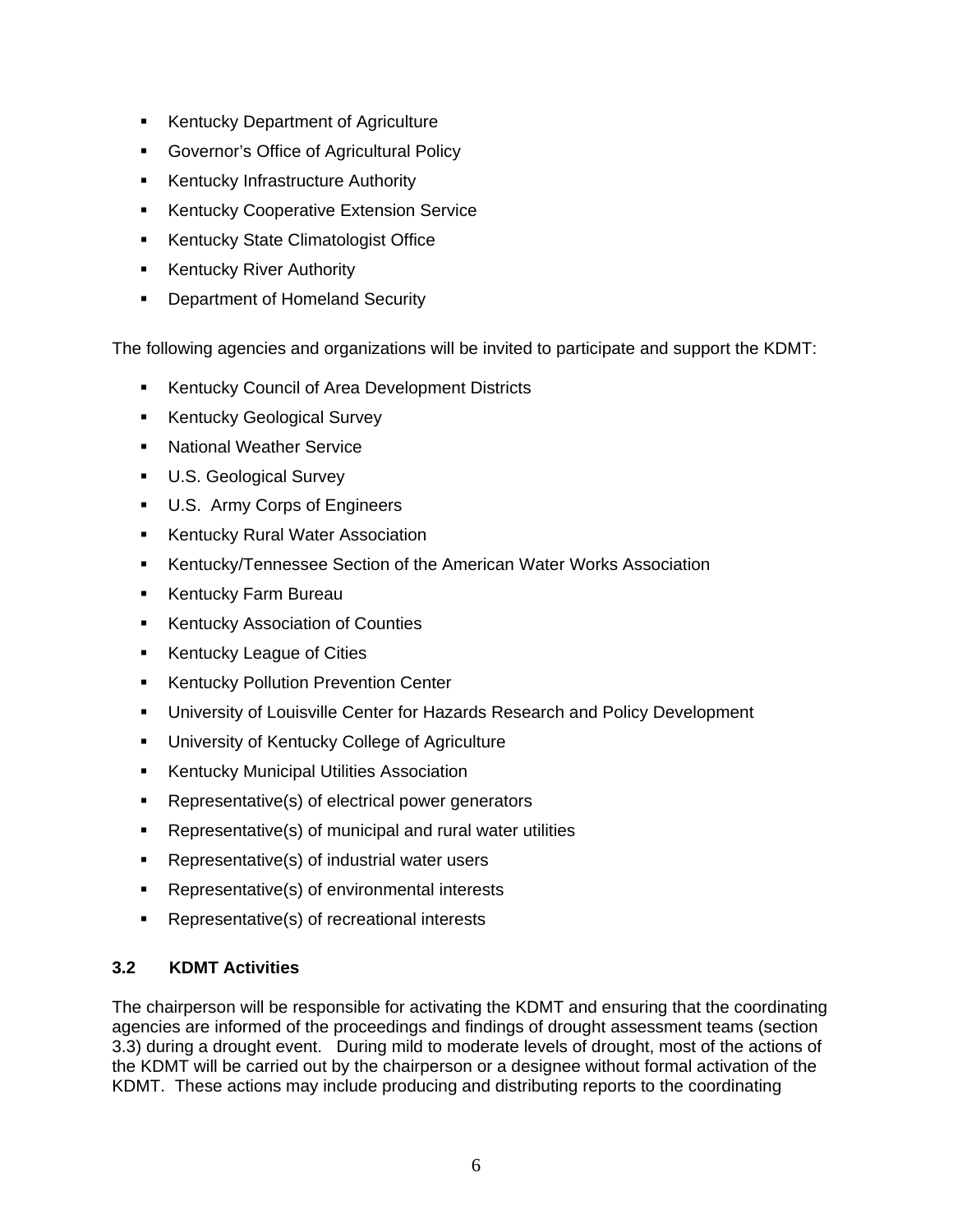agencies of the KDMT and drafting press releases or other public notifications related to general drought conditions in the state or a region of the state.

- a. Upon activation, the primary **drought response** activities of the KDMT will be to:
- Meet as necessary to collect, review and distribute information on the drought situation throughout the state. The types and sources of drought information gathered by the KDMT are summarized in Table 3.1.
- Facilitate interagency communications and the sharing of technical or other resources among coordinating agencies.
- Coordinate and maintain a record of the state's drought response activities.
- Develop and implement a process to systematically gather and analyze the extent of impacts to various drought impact sectors in each drought event.
- Routinely distribute a *Drought Situation Report* to the heads of coordinating agencies containing information on the severity of drought and its impacts to the state's water resources, public water supplies and other impacted sectors.
- Coordinate communication through media outlets, the Internet and other avenues to keep the general public informed about the location, severity and potential impacts of a developing drought.

| Table 3.1. The primary types and sources of information used for drought monitoring and |
|-----------------------------------------------------------------------------------------|
| impact assessment.                                                                      |

| DROUGHT ASSESSMENT INFORMATION                         | SOURCE AGENCIES                           |
|--------------------------------------------------------|-------------------------------------------|
| Groundwater levels, spring discharges, streamflow      | Division of Water                         |
| conditions and lake levels                             | U.S. Geological Survey                    |
| Climatic outlooks and short-term forecasts             | <b>National Weather Service</b>           |
| Summary of historical comparisons                      |                                           |
| Summary of precipitation data                          | Division of Water                         |
|                                                        | <b>National Weather Service</b>           |
|                                                        | State Climatologist's Office              |
| Current drought status and historical comparisons      | State Climatologist's Office              |
| of drought indices and regional or global climate      |                                           |
| patterns                                               |                                           |
| Status of water supplies                               | Division of Water                         |
| List of systems activating water shortage response     | Division of Environmental Program Support |
| measures                                               |                                           |
| Priority list of vulnerable water suppliers            |                                           |
| Drinking water quality, infrastructure (e.g., pressure | Division of Water                         |
| or treatment problems)                                 |                                           |
| Public health concerns with drinking water supplies    | Department for Public Health              |
| Status of U.S. Army Corps of Engineers projects        | U.S. Army Corps of Engineers              |
| Summary of drought indicators                          | Division of Water                         |
| Summary of potential emerging drought-related          | Department for Public Health              |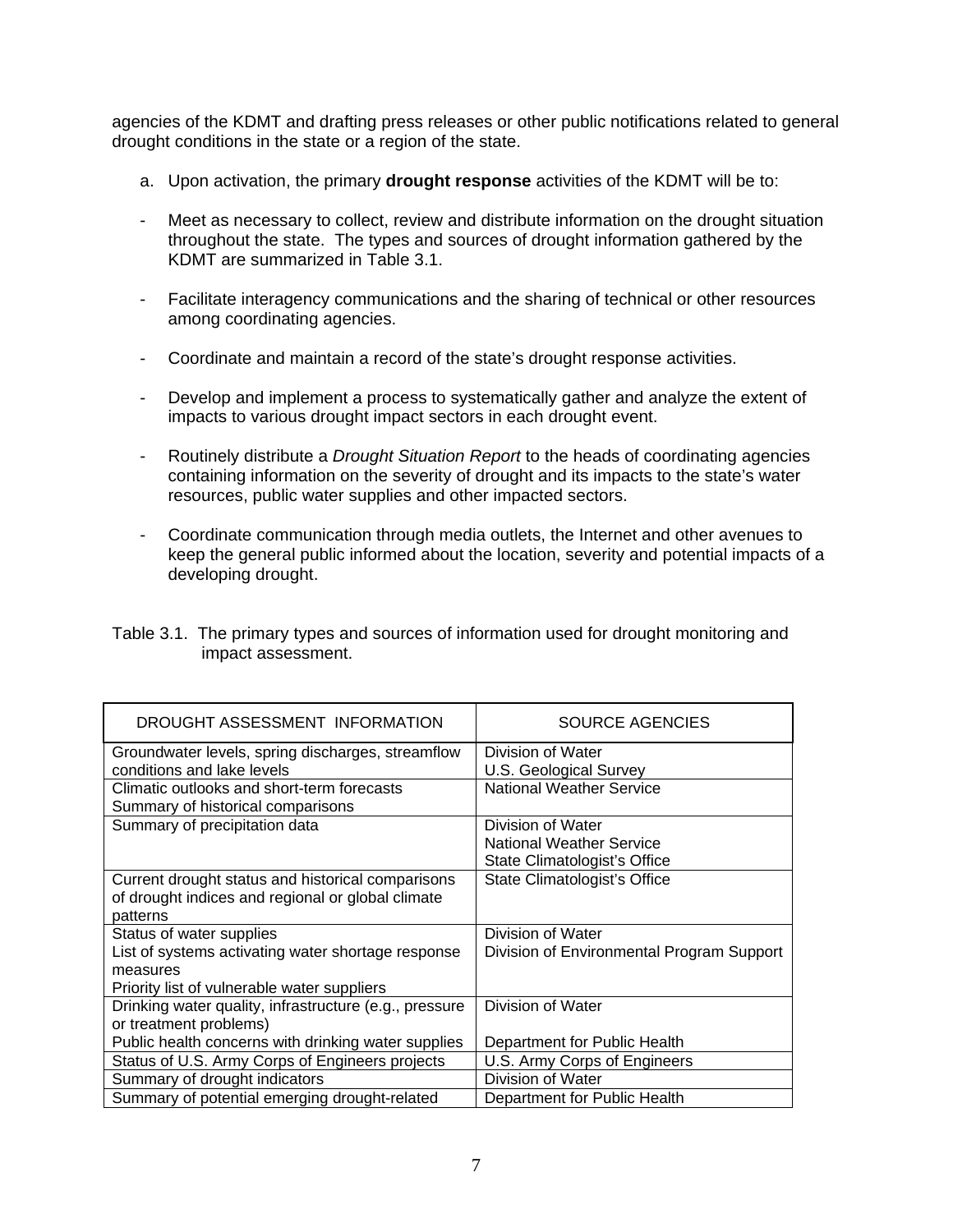| health issues                                                                |                                                      |
|------------------------------------------------------------------------------|------------------------------------------------------|
| DROUGHT ASSESSMENT INFORMATION (cont.)                                       | <b>SOURCE AGENCIES</b>                               |
| Updates of crop, soil moisture, water sources and<br>agricultural conditions | Kentucky Department of Agriculture                   |
| Summary of agricultural weather reports                                      | University of Kentucky Agriculture Weather<br>Center |
| Updates of forest fire conditions                                            | <b>Division of Forestry</b>                          |
| Summary of impacts to fish and wildlife resources                            | Kentucky Department of Fish and Wildlife             |
|                                                                              | Resources                                            |
| Other data or information as needed                                          | Specific to type of information required             |

- b. The primary **drought mitigation** actions of the KDMT will be to:
- Meet on a regular basis during nondrought years to review and, if necessary, revise the drought mitigation (section 7) and response plan. The frequency and scheduling of meetings will be determined by consensus of the members of the KDMT.
- Identify vulnerabilities associated with drought and recommend actions to mitigate those vulnerabilities.
- Develop long-range strategies for mitigating the impacts of future droughts.
- Work to integrate drought planning with other planning processes, particularly local and regional water resources planning and hazard mitigation planning.

## **3.3 KDMT Drought Assessment Teams**

Drought Assessment Teams (DAT) will be established to support and carry out the work of the KDMT (Appendix Figure II.E). Membership in a DAT will consist mainly of individuals who will be actively engaged in the assessment or analysis of drought impacts for their respective agencies. Additional DATs may be convened at any time if it is determined that drought assessments should be broadened to include other impacted sectors. The chair of the KDMT will be responsible for inviting participants, naming chairpersons and defining the objectives of *ad hoc* workgroups.

The purpose of a DAT is to provide a mechanism that brings agencies sharing common interests together much earlier in the development of a drought than has typically occurred in the past**.** As with the KDMT, a DAT will exercise no operational authority over any of the coordinating member agencies.

The core membership of the DATs listed below will remain flexible and does not preclude participation in any workgroup by any other interested members of the KDMT.

#### **3.3.1 Climate and Water Resources Data Team (CWRD)**

The role of the CWRD is to compile surface water, groundwater, climatic, meteorological and other data necessary to assess drought conditions. Membership of the CWRD will include technical and professional representation from state and federal agencies with expertise in climatology, meteorology, hydrology and water resources management. This team will assume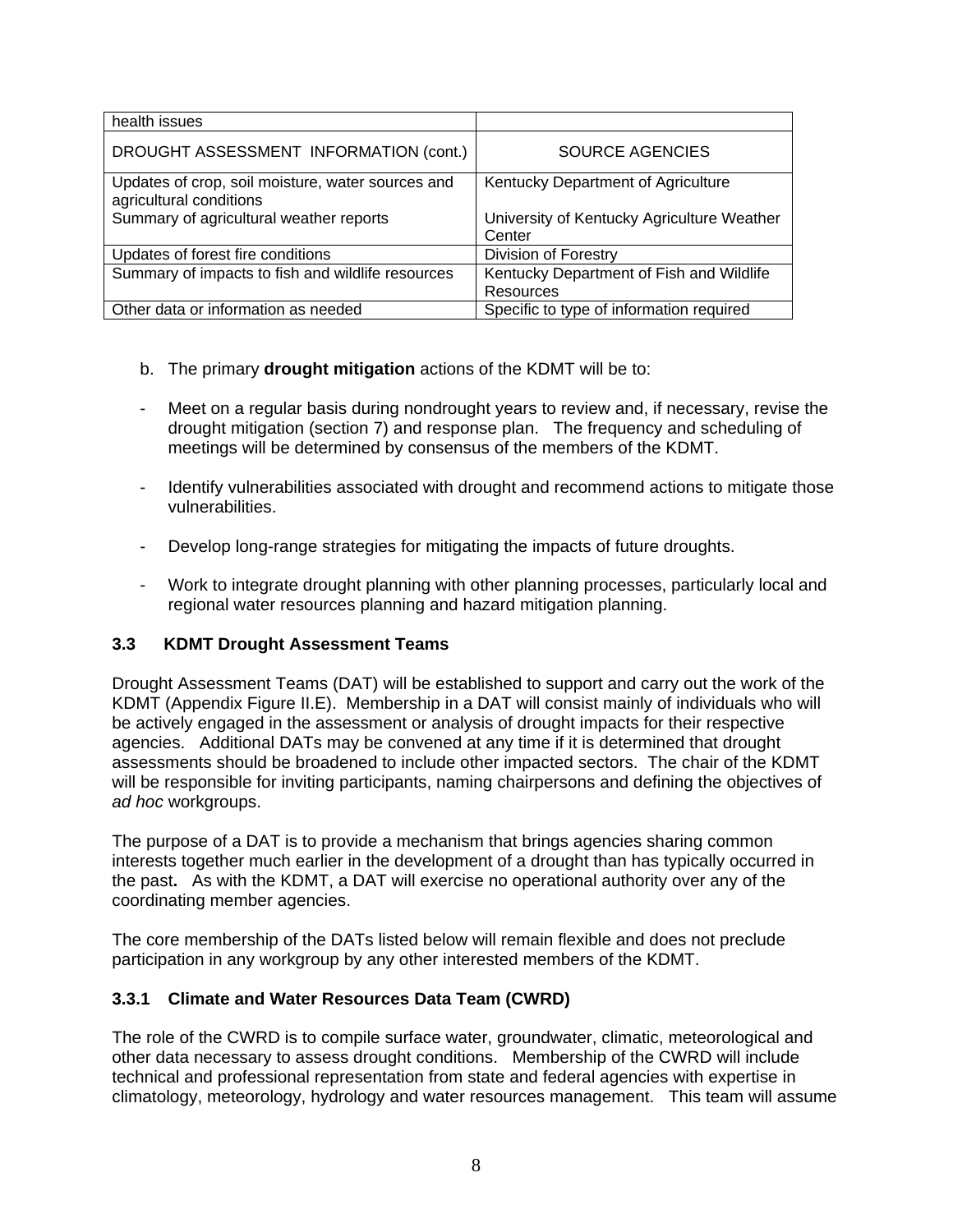the functions of the Water Availability Advisory Group, an advisory body that has assisted state drought response efforts since 1984. The following agencies will be designated core members of the CWRD:

- **Kentucky State Climatologist Office (co-Chair)**
- Division of Water (co-Chair)
- **Division of Conservation**
- **Division of Forestry**
- **Kentucky Department of Fish and Wildlife Resources**
- **National Weather Service**
- **U.S. Geological Survey**
- **Kentucky Geological Survey**
- **University of Kentucky Agricultural Weather Center**
- U.S. Army Corps of Engineers
- **Kentucky River Authority**

The CWRD team will meet annually between the dates of March 15 and April 15 to make a preliminary assessment of the potential for drought conditions for the current year. At all other times the CWRD will meet as needed to monitor drought conditions or related activities according to a schedule established by the chairpersons until a Level I drought declaration is issued (Section 5.1.3). The chairperson or a designee will

- Convene the CWRD when climatic conditions or other assessments indicate potential for drought development;
- **EXECT** Activate the CWRD upon a Level I Drought Declaration
- Notify the KDMT of scheduled meeting dates;
- Preparing briefings of findings after each meeting for distribution to the KDMT, chairpersons of other DATs and other agencies as requested;

When activated the CWRD will begin to collect, monitor, and evaluate selected climatic, agricultural weather, water-supply and other water-related data as necessary to identify at an early stage the onset of a drought or potential for drought. As drought conditions progress, the CWRD will monitor the geographic extent of the affected areas and routinely report its findings to the KDMT. Functions that may be performed by the CWR include, but are not limited to:

- Deciding the most effective available data for monitoring drought development across the state and providing recommendations for appropriate drought level classifications for each of fifteen drought management regions in Kentucky.
- Using all available historical data, models and other expertise to alert water-sensitive sectors as early as possible to the potential for drought development in the current year.
- Evaluating the effectiveness of the state drought severity classification system and making modifications as needed.
- **IDENT** Identifying gaps to be filled in climatic, water resources or other data necessary for drought monitoring and long-term drought mitigation and water resources planning.
- Coordinating with the Division of Water to develop and produce a monthly water resources summary for Kentucky and published to the Drought Information Center Website.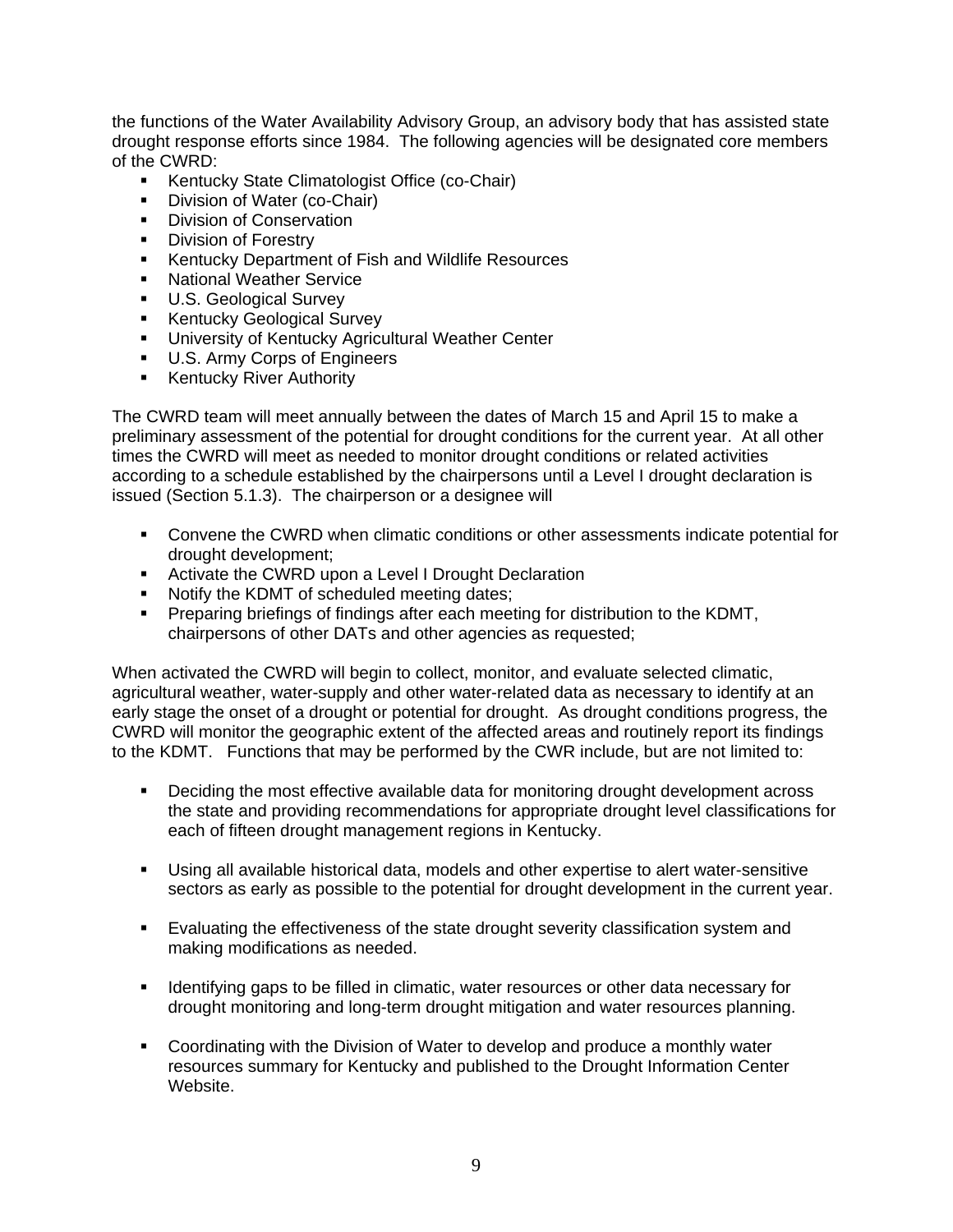**• Contributing to KDMT Drought Situation Reports.** 

## **3.3.2 Agriculture and Natural Resources Team (AGNR)**

The role of the AGNR is to identify potential impacts of drought conditions to agriculture and track their occurrence and intensity. Findings and recommendations of this team are assimilated into the overall Drought Situation Report and are intended to assure effective response capabilities, as well as provide documentation for any emergency declaration. The following agencies will be designated core members of the AGNR:

- **Kentucky Department of Agriculture (Chair)**
- **Kentucky Cooperative Extension Service**
- **Division of Conservation**
- **Division of Forestry**
- **Governor's Office of Agricultural Policy**
- **University of Kentucky Agricultural Weather Center**
- **Division of Water**

The AGNR will be convened at the discretion of the chairperson and will be activated only during periods of drought or anticipated drought. Given that agricultural impacts are typically the first to develop in a drought, it is expected that the AGNR will begin monitoring early drought development during the Drought Advisory phase (section 5.1.2) in coordination with the CWRD.

The chairperson or a designee will

- Activate the AGNR when climatic conditions indicate potential for drought development.
- Notify the KDMT of scheduled meeting dates.
- Prepare briefings of findings after each meeting for distribution to the KDMT, chairpersons of other DATs and other agencies as requested.
- Invite participation from agencies or individuals as necessary to enhance the effectiveness of the AGNR.

When activated the AGNR will begin to collect, monitor, and evaluate agricultural weather and production data as they are impacted by drought. As drought conditions progress, the AGNR will monitor the geographic extent of the affected areas and routinely report its findings to the KDMT. Functions that may be performed by the AGNR include, but are not limited to:

- Assess current and potential agricultural drought severity.
- Work to develop a systematic process that can effectively and rapidly gather agricultural impact assessment data from multiple sources during a drought event.
- Determine the types and sources of drought impact data that will be gathered by the AGNR.
- Assist in identifying and resolving conflicts that may arise when water availability is diminished by drought.
- **Contribute to KDMT Drought Situation Reports.**
- **I** Identify sources of water that may be used by livestock producers for emergency livestock watering during declared agricultural drought emergencies.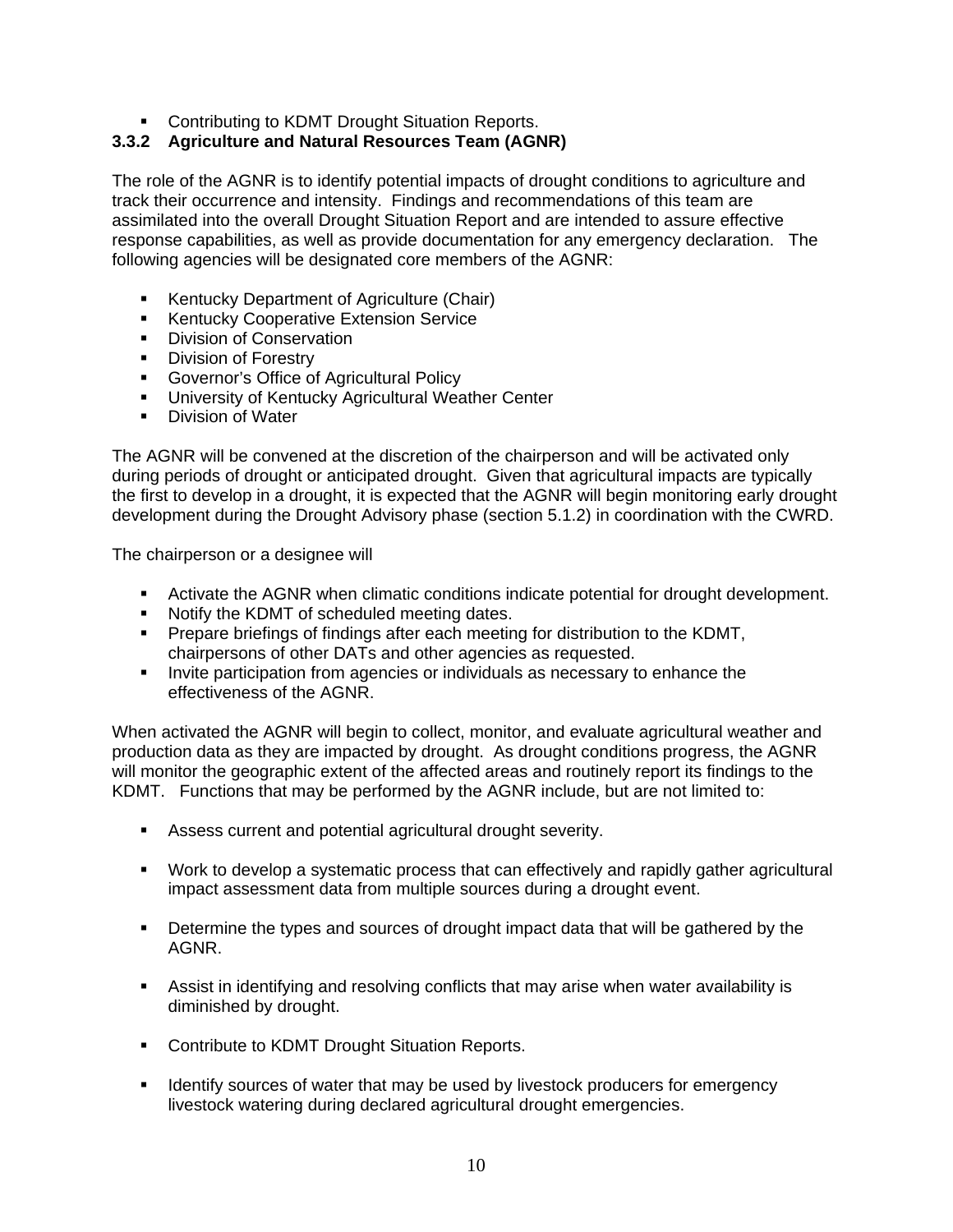## **3.3.3 Drinking Water and Public Health Team (DWPH)**

The role of the DWPH is to identify potential impacts of drought conditions to drinking water supplies and public health and track their occurrence and intensity. Findings and recommendations of this team are assimilated into the overall Drought Situation Report and are intended to assure effective response capabilities, as well as provide documentation for any emergency declaration. The following agencies will be designated core members of the DWPH:

- **Kentucky Department for Public Health (co-Chair)**
- Kentucky Division of Water (co-Chair)
- **Kentucky Infrastructure Authority**
- **Public Service Commission**
- **Kentucky River Authority**

The following agencies/organizations will be invited to participate in the DWPH:

- **Kentucky Rural Water Association**
- **Kentucky Association of Counties**
- **Kentucky League of Cities**
- **Kentucky Council of Area Development Districts**
- Kentucky/Tennessee Section of the American Water Works Association

The DWPH will be convened at the discretion of the chairpersons or when the KDMT makes a declaration of Level I drought status (Section 5.1.3). The DWPH will be activated only during periods of drought or anticipated drought.

The chairpersons or a designee will

- **EXECT** Activate the DWPH when climatic conditions indicate potential for drought development.
- Notify the KDMT of scheduled meeting dates.
- Prepare briefings of findings after each meeting for distribution to the KDMT, chairpersons of other DATs and other agencies as requested.
- Invite participation from agencies or individuals as necessary to enhance the effectiveness of the DWPH

When activated the DWPH will begin to collect, monitor, and evaluate data on water supplies, water utility operations and related public health impacts of drought. As drought conditions progress, the DWPH will monitor the geographic extent of the affected areas and routinely report its findings to the KDMT. Functions that may be performed by the DWPH include, but are not limited to:

- Work to develop a systematic process that can effectively and rapidly gather water supply impact data from multiple sources during a drought event.
- **Determine the types and sources of drought impact data that will be gathered by the** DWPH.
- Assist in the identification and resolution of conflicts that may arise when water availability is diminished by drought.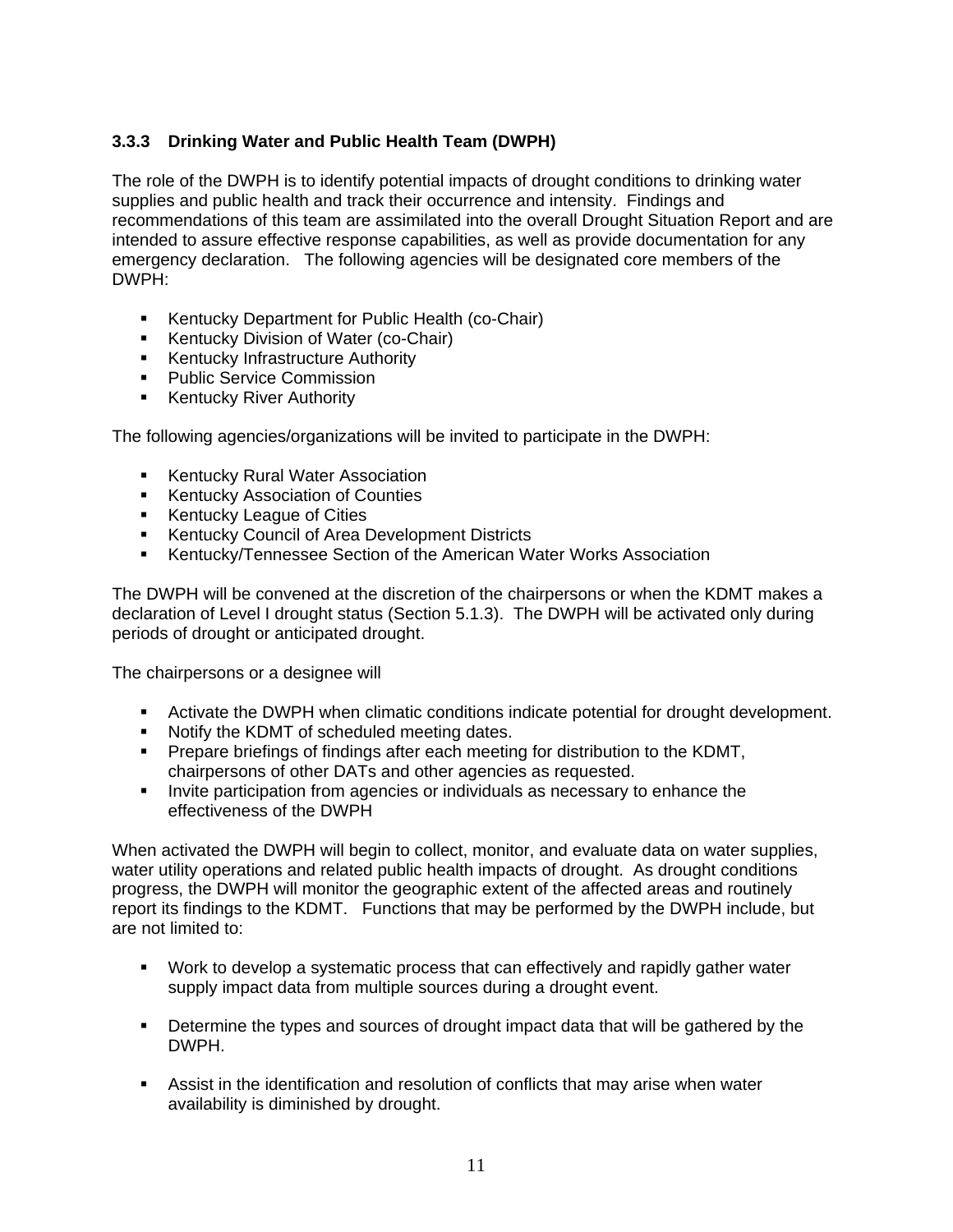- **Contribute to KDMT Drought Situation Reports.**
- Prepare and maintaining lists of resources such as water haulers and certified well drillers.
- Evaluate alternative or emergency sources and emergency interconnections in cases of water shortage emergencies.
- Coordinate technical assistance to water systems or local agencies dealing with drought impacts to water sources, treatment or distribution.
- Determine the need for water shortage watches and warnings and coordinate with public information officers in developing media releases and notifying affected local governments and water suppliers.

## **3.3.4 Drought and Water Emergency Team (DWE)**

The role of the DWE is to identify locations, municipalities or water supplies that have an elevated risk of experiencing emergency shortages of available water that threaten human health, safety and sanitation. Findings and recommendations of this team are assimilated into the overall Drought Situation Report and are intended to assure effective response capabilities, as well as provide documentation for any emergency declaration. The following agencies will be designated core members of the DWE:

- **Kentucky Division of Emergency Management (co-Chair)**
- **Kentucky Department for Environmental Protection/Division of Environmental Program** Support (co-Chair)
- **Kentucky Division of Water**
- **Kentucky Department for Public Health**
- **Kentucky Infrastructure Authority**
- **Public Service Commission**
- **Kentucky National Guard**
- **Kentucky Department of Homeland Security**

Depending on the nature of drought development and types of regional impacts, the DWE may also need to include the following:

- **Kentucky Division of Conservation**
- **Kentucky Department of Agriculture**
- Kentucky Division of Forestry

The DWE will be convened at the discretion of the chairpersons or when the KDMT makes a declaration of Level II drought status (Section 5.1.4). The chairs may elect to activate the DWE prior to a Level II declaration upon the recommendation by the KDMT or drought assessment teams. The DWE will be activated only during periods of drought.

The chairpersons or a designee will

■ Activate the DWE.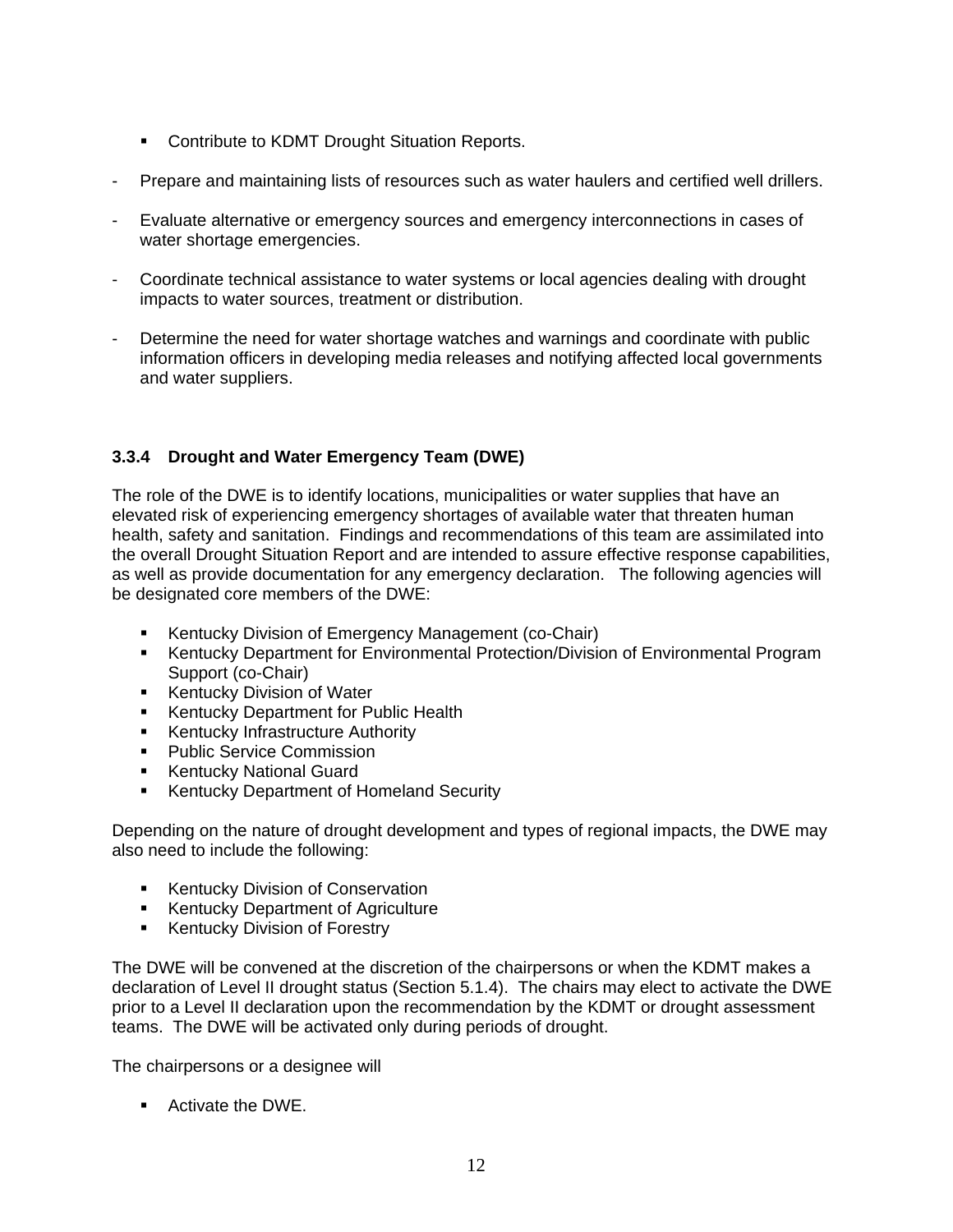- Notify the KDMT of scheduled meeting dates.
- Prepare briefings of findings after each meeting for distribution to the KDMT chairpersons of other DATs and other agencies as requested.
- Invite participation from agencies or individuals as necessary to enhance the effectiveness of the DWE

When activated, the DWE will coordinate with the CWRD, AGNR and DWPH drought assessment teams to develop an *Emerging Situations* report for distribution to the KDMT and heads of coordinating member agencies. As drought conditions progress, the DWE will maintain communication with the drought assessment teams and update the report as information becomes available. Functions that may be performed by the DWPH include, but are not limited to:

- **Contribute to KDMT Drought Situation Reports.**
- **Prepare Governor's Declaration of a Drought Emergency and supporting documentation** in regards to a drought or water shortage emergency.
- Serve as a coordinating body for communications between the lead state agencies in charge of emergency response, KYEM and local emergency managers.

#### **4. Drought Monitoring**

The monitoring system and drought actions levels outlined in this plan were developed after a review of several other drought response plans from states in the eastern United States. It provides general guidelines for interpreting a number of different indicators that will be used to detect emerging drought conditions define levels of drought severity and initiate drought response actions.

#### **4.1 Drought Management Regions**

For purposes of drought planning and drought response, the 15 Area Development Districts (ADDs) in Kentucky will be designated as drought management regions. These regional boundaries correspond with local and regional planning boundaries which:

- **simplify the implementation of this plan, and**
- facilitate the integration of drought mitigation measures into the local hazard mitigation planning process through the Kentucky Division of Emergency Management.

In order to prevent overly broad responses to drought conditions, the state drought response measures will be considered within individual drought management regions, or even within individual counties or municipalities, if applicable. The drought management regions and associated counties are established as follows:

**Barren River Region:** Allen, Barren, Butler, Edmonson, Hart, Logan, Metcalfe, Monroe, Simpson, Warren

**Big Sandy Region:** Floyd, Johnson, Magoffin, Martin, Pike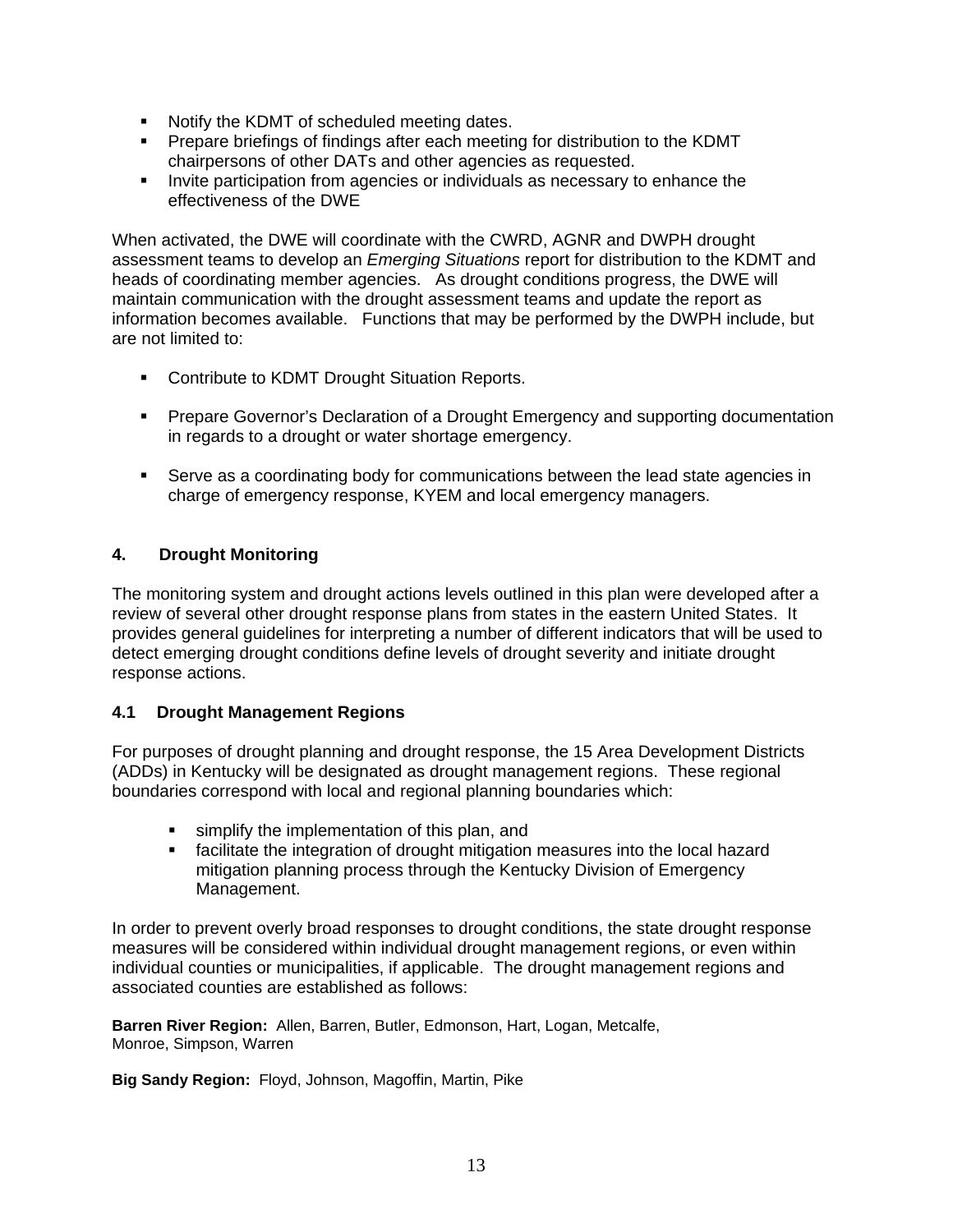**Bluegrass Region:** Anderson, Bourbon, Boyle, Clark, Estill, Fayette, Franklin, Garrard, Harrison, Jessamine, Lincoln, Madison, Mercer, Nicholas, Powell, Scott, Woodford

**Buffalo Trace Region:** Bracken, Fleming, Lewis, Mason, Robertson

**Cumberland Valley Region:** Bell, Clay, Harlan, Jackson, Knox, Laurel, Rockcastle, Whitley

**FIVCO Region:** Boyd, Carter, Elliot, Greenup, Lawrence

**Gateway Region:** Bath, Menifee, Montgomery, Morgan, Rowan

**Green River Region:** Daviess, Hancock, Henderson, McLean, Ohio, Union, Webster

**Kentucky River Region:** Breathitt, Knott, Lee, Leslie, Letcher, Owsley, Perry, Wolfe

**KIPDA Region:** Bullitt, Henry, Jefferson, Oldham, Shelby, Spencer, Trimble

**Lake Cumberland Region:** Adair, Casey, Clinton, Cumberland, Green, McCreary, Pulaski, Russell, Taylor, Wayne

**Lincoln Trail Region:** Breckinridge, Grayson, Hardin, Larue, Marion, Meade, Nelson, Washington

**Northern Kentucky Region:** Boone, Campbell, Carroll, Gallatin, Grant, Kenton, Owen, Pendleton

**Pennyrile Region:** Caldwell, Christian, Crittenden, Hopkins, Livingston, Lyon, Muhlenberg, Todd, Trigg

**Purchase Region:** Ballard, Calloway, Carlisle, Fulton, Graves, Hickman, McCracken, Marshall

#### **4.2 Drought Indicators**

To be most effective, the drought monitoring system employed must be capable of identifying when an increased potential for drought development exists. To meet this objective, a set of primary drought indicators will be monitored on at least a monthly basis to maintain a continuous assessment of the climatic and hydrologic status in the state. Where possible, indicators will be evaluated by comparing current conditions to a range of normal conditions observed for a long-term period of record. In this way it can be determined if a current anomaly is within a commonly recurring range or whether it is unusually large.

Historically, significant droughts have exhibited unique patterns in how they have developed, intensified and persisted. For that reason, threshold values of the primary indicators used for drought classification are not absolute requirements for drought designation, but a mechanism to be used by the KDMT to reach consensus on the appropriate drought recommendations. When a threshold "trigger" is observed, the CWRD will evaluate all other drought indicators to determine the appropriate level of drought response.

Under normal, nondrought conditions, the Division of Water will, in consultation with the CWRD, maintain the monthly monitoring schedule and produce a monthly summary of the water resources of Kentucky that includes the status of primary drought indicators. The primary drought indicators selected for this purpose include: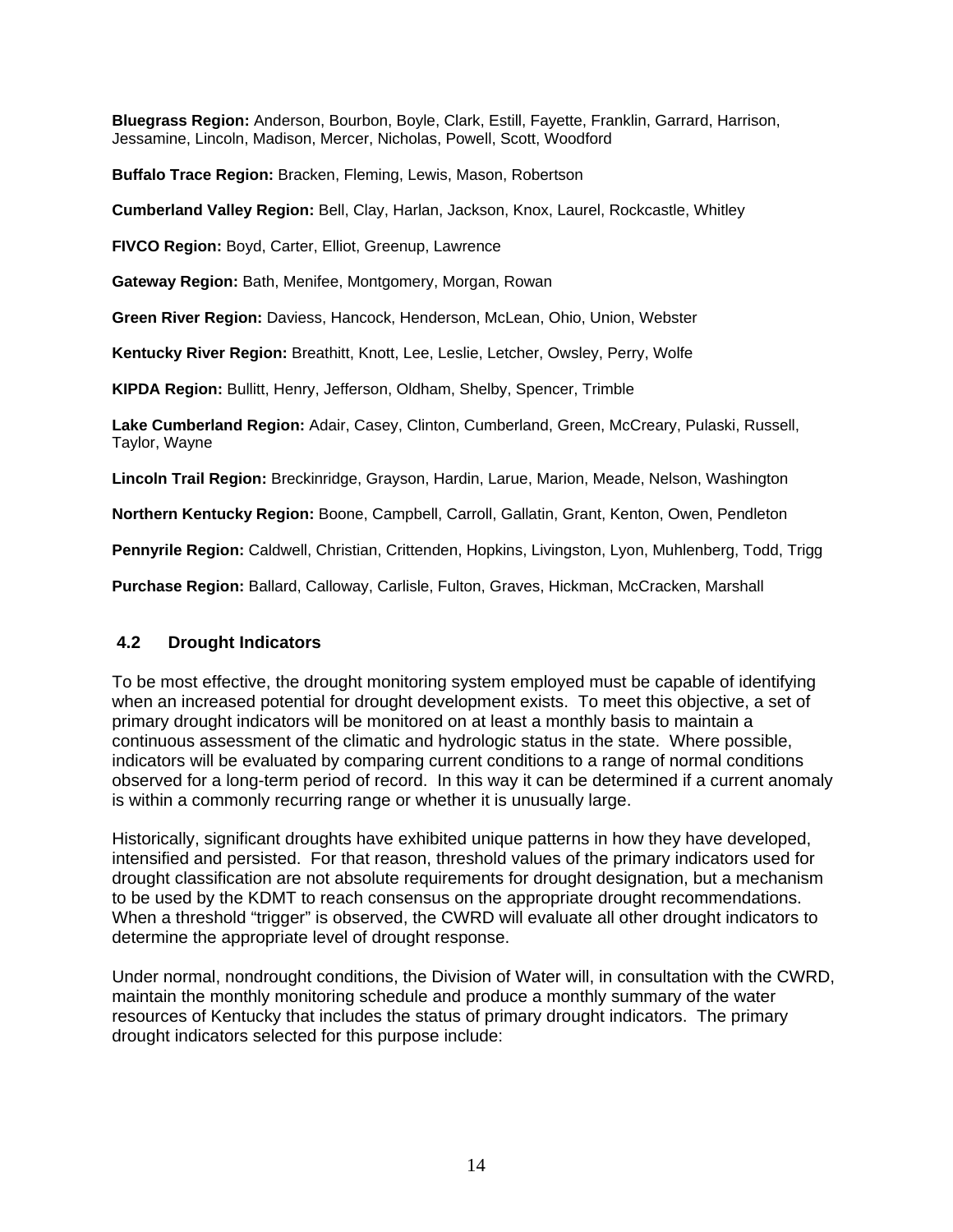- Precipitation deficits
- Streamflows
- The Drought Monitor (a comprehensive drought index)
- Soil moisture
- Reservoir storage

An inventory of selected drought indicators is provided in Appendix Table I.A. A more complete inventory of useful drought resources will be kept current on the Drought Information Center Website that is maintained by the Energy and Environment Cabinet's Division of Water.

#### **4.2.1 Precipitation Deficits**

Precipitation deficits are the first indication of abnormally dry conditions that might signal early stages of drought development. Precipitation data for drought monitoring will be collected from selected stations across Kentucky, and displayed in Appendix Figure II.A. These stations are comprised of a combination of agricultural weather stations and first-order National Weather Service stations. This network provides at least one precipitation monitoring location for each of the 15 drought management regions and will be designated as primary precipitation stations.

A second and more complete source of climate data will be provided in the future by the Kentucky Mesonet. The Kentucky Mesonet is a network of automated weather and climate monitoring stations being developed by the Kentucky Climate Center at Western Kentucky University to serve diverse needs in communities across the commonwealth of Kentucky. This network will offer comprehensive coverage of the commonwealth that will substantially improve the effectiveness of climate monitoring that is the fundamental driver for making drought-related decisions by state, local and federal partners.

Precipitation will also be monitored using the NWS Precipitation Estimator tool that is available on the Internet at http://water.weather.gov/. This tool provides a near real-time NEXRAD radar estimate of precipitation and also offers cumulative assessments for a range of time periods up to 12 months. Radar estimates of precipitation deficits will be used to verify observed data at the primary precipitation stations, assess regional differences in precipitation between or within individual drought management regions and identify small-scale areas of precipitation deficits that may be overlooked by regional precipitation assessments.

Precipitation deficits will be monitored for each drought management region by comparing current precipitation amounts with historical precipitation values as a percent of normal longterm average values for the time period being evaluated. Normal long-term average precipitation is defined as the mean precipitation for a 30-year period of record for the area and time period being evaluated.

A *long-term precipitation indicator* will evaluate cumulative precipitation deficits (a running total of the accumulated precipitation deficit) for a six-month and a 12-month cumulative evaluation period. A serious long-term precipitation deficit can have prolonged impacts on stream base flows and groundwater storage even after normal precipitation patterns return and the immediate impacts of drought begin to subside.

A *short-term precipitation indicator* will be used to identify early stages of drought development that will generally not be detected when evaluating cumulative deficits over a period of several months. This indicator will evaluate 30-, 60-, 90- and 120-day cumulative precipitation deficits.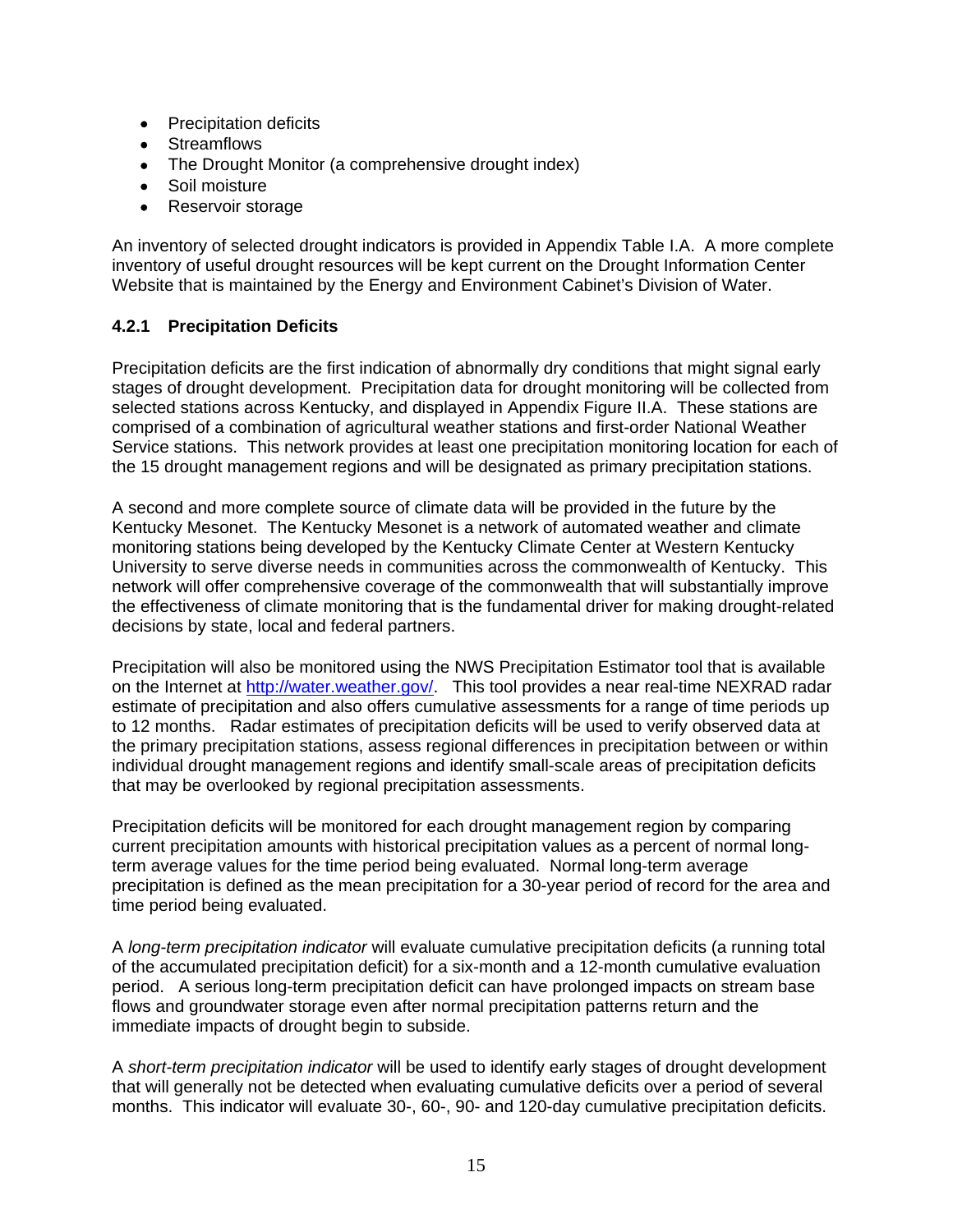| <b>Cumulative</b>                  | <b>Drought Level</b>                   |         |                 |                  |  |  |
|------------------------------------|----------------------------------------|---------|-----------------|------------------|--|--|
| <b>Evaluation</b><br><b>Period</b> | <b>Advisory</b>                        | Level I | <b>Level II</b> | <b>Level III</b> |  |  |
| (days)                             | <b>Percent of Normal Precipitation</b> |         |                 |                  |  |  |
| 60                                 | $< 70\%$                               |         | $< 60\%$        |                  |  |  |
| 90                                 | < 74%                                  |         | $< 65\%$        |                  |  |  |
| 120                                | $< 77\%$                               |         | $~< 70\%$       |                  |  |  |
| 180                                |                                        |         | $< 75\%$        |                  |  |  |

Table 4.1 Cumulative precipitation triggers for drought level determinations

Precipitation deficits will continue to be evaluated for the duration of a drought event to help assess drought severity. Short-term deficits will be used as the primary precipitation indicator for assessing the rate and intensity of drought development. Long-term deficits will be used primarily to help determine a return to normal conditions or the end of a drought.

## **4.2.2 Streamflows**

Drought impacts to streamflows in each drought management region will be monitored at selected streamflow gages displayed in Appendix Figure II.B and listed in Appendix I.B. These gages will be used to make inferences about the regional impacts of drought on surface water resources and of the potential for shortages of available water for such uses as irrigation, drinking water supplies, energy production and industrial or mining enterprises.

Stream gages were selected on the basis of the availability of real-time data, period of record and relative location within a drought management region. In drought management regions where no appropriate stream gages exist, this indicator will be estimated using data from adjacent regions.

Streamflows are usually sustained at a "normal" level by regular inputs from precipitation and runoff and can deviate substantially from a normal condition after only a few weeks of precipitation deficits depending on the soil types and underlying geology. However, the implications of abnormally low flows are very different depending on the time of year. In a majority of streams that have permitted withdrawals, abnormally low flows in the winter months may still be well above what is required to provide water for water supplies and other uses. In addition, many of the gages used for the network are influenced by a range of factors including land uses, withdrawals, discharges, hydro-electric generation and regulation by releases from large reservoirs. All of these factors are taken into consideration when evaluating the severity and implications of drought impacts to observed streamflows.

For purposes of evaluating streamflows, the 28-day average flow (index flow) will be compared with historic flow statistics for the period of record for each gage. Averaging over a 28-day period reduces the significance of short-term fluctuations in flow that might result after scattered precipitation events during an otherwise abnormally dry period. A drought level determination will be based on the magnitude of the departure of the current index flow from the historical range of normal flows for the same evaluation period.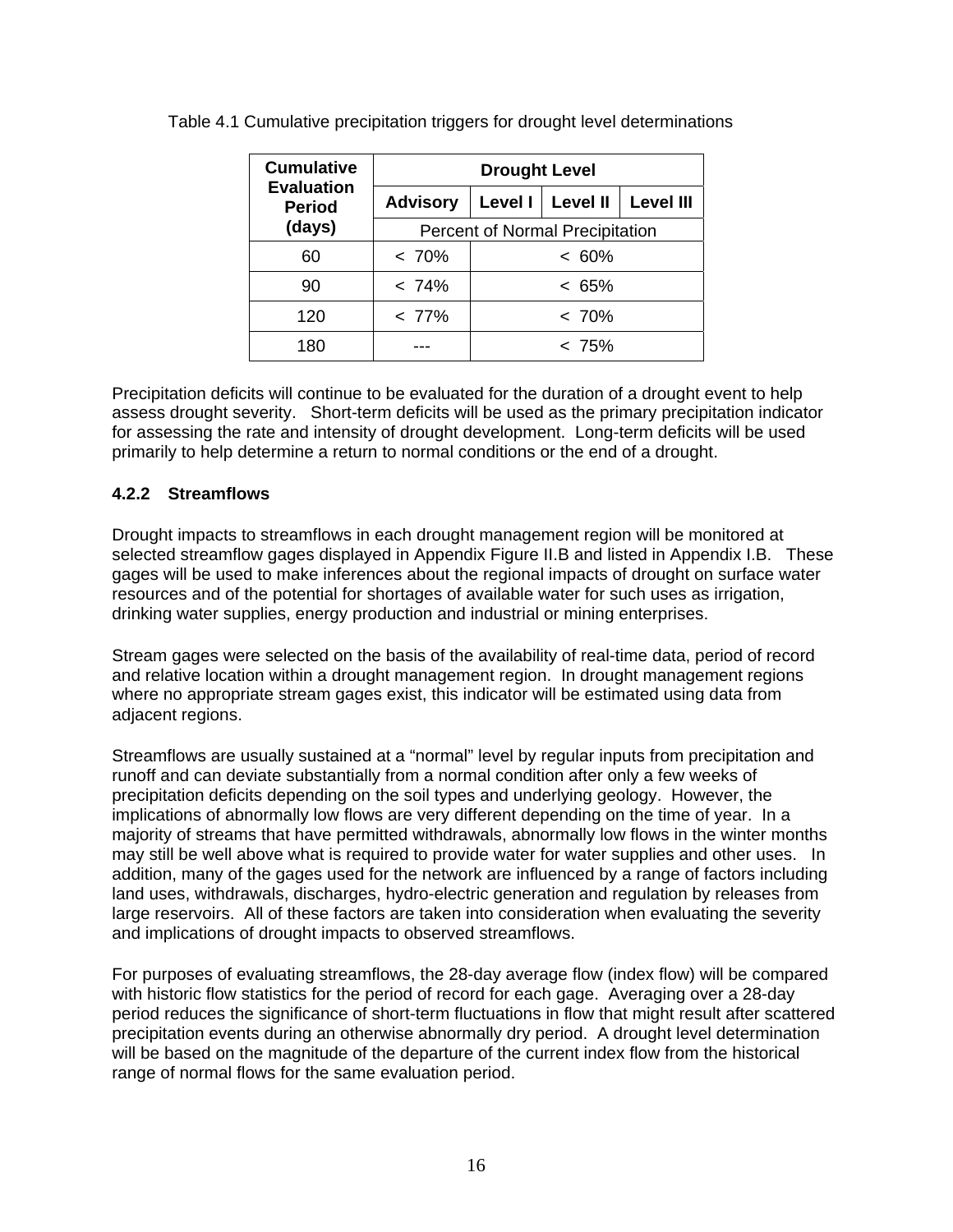#### **4.2.3 The Drought Monitor**

The Drought Monitor is a comprehensive drought index produced through a partnership consisting of the U.S. Department of Agriculture, the National Weather Service's Climate Prediction Center, National Climatic Data Center, and the National Drought Mitigation Center at the University of Nebraska Lincoln. This index has proven to be reasonably accurate in its depictions of the severity and geographic extent of drought in Kentucky and is particularly useful for alerting to the early stages of drought development. In addition, the Drought Monitor is useful for monitoring drought conditions in adjacent states and tracking drought expansion into Kentucky.

This index identifies general drought areas, labeling drought areas by intensity, with D1 being the least intense and D4 being the most intense. D0, drought watch areas, are either drying out and possibly heading for drought, or are recovering from drought but not yet back to normal, suffering long-term impacts such as low reservoir levels.

The Drought Monitor will be considered in combination with more localized data such as rainfall, streamflows, groundwater levels and climatic outlooks to form an accurate assessment of drought severity in a given location.

#### **4.2.4 Reservoir Storage**

Storage in water supply reservoirs will be used to make determinations of regional and local impacts of drought to the hydrologic status of all or a portion of a drought management region.

Small and medium-sized water supply reservoirs are generally too small to infer regional drought impacts but can be useful for assessing drought conditions related to local water supplies. Reservoirs will be evaluated by comparing to past records of lake levels during normal conditions and drought conditions based on information provided by local water managers. For some lakes where DOW has developed safe yield models, evaluations will also compare observed deficits to modeled conditions under nondrought scenarios. Water supply reservoirs will be evaluated based on the estimated days of available useable storage relative to the time of the year.

Large reservoirs in Kentucky support a wide variety of uses that include water supply storage, recreation, electric power generation and flow augmentation to support and protect water quality. Many of these reservoirs are projects managed by the U.S. Army Corps of Engineers and impound relatively large drainage basins, making them suitable to infer regional impacts to a hydrologic system. U.S. Army Corps of Engineer reservoirs will be evaluated by considering the timing and amount of reservoir releases and the timing and magnitude of deviation from normal operating levels established by operating guide curves. (Quantitative threshold descriptions are not yet available but will be developed by the Division of Water in 2009.)

Lakes and reservoirs that will be monitored in each drought management region are displayed in Appendix Figure II.C and listed in Appendix Table I.C. In regions where a suitable lake or reservoir is not available, this indicator will not be used.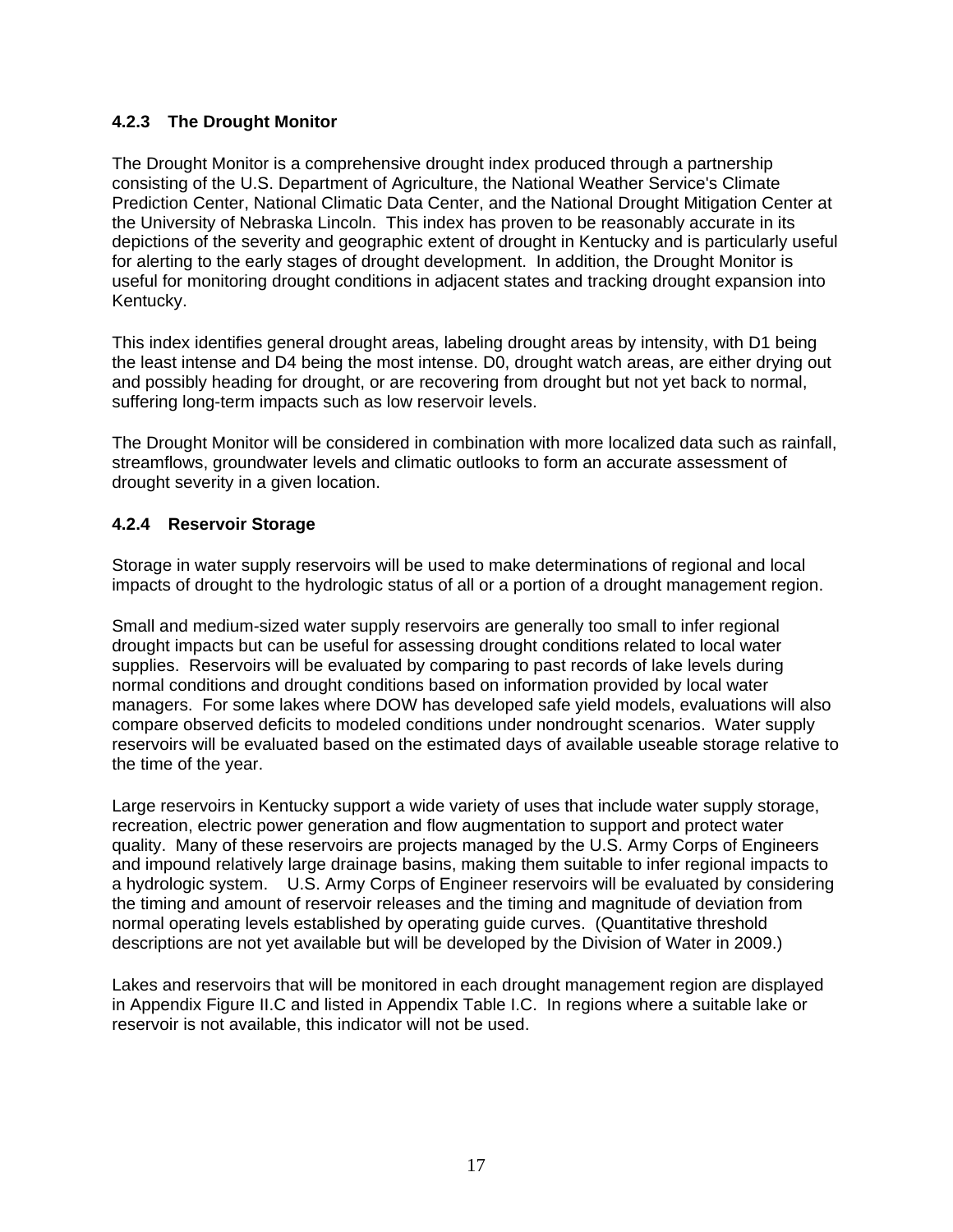#### **4.2.5 Soil Moisture Status**

The soil moisture status of a drought management region is an important indicator of the developing stages of drought. Soil moisture shortages or departures from a normal seasonal condition can signal the early stages of drought development and can adversely impact the growth and development of important agricultural crops or pastures. In later stages of drought, severe deficits in soil moisture can be reflected in the loss of flow in many shallow wells and springs that supply water for agricultural and domestic uses.

There is no means of assessing soil moisture status on a statewide basis that can be used to develop a reliable quantitative regional indicator similar to that developed for precipitation and streamflows. However, there are available regional estimates of soil moisture status based on soil moisture models. In addition, the weekly crop and soil conditions reported through the Cooperative Extension Service provide a qualitative description of agricultural drought impacts at the county level. The following sources of information will be used to assess drought soil moisture deficit:

- The USDA Crop and Weather Report for Kentucky
	- o Produced in a joint effort by the University of Kentucky Agriculture Weather Center, Cooperative Extension Service County Agents, individual farmers, the Kentucky Department of Agriculture and the USDA National Agricultural Statistics Service.
- The Midwest Regional Climate Center
	- o Soil moisture deficits and departures from normal levels for 12 inches and 72 inches are calculated using a multi-level soil model responding to daily temperature and precipitation in the climate divisions of the region.
- The National Weather Service Climate Prediction Center
	- o Modeled soil moisture, soil moisture anomaly and soil moisture percentiles for the most recent day, month and 12-month periods.
	- o The Crop Moisture Index calculated weekly for each of four climate divisions in Kentucky (Appendix Figure II.D). The CMI reflects short-term soil moisture conditions as used for agriculture

The Crop Moisture Index provides a numerical index value and will therefore serve as the primary soil moisture indicator for purposes of determining drought response levels.

#### **4.2.6 Other Drought Indicators**

The KDMT and drought assessment teams will evaluate all other available drought information during the deliberations of drought level declarations. Other drought indicators that will be considered include the Standardized Precipitation Index, Palmer Drought Severity Index, the Climate Prediction Center Seasonal Drought Outlook and National Oceanic and Atmospheric Administration monthly and seasonal precipitation and temperature outlooks.

The types and regional occurrence of drought impacts compiled by the drought assessment teams will also be used to support drought level determinations in a drought management region. The KDMT will consider the following impacts and any others that may be relevant in a drought management region: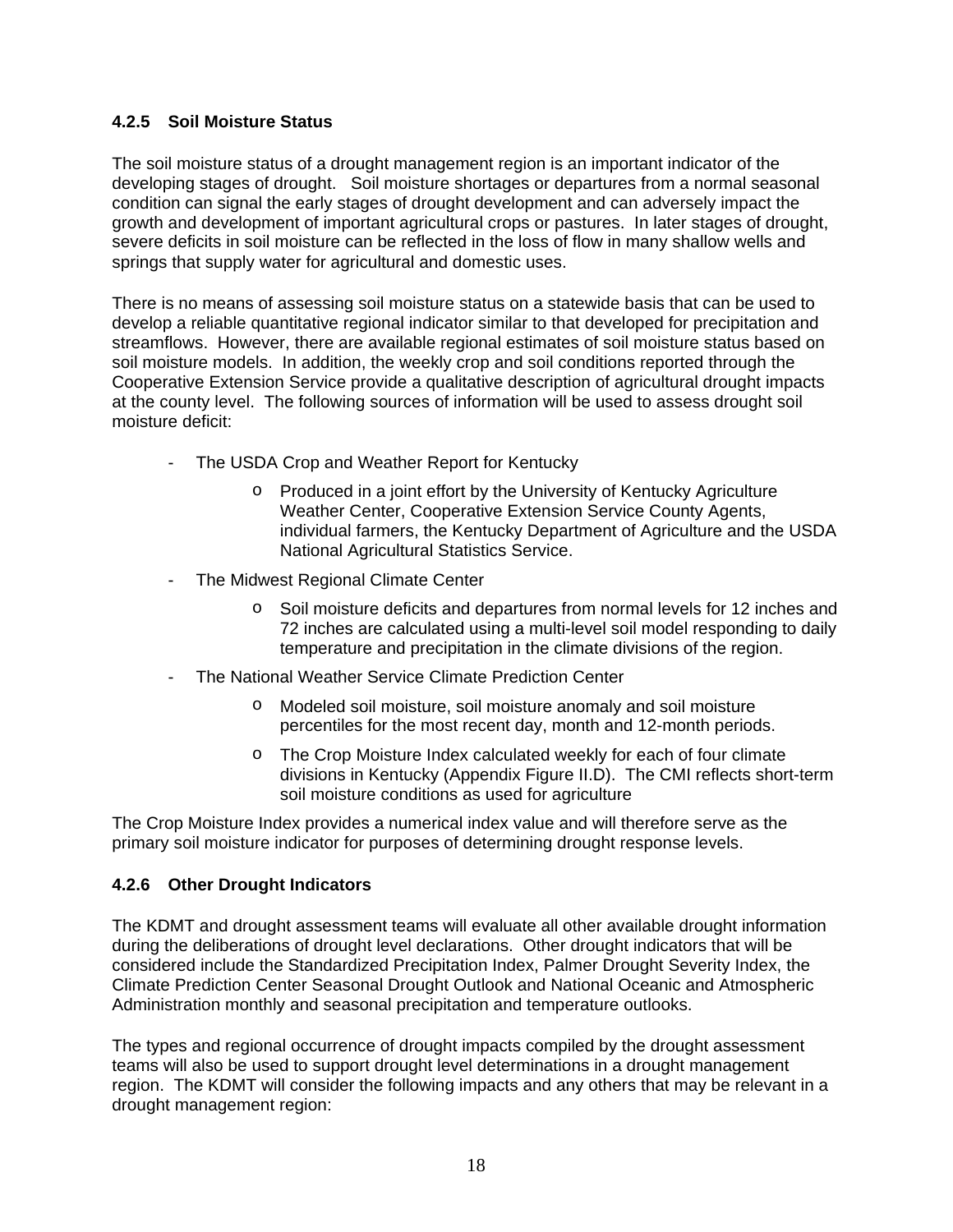- Number of wildfire starts and number of acres of forest burned as supplied by the Division of Forestry.
- **IMPACTE OF DRIGHT OF A GET ACT AND IMP** Interests in a region.
- Number of water suppliers implementing voluntary or mandatory water use restrictions.
- Reported impacts to fisheries supplied by the Kentucky Department of Fish and Wildlife Resources.
- **IMPACTE OF DROUGHT IS NOTED TO SPEED FOR A THE VISTOR CONTRACTE:** Impacts of drought to springs monitored by the Division of Water.

#### **5. State Drought Response**

The principal drought response actions developed in this plan pertain to the coordination of interactions between state agencies in all phases of a drought experience. State responses remain largely a function of many separate agencies with oversight of various constituencies that may be impacted by drought. Most of the specific action items associated with the drought action levels described in the plan serve to coordinate the actions of the KDMT and supporting drought assessment teams. Each coordinating agency of the KDMT retains its individual responsibilities for responding to drought and communicating with their constituents. However, the opportunity for state agencies to coordinate throughout all stages of drought development will ensure a more timely response and a more effective use of state resources responding to drought.

The actions at each general drought action level in the following sections are supplemented by additional actions for lead state and local agencies presented in Appendix Table I.D. It is important to note that lead agencies may find it necessary to initiate drought response actions independent of the drought levels outlined in this plan. This plan presents only general guidelines for a "typical" progressive drought scenario. It is expected that the KDMT will tailor the state drought response plan to best serve its intended purpose based on the particular traits of each future drought experience.

## **5.1 General Drought Action Levels**

The levels of drought response outlined in this plan will be driven by determinations of the level of impacts that are caused by drought. These impacts are defined using both physical measures of climatic, hydrologic or agronomic factors (precipitation, streamflow, soil moisture) and the severity and geographic extent of observed impacts to human health and safety and the environment (low water supplies, fire danger, poor water quality). The plan is organized to define progressively more involvement by state agencies as drought severity is determined to increase according to four general action levels:

- Drought Advisory
- Level I Drought
- Level II Drought
- Level III Drought

The plan does not designate a level for Drought Emergency. The term "emergency" is reserved for those situations in which a local or state agency has determined that conditions are critical enough to declare a state of emergency or petition the governor to declare a state of emergency. Most emergency situations are localized (agricultural emergencies are the exception) and emergency declarations are most credible when restricted to only those areas that are experiencing the crisis.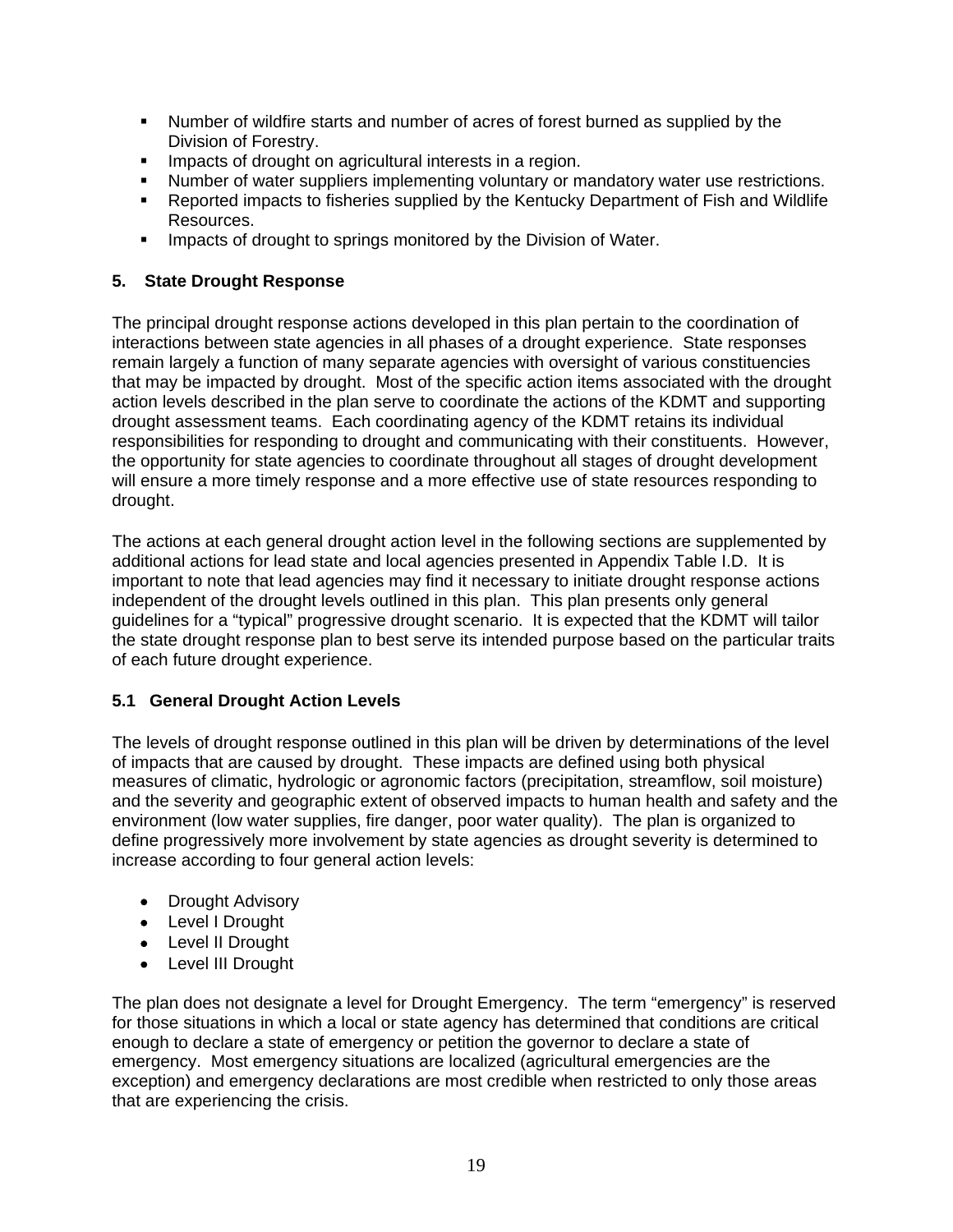Drought-related emergencies will typically be managed by lead state agencies either independently or in cooperation with the Kentucky Division of Emergency Management. For example, in a water supply emergency situation, the EEC is the responsible lead agency who will recommend a Governor's Declaration of Emergency and coordinate the emergency response with the Division of Emergency Management. Similarly, emergency situations affecting agriculture will be managed by the Department of Agriculture, and emergencies related to wildfires will be managed by the Division of Forestry. The plan puts in place a mechanism for identifying potential emergencies before they happen and provides a process through which lead state agencies can support one another in managing emergency situations.

## **5.1.1 Accelerated Monitoring**

The Division of Water and coordinating agencies within the CWRD continuously monitor climate and water resources conditions as part of their respective agency missions. Whenever routine monthly monitoring indicates the potential for drought development, the Division of Water will begin accelerated weekly monitoring of 30-, 60- and 90-day precipitation deficits. Accelerated monitoring will be initiated whenever the Drought Monitor indicates abnormally dry conditions (D0) or a 30-day precipitation deficit is less than 60 percent of normal for a drought management region.

Accelerated monitoring will continue for the affected region(s) until the 30-day precipitation indicator returns to normal or until the short-term indicators reach the threshold for a drought advisory.

## **5.1.2 Drought Advisory**

A drought advisory will serve as an early notification to the coordinating members of the KDMT that drought conditions may be developing in one or more drought management regions. An advisory is an internal notification to the coordinating agencies of the KDMT and will not generate a general public drought declaration. The indicators and trigger thresholds for a drought advisory will include precipitation deficits, the Drought Monitor (DM) and the Crop Moisture Index (CMI):

- **Precipitation:** Two of three thresholds met for the time periods in Table 4.1
- **DM:** Drought severity level D0 to D1
- CMI: -0.5 to -0.9 (topsoil moisture short)

When two or more trigger thresholds are met, the Division of Water will make a recommendation to convene the CWRD and review current conditions, short-term and long-term climate outlooks, long-term precipitation deficits or surpluses, and drought conditions in neighboring states. The CWRD may also query the chairs or individual members of the AGNR and DWPH to look for evidence of emerging impacts to water-sensitive sectors. If after review of all available data the CWRD determines that there is a reasonable potential for further drought development, a recommendation will be made to the chair of the KDMT to issue a drought advisory and notify the coordinating member agencies.

A drought advisory is not intended to be a prediction of drought development. Droughts remain a relatively uncommon occurrence and conditions may never progress beyond the advisory stage. Based on an analysis of precipitation data for a 30-year period of record, the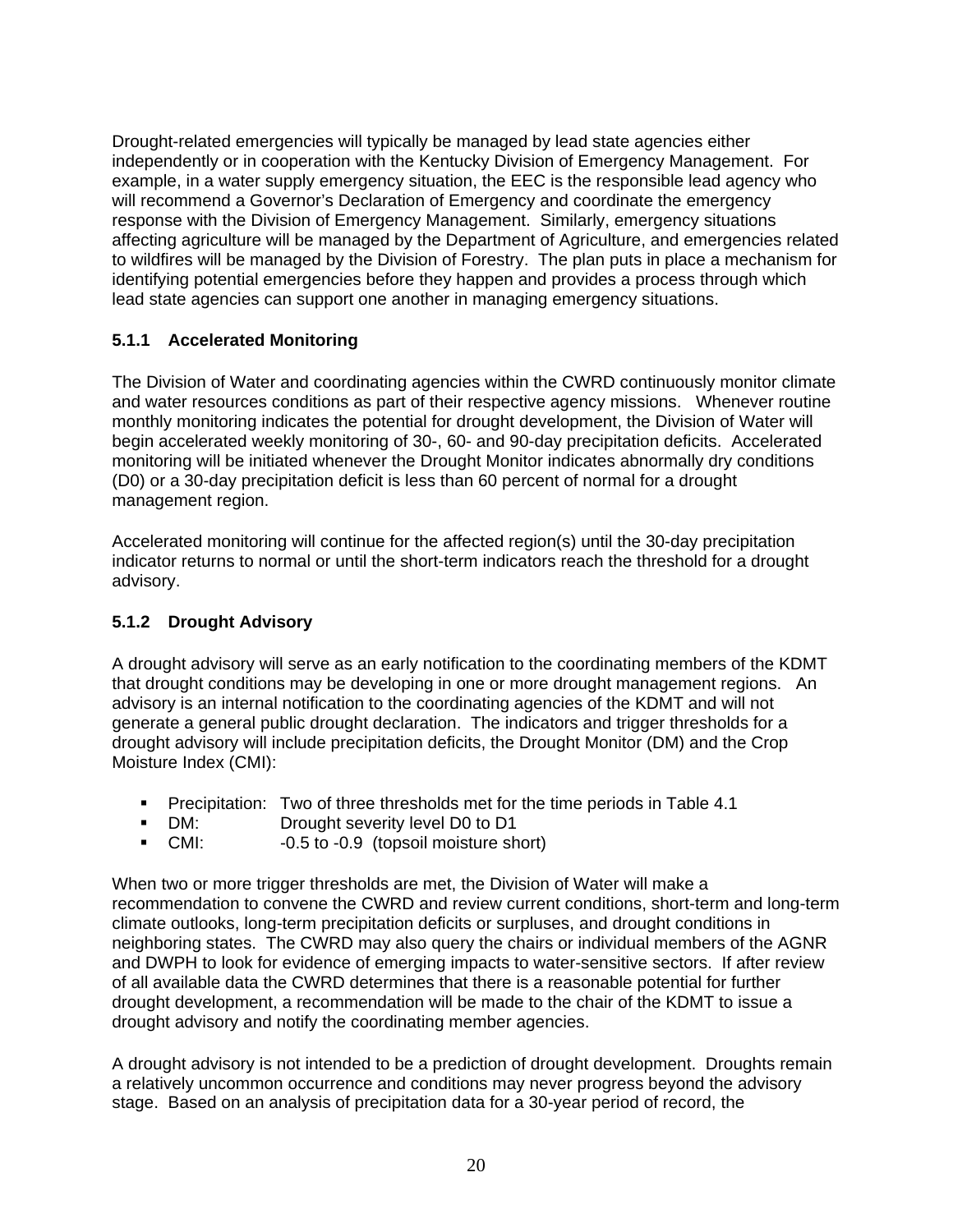precipitation threshold for an advisory is expected to be met on average about once every four to five years.

#### **5.1.3 Drought Level I**

- **Precipitation:** One or more thresholds for the time period in Table 4.1
- Streamflows: Index flow ranges from 25 to 11 percent duration
- DM: Range from D1 to D2<br>■ CMI: Range from -1.0 to -1.
- CMI: Range from -1.0 to -1.9
- **Small reservoirs:** Abnormally low levels for the time of year

A Drought Level I declaration will be considered when at least three of the five indicators meet the trigger threshold. At this stage of drought it is expected that some level of drought impact will be observed in one or more drought management regions. The Division of Water will make a recommendation to convene the CWRD and review current conditions and the drought indicators. The CWRD will also consider short-term and long-term climate outlooks, long-term precipitation deficits or surpluses, and drought conditions in neighboring states and also query the chairs or individual members of the AGNR and DWPH to verify drought impacts to one or more sectors. If after review of all available data the CWRD determines that a Level I drought condition exists, a recommendation will be made to the chair of the KDMT to issue a Level I Drought Declaration and notify the coordinating member agencies. A Level I Drought Declaration signifies that the state has officially designated a prolonged dry period as a drought.

A Level I Drought Declaration will trigger certain coordinating and other drought responses by the KDMT and drought assessment teams. In order to act in a timely manner, many of these actions may be implemented by the EEC with proper follow-up notification to all KDMT members. The following actions will commence immediately upon release of a Level I declaration:

- 1. The KDMT will issue a press release stating the reasons for the declaration, the potential impacts that might develop if drought continues and recommended actions to be considered by those individuals or enterprises that may be affected.
- 2. The Chair of the CWRD will activate the team and begin routine monitoring according to procedures outlined section 3.3.1.
- 3. The Chair of the DWPH will activate the team and begin routine monitoring according to procedures outlined section 3.3.3.
- 4. The Division of Water and DWPH will prepare or update an inventory of water utilities with a history of drought problems in the affected drought management regions.
- 5. The KDMT will provide notification to all local governments in the affected drought management regions of the change in the drought status.
- 6. The KDMT will provide notification to all water utilities in the affected drought management regions of the change in the drought status.
- 7. The KDMT Chair or designee will prepare a Drought Situation Report from information supplied by the drought assessment teams for distribution to all coordinating agencies of the KDMT and posting on the Drought Information Center Website.
- 8. The Division of Water will commence updating the EEC and Division of Water Drought Information Center Website on a bi-weekly basis.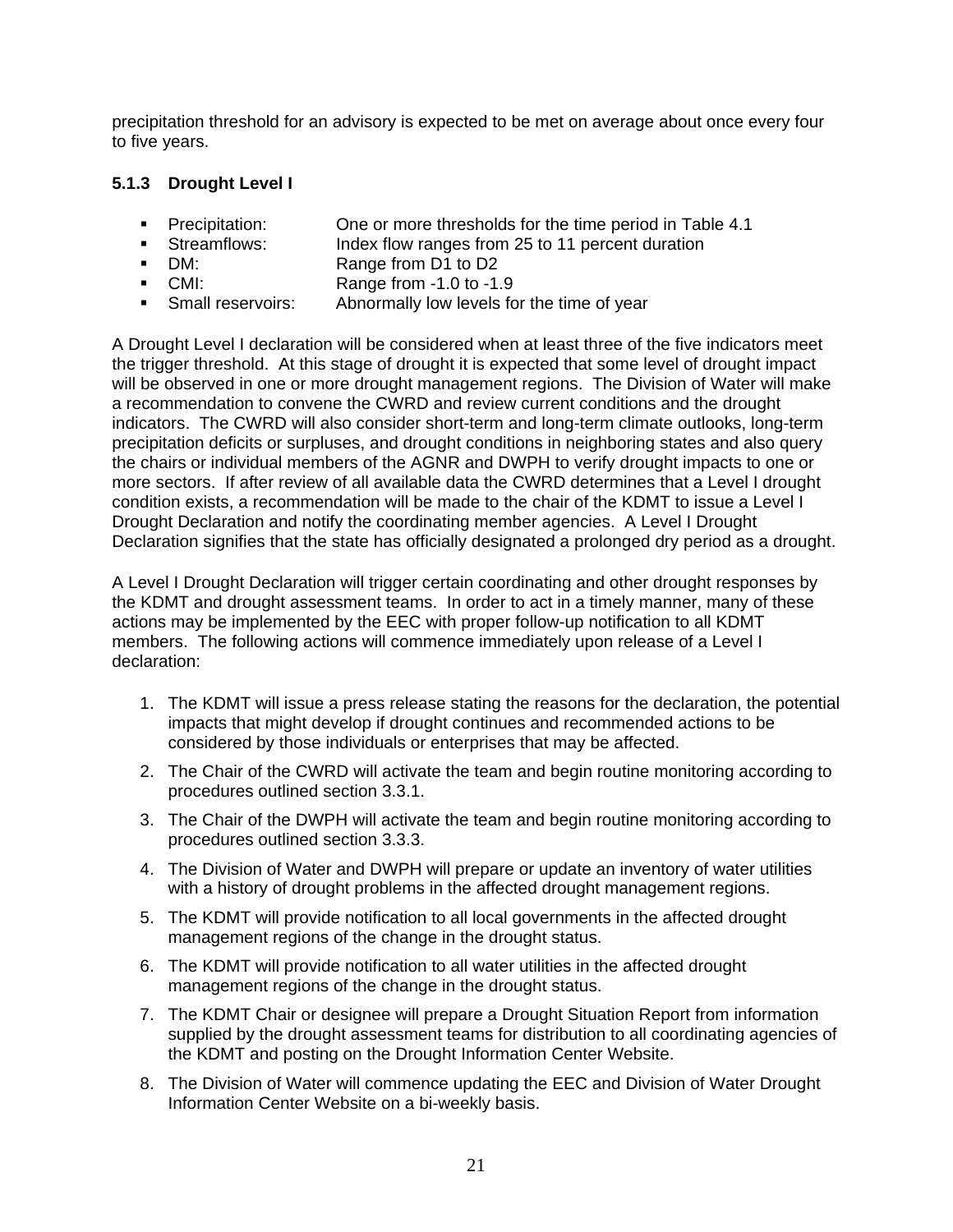- 9. The Division of Water and CWRD will continue weekly assessments of short-term drought indicators (Section 5.1.2).
- 10. Coordinating agencies with drought response functions will designate spokespersons for drought-related media inquiries.
- 11. The Division of Water and DWPH will commence assessments of local water utilities and delineate potential water shortage watch or warning areas in each drought management region.

## **5.1.4 Drought Level II**

- **Precipitation:** One or more thresholds for the time period in Table 4.3.1
- Streamflows: Index flow ranges from 10 to 6 percent duration
- DM: **Brange** from D2 to D3
- CMI: Range from -2.0 to -2.9
- **Small reservoirs:** 90-120 days available supply

A Drought Level II declaration will be considered when at least three of the five indicators meet the trigger threshold. At this stage of drought it is expected that drought impacts, some severe, will be observed in all of the affected drought management regions including:

- **Moderate to severe impacts to water-sensitive enterprises**
- Unusually high demands placed on water treatment facilities
- **-** Depletion of water supplies in shallow wells, springs and small ponds
- Reports of water conservation advisories from communities with drought-vulnerable sources of supply
- **Increased incidence wildland and residential fires**

The Division of Water will make a recommendation to convene the CWRD and review current conditions and the drought indicators. The CWRD will also consider short-term and long-term climate outlooks, long-term precipitation deficits or surpluses, and drought conditions in neighboring states and also query the chairs or individual members of the AGNR and DWPH to verify drought impacts and levels of severity. If after review of all available data the CWRD determines that a Level II drought condition exists, a recommendation will be made to the chair of the KDMT to issue a Level II Drought Declaration and notify the coordinating member agencies.

A Level II Drought Declaration will trigger certain coordinating and other drought responses by the KDMT and drought assessment teams. In order to act in a timely manner, some of these actions may be implemented by the EEC with proper follow-up notification to all KDMT members. The following actions will commence immediately upon release of a Level II declaration:

- 1. The KDMT will issue a press release stating the reasons for the declaration, the types of impacts that have developed, and recommended actions to be considered by those individuals or enterprises that may be affected.
- 2. The KDMT Chair or designee will activate the KDMT and coordinate a meeting as soon as practical; the KDMT will develop procedures and review drought response actions listed in section 3.2.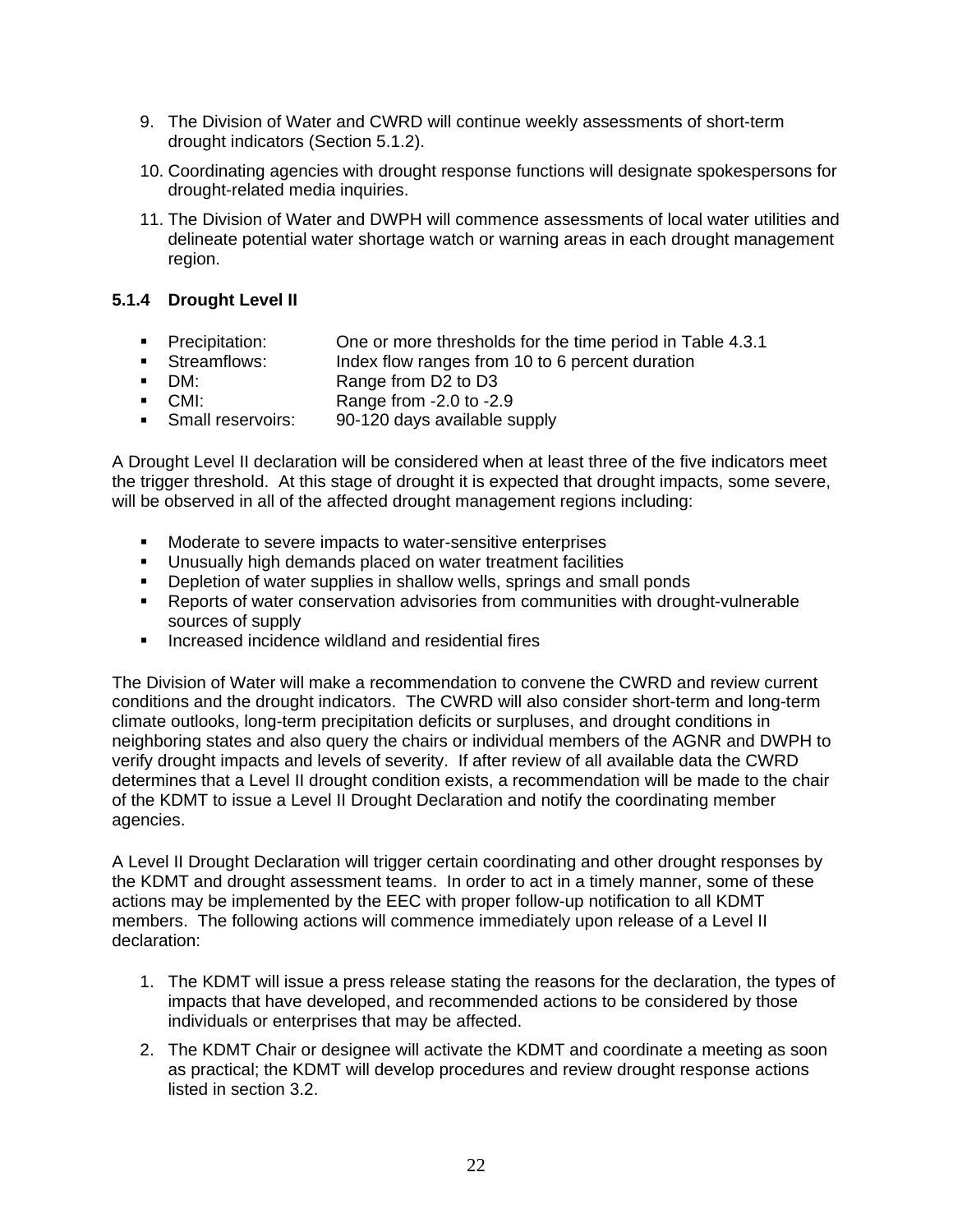- 3. The Chair of the DWE will activate the drought assessment team.
- 4. Increased frequency of meeting of the DWPH, AGNR and CWRD drought assessment teams.
- 5. The KDMT will provide notification to all local governments in the affected drought management regions.
- 6. The KDMT will provide notification to all water utilities in the affected drought management regions.
- 7. The KDMT chair or designee will prepare a Drought Situation Report for distribution to all coordinating agencies of the KDMT and posting on the Drought Information Center Website.
- 8. The Division of Water will continue updating the EEC and Division of Water Drought Information Center Website on a bi-weekly basis.
- 9. The Division of Water and CWRD will initiate weekly assessments of all drought indicators and drought progression in all affected drought management regions.
- 10. The Division of Water and DWPH will update the inventory of water utilities with a history of drought problems in the affected drought management regions.
- 11. The AGNR will coordinate with relevant state and federal agencies with regard to locations, availability and requirements for accessing emergency sources of water for uses such as livestock watering or fire protection.
- 12. The Division of Water and DWPH will assess local water utilities in affected drought management regions and announce water shortage watches or warnings as appropriate.
- 13. The Division of Water will contact drought-vulnerable utilities weekly and create a list of "Target Systems" for inclusion in Drought Situation Reports. The list will be updated weekly for use by the DWE upon its activation.
- 14. The KDMT will establish bi-weekly schedule of media releases to update the public on the drought situation, coordinated between public information officers (PIOs) from KDMT agency members. The PIOs will jointly develop materials for releases to provide timely information related to specific topics that promote efficient uses of water for multiple sectors (industry, agriculture, domestic, municipal, residential, self-supplied).

## **5.1.5 Drought Level III**

- **Precipitation:** One or more thresholds for the time period in Table 4.1
- Streamflows: Index flow at or below a 5 percent duration
- **DM: Range from D3 to D4**
- CMI: -3.0 or less
- **Small reservoirs:** 60-90 days available supply

A Drought Level III declaration will be considered when at least three of the five indicators meet the trigger threshold. During this stage of drought it is expected that drought impacts will be widespread and severe and develop into *emergencies* if drought conditions are not abated, including:

- **Severe to extreme impacts to water-sensitive enterprises**
- **Loss of water supplies in shallow wells, springs and small ponds**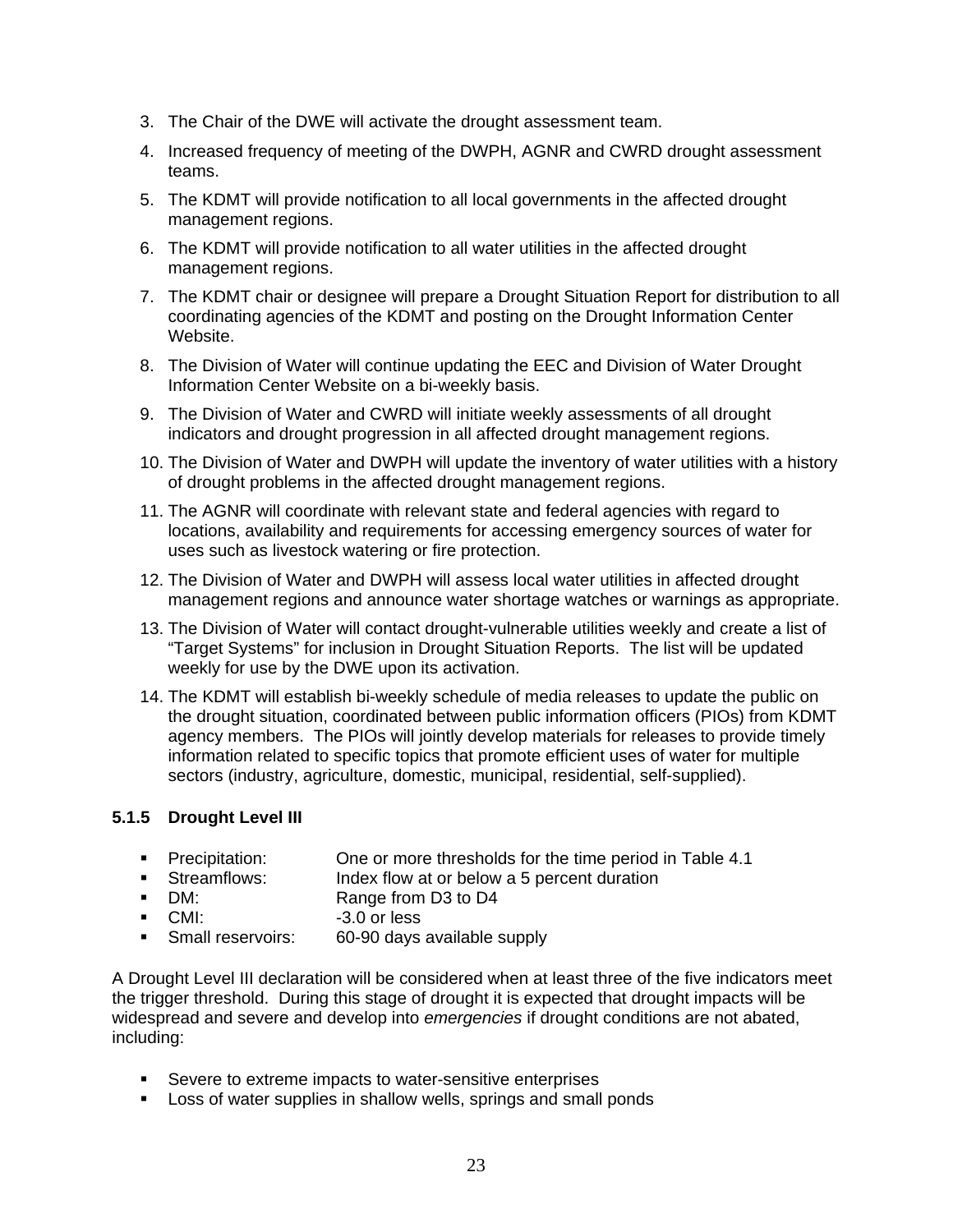- Multiple occurrences of water utilities requiring mandatory water-use restrictions or declaring local water shortage emergencies
- Critical low streamflows impacting water quality and aquatic habitat
- Frequent reports of water utilities having difficulties with adequate treatment for iron or manganese, or with taste and odor problems
- Critically low flows in some major rivers that provide drinking water to large population centers in the drought management regions
- **Increased incidence of conflicts between users of diminishing water resources**

The Division of Water will make a recommendation to convene the CWRD and review current conditions and the drought indicators. The CWRD will also consider short-term and long-term climate outlooks, long-term precipitation deficits or surpluses, and drought conditions in neighboring states and also query the chairs or individual members of the AGNR and DWPH to verify drought impacts and levels of severity. If after review of all available data the CWRD determines that a Level III drought condition exists, a recommendation will be made to the chair of the KDMT to issue a Level III Drought Declaration and notify the coordinating member agencies.

A Level III Drought Declaration will trigger certain coordinating and other drought responses by the KDMT and drought assessment teams. An increasing focus for drought assessment teams and responding agencies will be identifying potential emergencies or preparing to respond to actual emergencies. The following actions will commence immediately upon release of a Level III declaration:

- 1. The KDMT will issue a press release stating the reasons for the declaration, the types of impacts that have developed, and recommended actions to be considered by those individuals or enterprises that may be affected.
- 2. The Chair of the DWE or designee will convene the drought assessment team and coordinate the assessments of potential emergencies and forward a report to the Chair of the KDMT.
- 3. In the event that the resources of the commonwealth in meeting the drought response are exceeded, the DWE will coordinate with state response agencies to develop a Governor's Declaration of Emergency and coordinate response to these and agricultural declarations of emergency.
- 4. Coordinating agencies will communicate with their constituents to ensure that they understand the procedures for declaring local emergencies and coordinating with local and state emergency management personnel.
- 5. Increased frequency of meeting of the DWPH, AGNR and CWRD drought assessment teams.
- 6. The KDMT will provide notification to all local governments in the affected drought management regions.
- 7. The KDMT will provide notification to all water utilities in the affected drought management regions.
- 8. The KDMT chair or designee will prepare a Drought Situation Report for distribution to all coordinating agencies of the KDMT and posting on the Drought Information Center Website.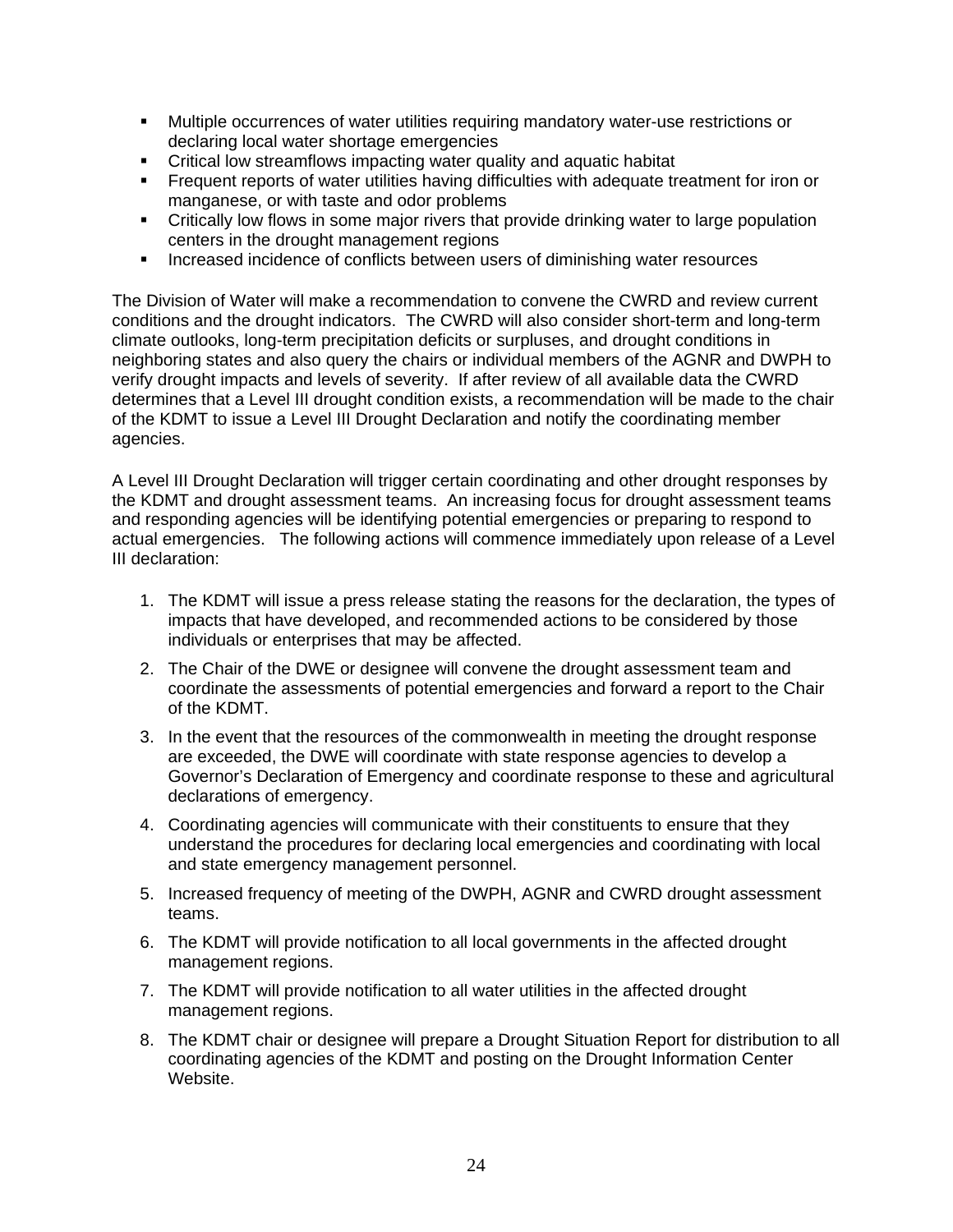- 9. The Division of Water will commence updating the EEC and Division of Water Drought Information Center Website on a weekly basis or more frequently as needed.
- 10. The Division of Water and CWRD will continue weekly assessments of all drought indicators and drought progression in all affected drought management regions.
- 11. The Division of Water and DWPH will update the inventory of water utilities with a history of drought problems in the affected drought management regions.
- 12. The AGNR will coordinate with relevant state and federal agencies with regard to locations, availability and requirements for accessing emergency sources of water for uses such as livestock watering or fire protection.
- 13. The Division of Water and DWPH will assess local water utilities in affected drought management regions and announce water shortage watches or warnings as appropriate.
- 14. The Division of Water will maintain contacts with drought-vulnerable utilities on a weekly basis and update a list of "Target Systems" for inclusion in Drought Situation Reports and delivered to the Chair of the DWE.
- 15. The KDMT will establish bi-weekly schedule of media releases, or as needed, to update the public on the drought situation, coordinated between Public Information Officers (PIOs) from KDMT agency members. The PIOs will jointly produce media releases to provide timely information related to specific topics that promote efficient uses of water for multiple sectors (industry, agriculture, domestic, municipal, residential, self-supplied).

#### **5.2 Targeted Drought Declarations**

The drought declarations outlined in the plan are in place to provide general information about the status of drought development. For purposes of evaluating drought severity, the KDMT considers both physical causes or expressions of drought (rainfall deficits, streamflows, drought indices) and observed impacts of drought to the environment and society. Other declarations that are more specific to certain types of impacts may be utilized by the KDMT to focus attention on potential or imminent threats to human health and safety.

• Water Shortage Watches and Warnings

The EEC will announce a Water Shortage Watch for a drought management region, portion of a drought management region, county or water service area when water supply data indicates a potential for water shortages to develop. The watch is intended to encourage increased awareness by water supply managers in an area and help local governments communicate the severity of a drought situation to affected customers.

The EEC will announce a Water Shortage Warning for a drought management region, portions of a drought management region, county or water service area when water supply data indicates that a critical water shortage is imminent. A warning may also be issued for an area in which one or more systems have entered the emergency phase of a local water shortage response plan.

Water shortage watches and warnings will not necessarily dictate individual water shortage response stages in local water shortage response plans. The impacts of a drought on individual water supply sources may be as dependent on the reliability of the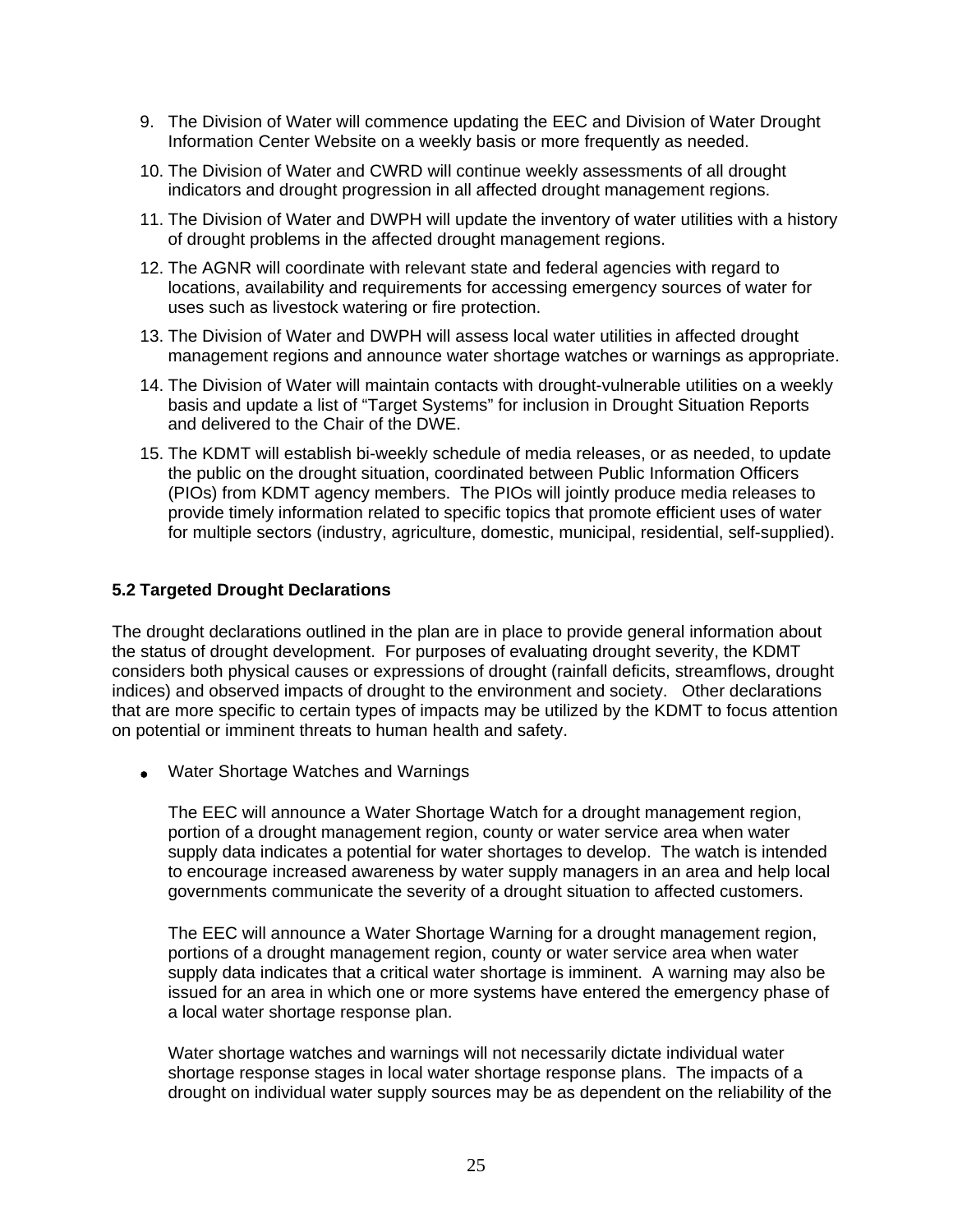source as it is on the severity of drought conditions for the area under a watch or a warning. Local governments and water utility managers are responsible for determining the need for local response. Their actions are taken independently and often ahead of the state's water shortage declarations.

## **5.3 Emergency Declarations**

## **5.3.1 State Declarations**

When water shortages endanger the health and safety of the citizens of the commonwealth, the governor can issue a Water Emergency Declaration giving the Energy and Environment Cabinet the ability to restrict, redirect or stop water usage in the affected areas in an effort to ensure adequate water supplies to meet health and safety needs.

In the event that drought conditions present a danger for fire conditions, the governor can issue an executive order banning all outdoor burning.

The governor may declare a State of Emergency leading to a Presidential Declaration in the event that the resources of the commonwealth have been exceeded in providing response to consequences attributed to a drought. The declaration may make the state eligible for receipt of federal assistance and reimbursement from the Federal Emergency Management Agency. Following a declaration of a State of Emergency, the governor may also request resources from other states through Emergency Management Assistance Compacts.

## **5.3.2 Local Declarations**

In the event that the resources of a local government are exceeded in responding to consequences attributed to a drought, a county judge/executive, mayor of an urban-county government, chief executive of other local governments, or mayor of a city, or their designees as provided by ordinance, can declare in writing that a state of emergency exists. This declaration allows these individuals to thereafter execute any emergency powers granted to them under Kentucky Revised Statute 39 B to provide for adequate and appropriate response to the emergency situation. In the event that drought conditions present a danger to the water supply or enhance fire conditions, the individuals cited above have the authority to issue water emergency declarations and executive orders banning all outdoor burning within their jurisdiction.

## **5.3.3 Agricultural Disaster Declaration**

The governor may request the U.S. Department of Agriculture to issue an Agriculture Disaster Declaration designating counties hit by drought as natural disaster areas and qualifying farmers in those counties for USDA assistance programs including low-interest emergency loans.

## **6. Local Drought Response**

Local governments and water suppliers are responsible for managing their water system in a manner that ensures an adequate and safe supply of water. Although this plan is primarily intended to help coordinate the actions of state agencies, it is recognized that the most effective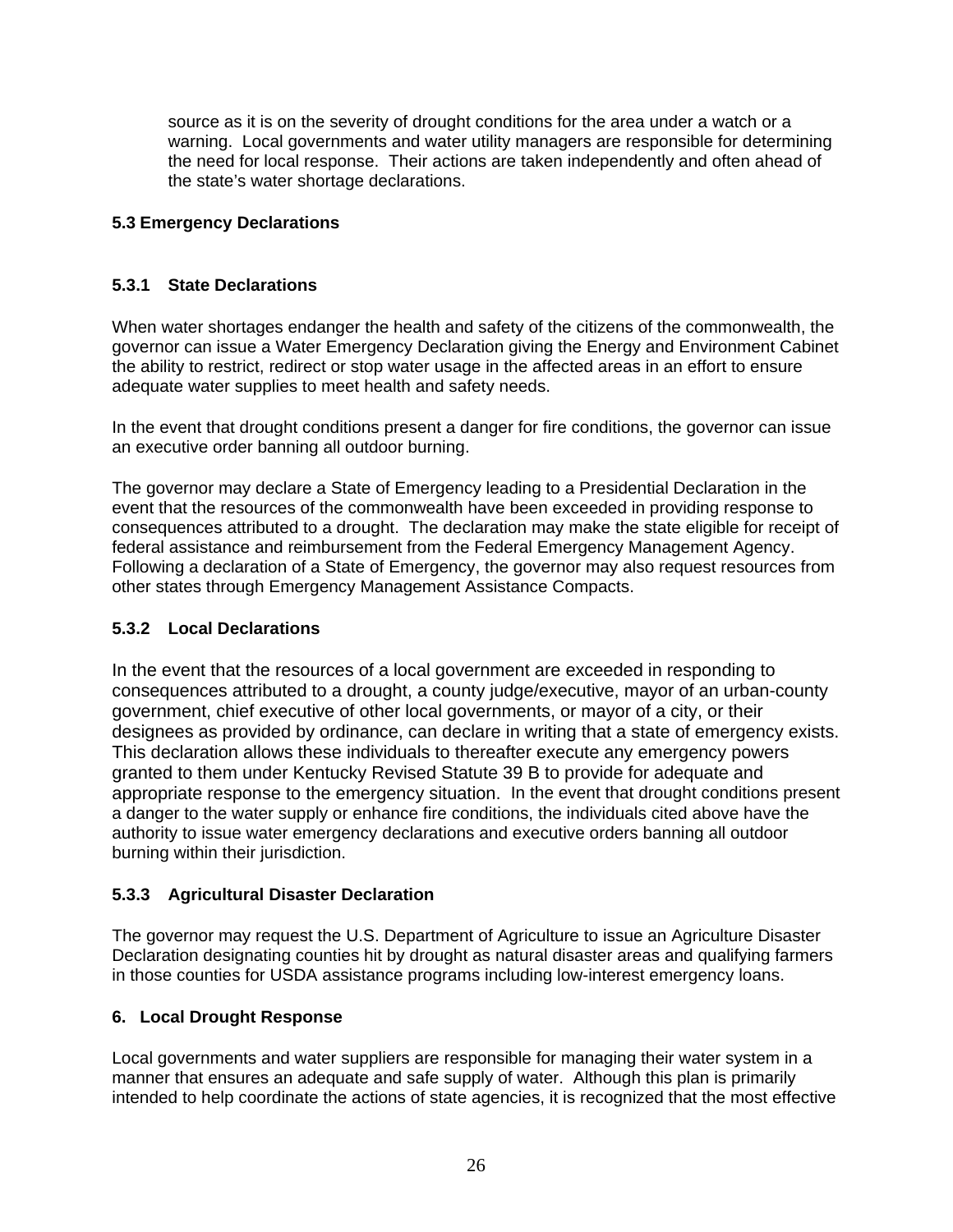drought response measures are those implemented at the local level by governments, water suppliers and individual citizens. Predetermined actions to reduce the impacts of local water shortage situations must be anticipated and planned for in advance. Effective public information strategies, routine monitoring of water supply levels, methods to reduce water demand and identification of alternate or emergency sources of water are key elements of a successful plan. While many drought-vulnerable water systems have these plans in place, it is critical that the public, elected officials and water utility managers are knowledgeable about the plan contents and implement them in a timely manner to help avoid serious water shortages from occurring.

Reactions to drought at the local level can range from conservation for self-supplied individuals to voluntary or mandatory conservation imposed under local ordinances for customers of public water suppliers. Under more extreme circumstances, local governments may declare a water shortage emergency based on the status of the water supply and impose severe restrictions on all water use beyond that needed for human health and sanitation purposes. Given that Kentucky's water supply sources vary considerably across the state, these local actions will often be taken independently of the state responses and action levels outlined in this plan. In fact, these local actions provide valuable information about water shortages to state agencies and will be used to help assess regional impacts of drought.

#### **7. Drought Mitigation and Preparedness**

"Mitigation" will be used in this document to define those actions or activities that reduce the overall risk to drought. The purpose of a mitigation measure is to implement processes or procedures that will reduce or eliminate the severity of drought impacts. Effective drought mitigation will be executed prior to the onset of drought as part of an overall plan that is built on the concept of preparedness. Drought mitigation activities should be ongoing and periodically assessed for their effectiveness and support of the overall goal of reducing drought risk.

Drought mitigation comprises a broad range of proactive measures. Kentucky's experience at the state and local level has been one of dealing with drought from a crisis management perspective. While this approach may be successful in alleviating the crisis at hand, it creates an unnecessary level of stress and hardship for decision-makers and citizens alike. A coordinated drought preparedness program can reduce drought risk to individuals, communities and the environment and foster a change from crisis-management to crisis prevention.

There is no substitute for good drought response planning to guide state and local officials in the management of a drought situation. Local water shortage response plans have been developed for most water suppliers that have been deemed drought-vulnerable in water supply plans developed through the 15 Area Water Management Planning Councils. These plans contain procedures that are followed to monitor raw water sources, implement water conservation measures or other demand management strategies, procure alternative sources of water supply and provide effective communication with the public for the duration of a water shortage experience. Experience has shown that even with these plans in place, there remains a substantial amount of uncertainty among many communities on how to proceed when a drought event occurs. Improving the effectiveness of local drought response is a primary mitigation action that should be undertaken as part of the state drought plan.

The mitigation actions described in this document are intended to lay the foundation for beginning a systematic approach to addressing drought risk in Kentucky. These actions have been identified by the Drought Mitigation and Response Advisory Council as important first steps toward developing a sustained mitigation approach to drought management. While this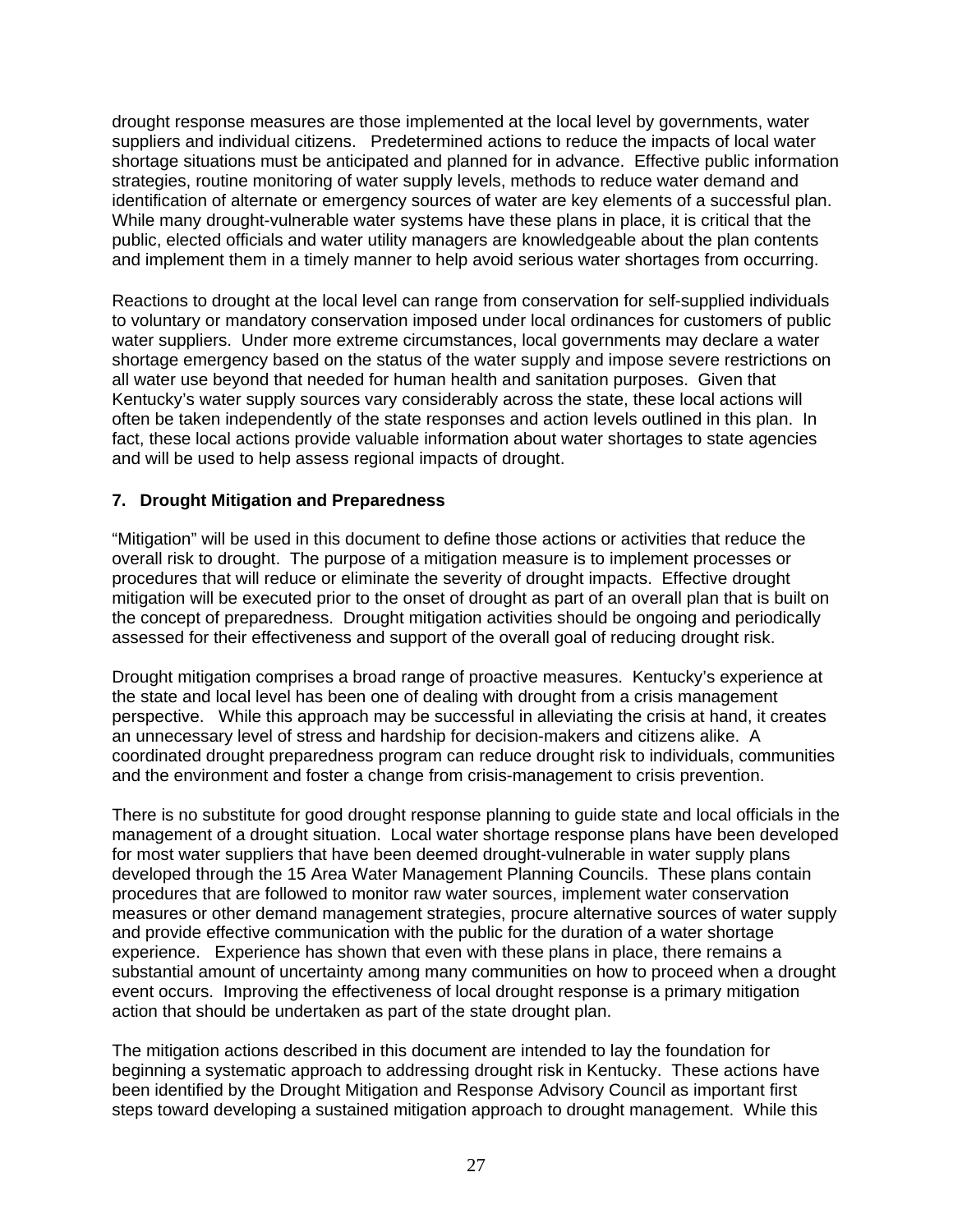action plan is intended to address drought risk to all sectors, its initial focus is largely aimed at reducing or eliminating critical water shortages affecting drinking water and public health. However, many of the recommended actions will have direct applications for use in addressing risk to other drought impact sectors including agriculture, the environment, and economic development.

#### **7.1 Ensure the availability of data needed to assess water resources and support drought monitoring**

Data networks that provide dependable, high-quality data are an essential component of a drought response and mitigation strategy for the commonwealth. Water resources and climate data are used to detect early trends that suggest drought development and are essential to accurate assessments of drought conditions. Drought response actions are closely tied to these assessments, as are the triggers that initiate drought response actions at the state level. These networks require long-term financial support in order to provide essential historical data for use in model development, regulatory decision-making, project planning and assessing climate variability and its impacts on water resources. Support for long-term data collection networks in Kentucky comes from state, federal, local and private stakeholders.

- Perform an assessment of the stream gaging network in Kentucky to identify gaps in existing coverage. Work with the U.S. Geological Survey to develop recommendations for optimizing the network.
- **Investigate options and develop recommendations for creating a reliable groundwater**level monitoring network.
- Develop a surface water storage monitoring network to track drought impacts to lakes and reservoirs.
- Initiate and participate in efforts to create a sustainable level of financial support for the state stream gaging network.
- Create an inventory of existing sources of weather and climate data and information that can be used to aid in drought monitoring and impact assessment.
- **Promote and support the development of the Kentucky Mesonet and participate in** developing value-added products from the Mesonet to improve drought monitoring and impact assessment.

#### **7.2 Develop an inventory and projection of the state's available water resources**

A better understanding of Kentucky's water resources is essential to the task of developing strategies for their use that promote the general welfare of the citizens of the commonwealth. Waters of the commonwealth are to be "put to the fullest beneficial use to the fullest extent of which they are capable" and the "waste or nonbeneficial use of water" is to be prevented (KRS 151.110 (1) (a)).

- Develop an approach capable of assessing water availability and the effects that human and climatic influences may have on future availability.
- **Develop methods to evaluate current and future demand for public water supplies and** other water uses.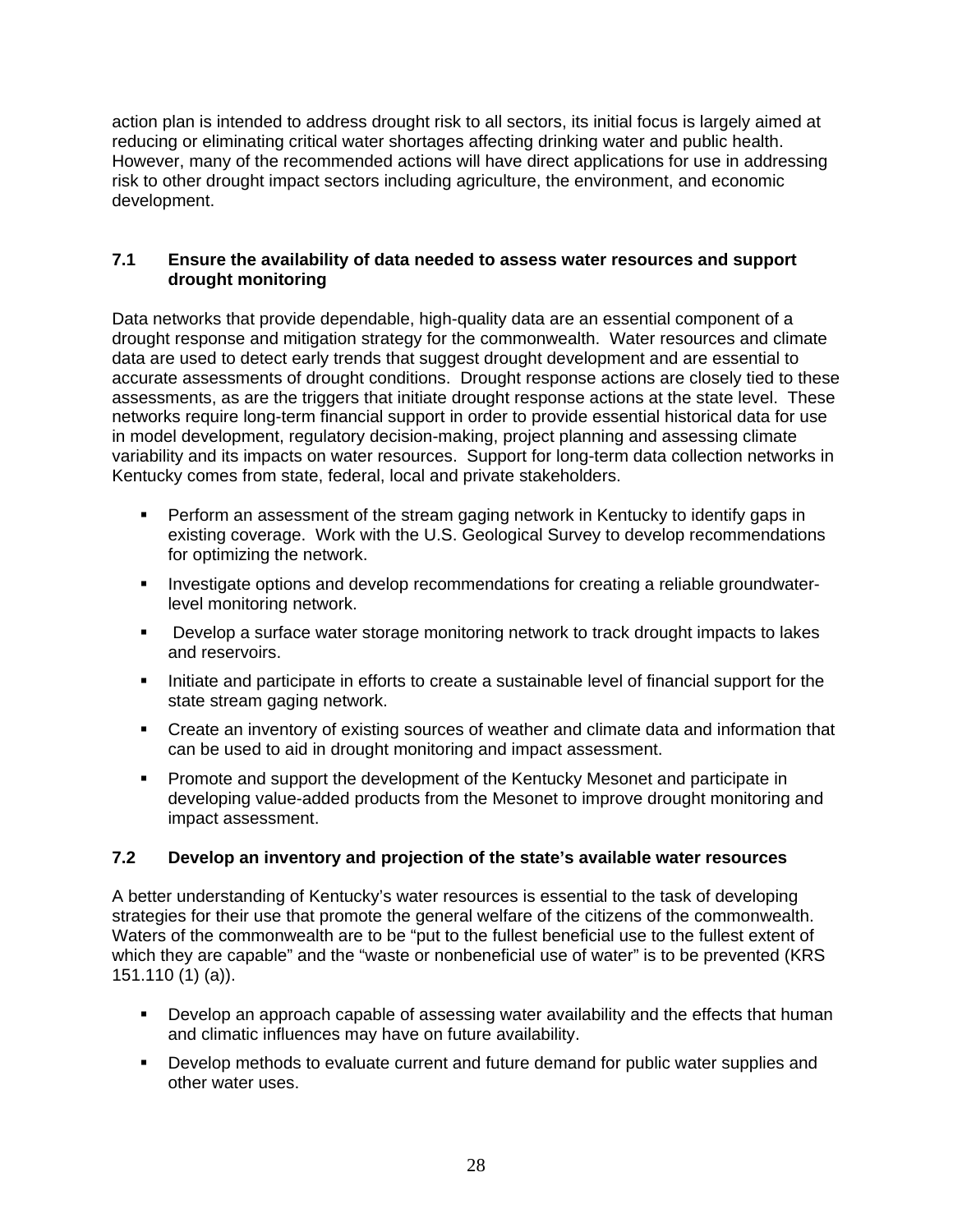- Create an inventory of water availability for use in pre-screening and site evaluations for potential new uses including energy enterprises, industry, or regional water supplies.
- **Support and participate in the development of specific research to study the impacts of** climate change, natural climatic variations, and climatic extremes on the variability and volume of available water supplies.

#### **7.3 Conduct assessments to identify and project drought vulnerabilities**

A drought vulnerability assessment for each drought impact sector will build upon the water resources inventory and provide the basis for prioritizing mitigation actions that reduce drought risk. Where possible, vulnerability assessments should be created that consider the combined impacts of drought and human activities on the quantity and quality of available water supplies beginning with the following drought impact sectors:

- 1. Public use an assessment process should be developed that evaluates source(s) of supply, projected demand, infrastructure constraints and competing demands for water within a source watershed or aquifer. This sector also includes such public uses as energy production, recreation and wastewater assimilation.
- 2. Agricultural use an assessment process should consider differences in geology, hydrology, soils and types of production. Particular emphasis should be placed on drought impacts that diminish the supply of water available to agriculture for purposes of irrigation of crops and watering of livestock.
- 3. Environmental use drought impacts on the aquatic environment can be exacerbated by the presence of human activities that affect the quality or quantity of instream flow. An assessment of environmental vulnerability to drought should include a consideration of human activities such as water withdrawals, wastewater discharges, reservoir operations and land-use effects on the quality and quantity of water available for aquatic needs.
- Develop a process to identify drought vulnerabilities of public water systems related to raw water supply, projected customer demand, treatment and distribution infrastructure and climatic variation.
- Create guidance for individual public water systems or regional planning agencies to perform periodic drought vulnerability assessments as part of the area water management planning framework.
- Create and make available for public use an inventory of existing opportunities for interconnections or other partnerships between or among systems to utilize existing excess capacity to offset regional water supply deficiencies.
- Work with the Kentucky Infrastructure Authority, Area Development Districts, Water Management Planning Councils, conservation districts and county extension offices to develop priority projects for drought mitigation at the local level.
- **Develop a process to assess drought vulnerabilities related to raw water needs for the** production of electrical power or other fuels.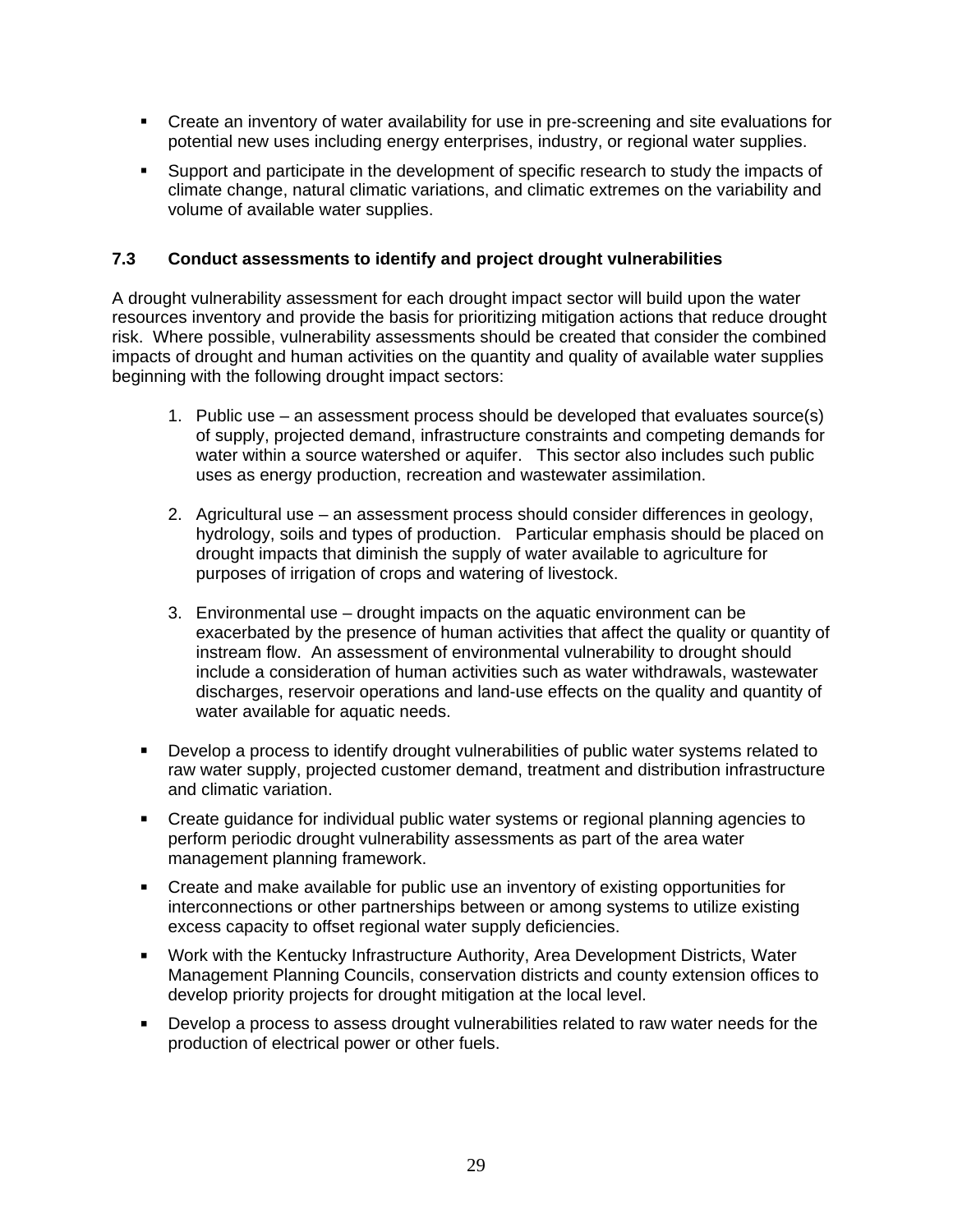- Develop a process to assess drought vulnerabilities related to agricultural irrigation and livestock watering and identify areas of potential conflict between agricultural use and public drinking water supplies.
- Review existing state regulations and policies that manage human impacts on water quality and quantity to determine their effectiveness under the compounding conditions of severe or extreme drought.
- **Promote and participate in partnerships that seek to increase knowledge of** environmental flow requirements in watersheds that support high demands for public water supplies, waste assimilation or other water uses.
- Review other state's use of allocation planning that involves users in drought-vulnerable watersheds or aquifers in decisions on sharing the available water supply during times of shortage.

#### **7.4 Identify and develop opportunities to increase the available raw water supply to address vulnerabilities**

Regions or localities that are determined to have significant drought risk because of a limited supply of available water may need to develop additional sources of raw water supply. For purposes of this plan, increases to the available raw water supply refers to any action that develops a new source of supply or augments existing raw water sources in order to create a permanent increase to the available raw water supply.

- Utilize a water resources inventory and drought vulnerability assessment to identify opportunities for new source development, including those that create regional raw water sources.
- Promote and participate in collaborative efforts with the U.S. Corps of Engineers to study the potential of using storage in existing Corps of Engineer projects to optimize regional raw water availability.
- **Promote and participate in studies that promote the use of the Ohio River and** similarly situated "border" rivers and their connected aquifers as a new source of water for interior regions of the commonwealth.

## **7.5 Improve the effectiveness of the state drought response plan**

Effective and aggressive drought response is an essential element of an overall approach to reducing drought risk. Periodic assessment of the effectiveness of the state drought response plan is a primary mitigation strategy. The state drought plan as presented represents a step forward in implementing a process that creates a consistent state drought response and communication strategy. The plan document will be periodically updated to take advantage of new ideas or approaches intended to improve the overall effectiveness of state drought response actions. The Drought Advisory Council has identified certain action items that will improve the effectiveness of the state drought response plan.

 Develop a Kentucky drought index based on a drought assessment system that merges potential natural and socioeconomic impacts into a comprehensive measure of drought severity.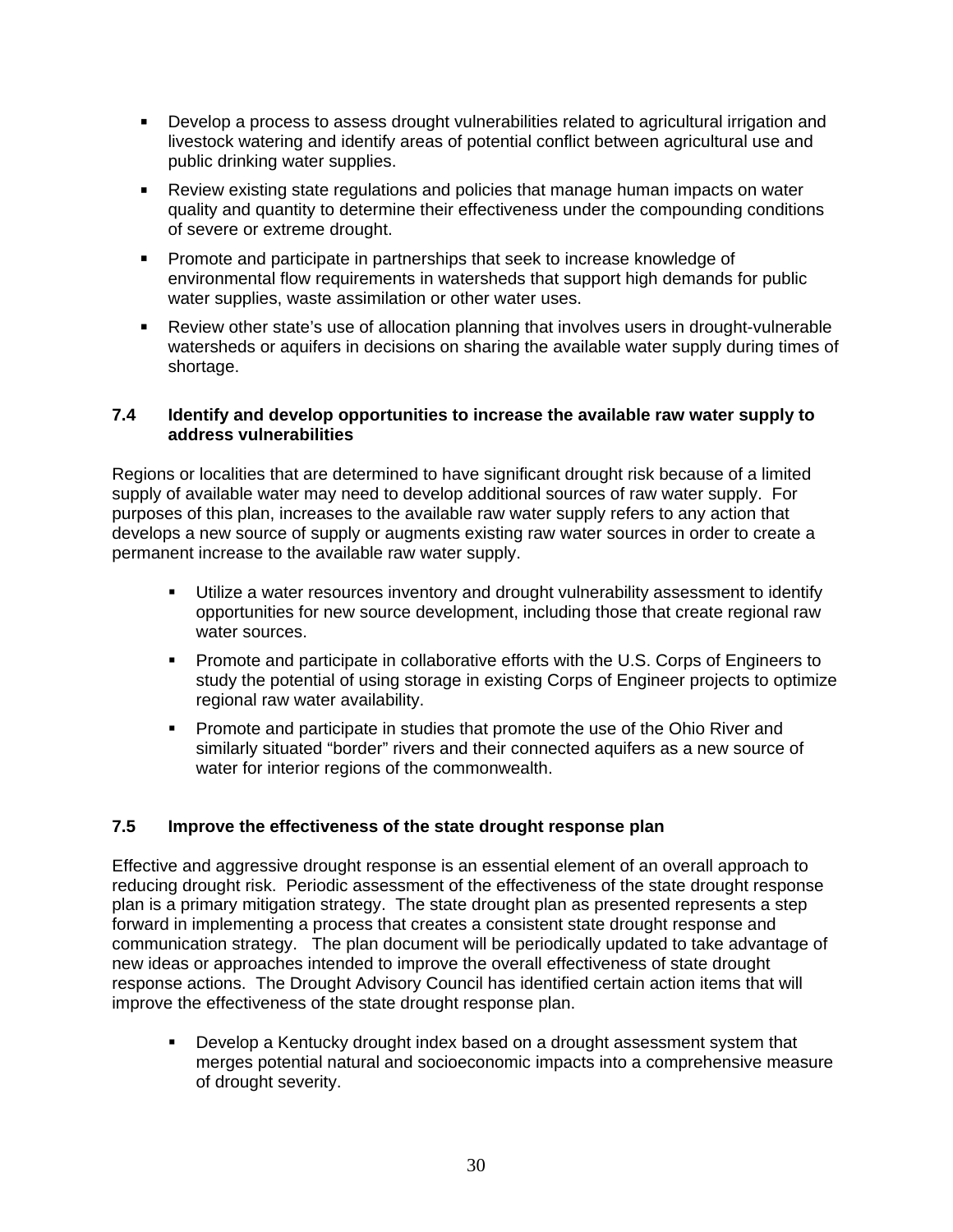- Complete a summary of legal authorities for managing drought emergencies that are in place at the state, local and federal level.
- Initiate a review, in cooperation with the Public Service Commission, of the quality and effectiveness of local water shortage response plans.
- Develop an inventory of all state or federally owned lakes that can be used during drought emergencies as alternative sources for activities such as livestock watering or garden irrigation.

#### **7.6 Provide direction and leadership to move the commonwealth toward becoming more efficient in the use of the state's water resources**

- Develop an ongoing public awareness program that provides the public with basic information on the source of their water, the importance of using water efficiently and how to conserve water in the home.
- **Take a leadership role by implementing water conservation efforts at state facilities.**
- Work with schools to promote drought and water conservation awareness and develop educational exercises or teaching units that can be incorporated into school science curricula.
- Support development and implementation of programs that result in improved efficiencies in water use in all drought impact sectors.
- Review the Energy and Environment Cabinet water resources policy (KRS 151.110 (1)(b)) pertaining to water conservation and water efficiency and develop strategies to more effectively implement those policies.

#### **7.7 Promote and participate in public education, awareness and outreach**

A key element of successful drought preparedness is public education. Educational programs such as workshops, newsletters, public service announcements, press releases, community meetings, school curricula and interactive participatory decision-making processes can increase awareness of the value of preparing and planning for droughts. A more informed public will be more likely to be active participants in developing successful strategies to prepare for and respond to droughts.

- Update and expand the Drought Monitoring Website maintained by the Division of Water to increase and improve public dissemination of drought information.
- Develop necessary contacts and processes to disseminate information from water resources inventories or drought vulnerability assessments to county emergency management agencies tasked with developing hazard mitigation plans.
- Develop a public service announcement campaign for selected drought impact sectors with materials appropriate for radio, television and print media.
- Establish a "drought awareness week" modeled after the annual "severe weather week" as a vehicle for maintaining public awareness of hardships that droughts can create and the need for drought preparedness.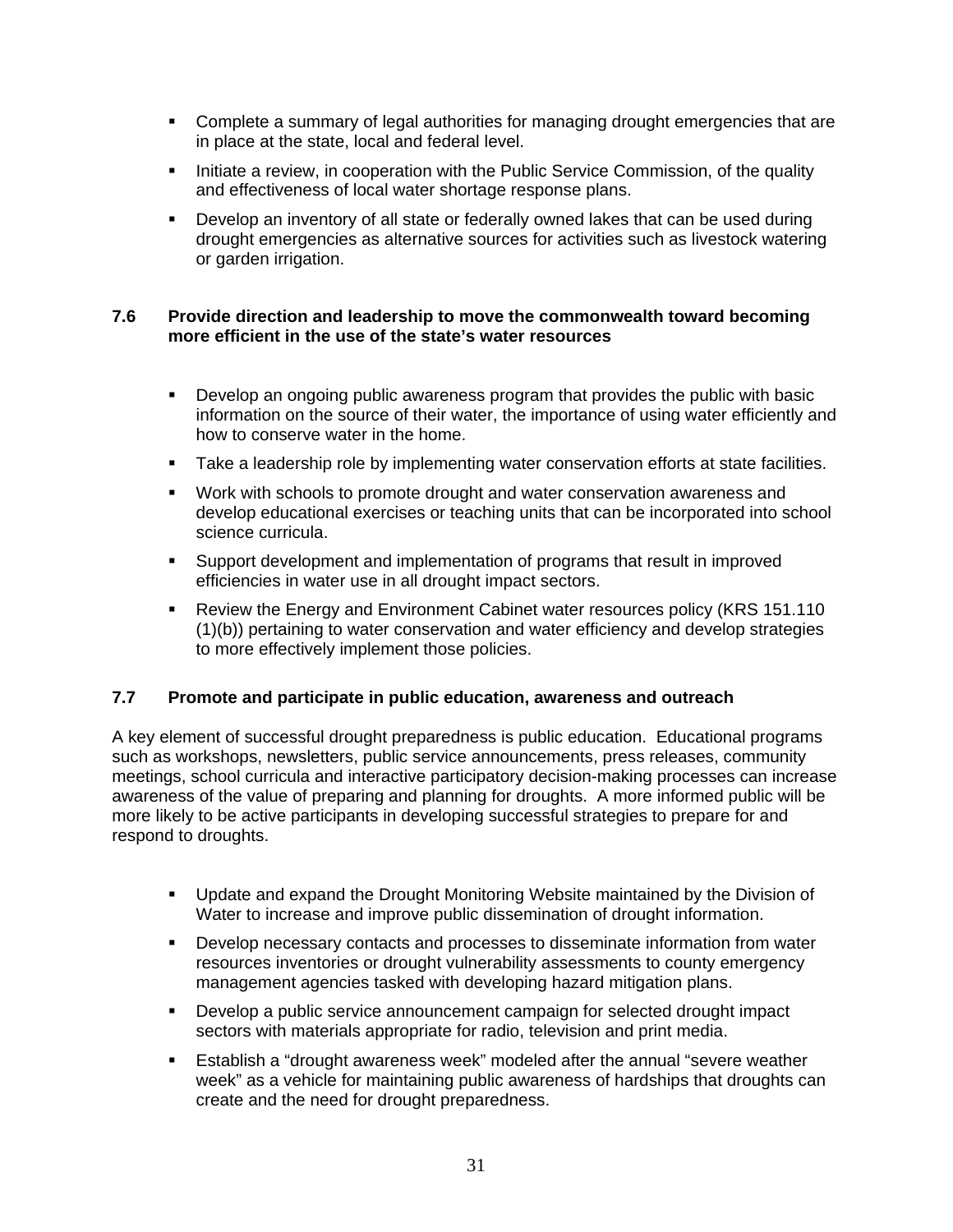**Investigate opportunities for cooperating with television meteorologists in developing** drought-related weather segments that educate the public about the "science" of drought development, drought impacts and the importance of drought preparedness.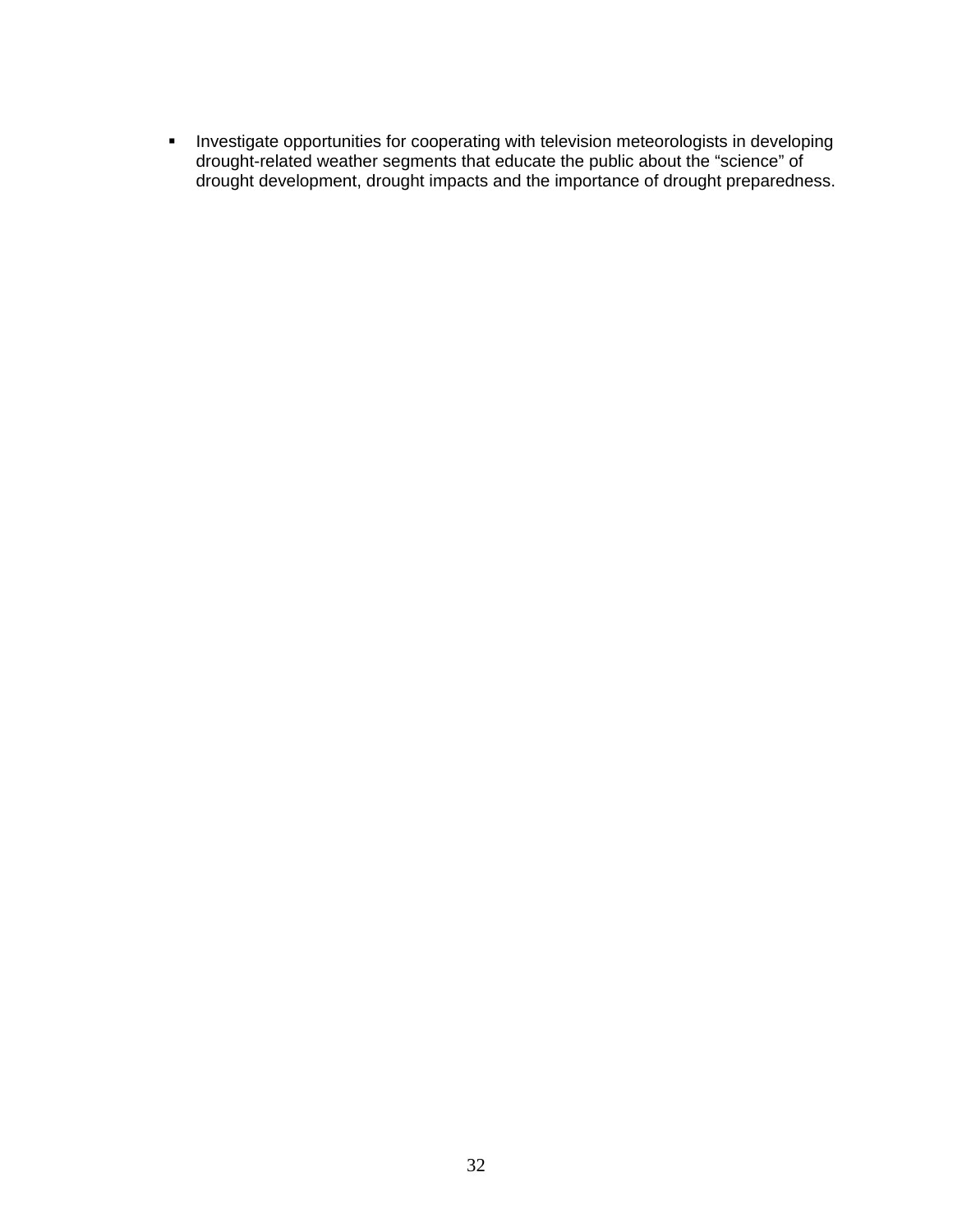#### **8. Plan Implementation Recommendations**

The Drought Mitigation and Response Advisory Council recommend that this plan be implemented by initiating the following actions:

- I dentify this plan as the official operations quideline for state actions in drought response and mitigation and make the plan available to the public.
- Evaluate deficiencies in the state stream gaging network and provide an estimate of funding necessary to correct those deficiencies.
- Initiate a review of the quality and effectiveness of local water shortage response plans.
- **Evaluate public water supply drought vulnerabilities related to raw water supply,** projected customer demand, treatment and distribution infrastructure and climatic variation.
- Maximize the integrity of the Water Resources Information System (WRIS) and utilize the WRIS as the primary database that supports water and wastewater planning at the local and state level.
- Develop a summary of legal authorities for managing drought emergencies that are in place at the state, local and federal levels.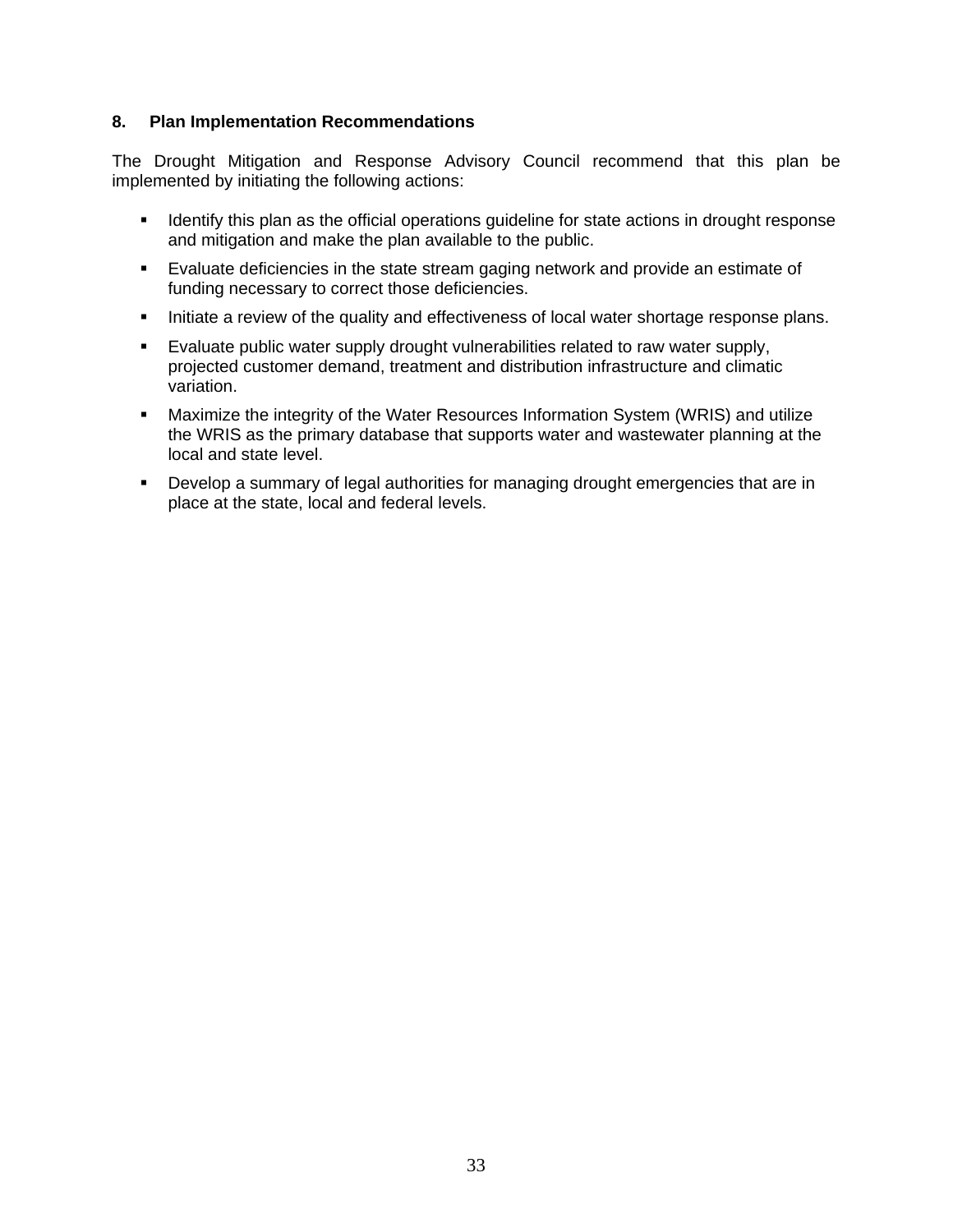## **APPENDIX I**

**Tables**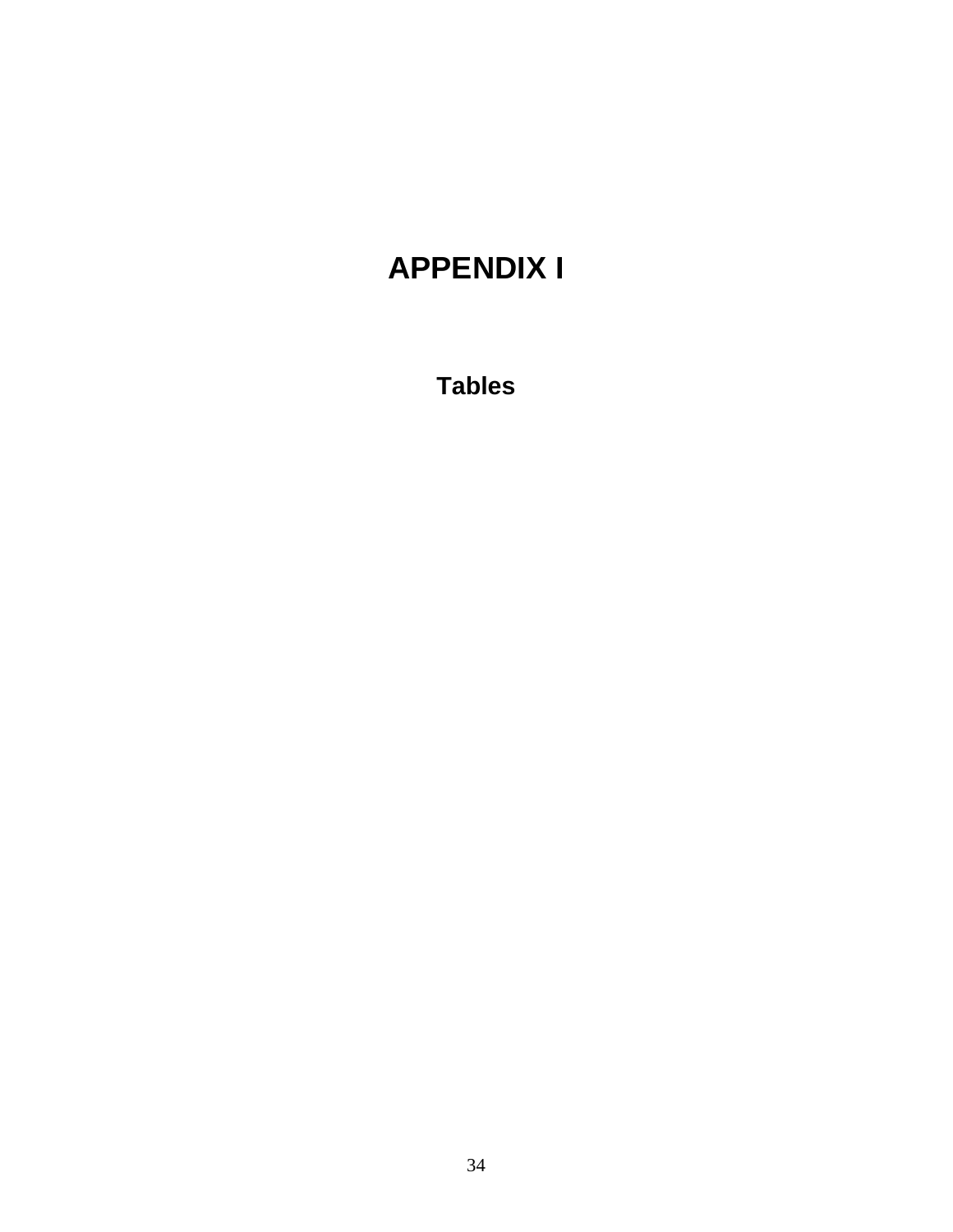## **Appendix I.A.** Selected data and indices used for drought monitoring

| <b>DRUGHT MONITORING</b><br><b>INDICATOR</b>                                                    | <b>DESCRIPTION</b>                                                                                                                                                                                                                               |
|-------------------------------------------------------------------------------------------------|--------------------------------------------------------------------------------------------------------------------------------------------------------------------------------------------------------------------------------------------------|
| Kentucky Climate Data                                                                           | Daily climate data (precipitation, air temperature, relative humidity and soil temperature) from the National<br>Climatic Data Center for 24 in-state monitoring stations with records beginning in 1971.                                        |
| <b>Precipitation Analysis</b>                                                                   | Daily precipitation analysis from the National Weather Service's Advanced Hydrologic Prediction Service.                                                                                                                                         |
| Kentucky Climate Maps                                                                           | Precipitation totals and deviations maps from the University of Kentucky's Agricultural Weather Center.                                                                                                                                          |
| Temperature and<br><b>Precipitation Outlooks</b>                                                | Product of the National Weather Center's Climate Prediction Center for the upcoming 6 to 10 day or 8 to 14 day<br>period.                                                                                                                        |
| Water Watch Stream<br>Discharge Maps                                                            | Wide assortment of products from the U.S. Geological Survey that assess current and historical streamflows<br>across the state.                                                                                                                  |
| U.S. Army Corps of<br><b>Engineers Louisville District</b><br>Daily Lake Reports                | Daily lake conditions for projects under control of the U.S. Army Corps of Engineers Louisville District.                                                                                                                                        |
| U.S. Army Corps of<br><b>Engineers Huntington</b><br><b>District Current Lake</b><br>Conditions | Daily lake conditions for the projects under control of the U.S. Army Corps of Engineers Huntington District.                                                                                                                                    |
| U.S. Seasonal Drought<br>Outlook                                                                | According to the National Weather Center's Climate Prediction Center, this is a product that "depicts large-scale<br>trends based on subjectively derived probabilities guided by short- and long-range statistical and dynamical<br>forecasts." |
| U.S. Drought Monitor                                                                            | The Drought Monitor of the National Drought Mitigation Center identifies areas of drought based on a five-stage<br>intensity classification system.                                                                                              |
| <b>Midwest Regional Climate</b><br>Center                                                       | Modeled soil moisture and departure from normal for 12 inch and 72 inches soil depths.                                                                                                                                                           |
| Crop Moisture Index                                                                             | A short-term drought indicator that is designed to reflect moisture conditions affecting crop growth and<br>development.                                                                                                                         |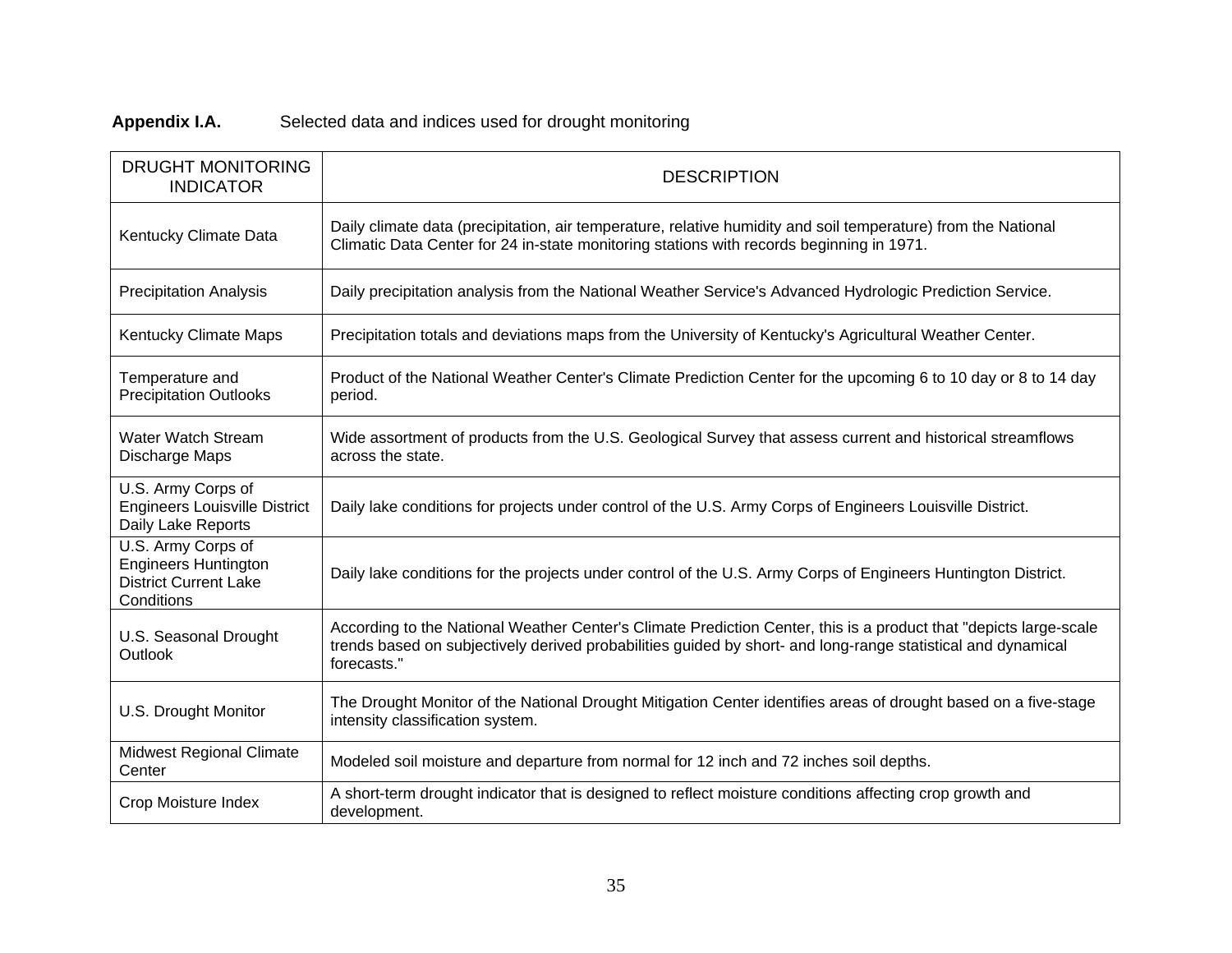## **Appendix I.B.** Listing of real-time USGS stream gages used for drought monitoring.

| DROUGHT MANAGEMENT<br><b>REGION</b> | USGS STREAM GAGE NAME                     | <b>USGS</b><br><b>NUMBER</b> | <b>COUNTY</b>    | <b>BASIN</b>                  |
|-------------------------------------|-------------------------------------------|------------------------------|------------------|-------------------------------|
|                                     | Barren River at Bowling Green             | 3314500                      | Warren           | Green River                   |
| <b>Barren River ADD</b>             | Green River near Munfordville             | 3308500                      | Hart             | Green River                   |
|                                     | West Fork Drakes Creek near Franklin      | 3313700                      | Simpson          | Green River                   |
|                                     | Johns Creek near Meta                     | 3210000                      | Pike             | Big Sandy River               |
| Big Sandy ADD                       | Levisa Fork a Pikeville                   | 3209500                      | Pike             | Big Sandy River               |
|                                     | Dix River near Danville                   | 3285000                      | Garrard          | Kentucky River                |
|                                     | Elkhorn Creek near Frankfort              | 3289500                      | Franklin         | Kentucky River                |
|                                     | Kentucky River at Lock 4 at Frankfort     | 3287500                      | Franklin         | Kentucky River                |
|                                     | Kentucky River at Lock 6 Near Salvisa     | 3287000                      | Woodford         | Kentucky River                |
| <b>Bluegrass ADD</b>                | Kentucky River at Lock 8 near Camp        | 3284500                      | Jessamine        | Kentucky River                |
|                                     | Kentucky River at Lock 10 near Winchester | 3284000                      | Clark            | Kentucky River                |
|                                     | Red River at Clay City                    | 3283500                      | Powell           | Kentucky River                |
|                                     | South Fork Elkhorn Creek at Fort Spring   | 3289000                      | Fayette          | Kentucky River                |
|                                     | Cumberland River near Harlan              | 3401000                      | Harlan           | Upper Cumberland River        |
|                                     | Cumberland River at Williamsburg          | 3404000                      | Whitley          | <b>Upper Cumberland River</b> |
| Cumberland Valley ADD               | Goose Creek at Manchester                 | 3281100                      | Clay             | Kentucky River                |
|                                     | Rockcastle River at Billows               | 3406500                      | Laurel           | <b>Upper Cumberland River</b> |
| <b>FIVCO ADD</b>                    | Little Sandy River at Grayson             | 3216500                      | Carter           | Little Sandy River            |
| Green River ADD                     | Green River at Lock 2 at Calhoun          | 3320000                      | McLean           | Green River                   |
|                                     | Cutshin Creek at Wooten                   | 3280700                      | Leslie           | Kentucky River                |
|                                     | Kentucky River at Lock 14 at Heidelberg   | 3282000                      | Lee              | Kentucky River                |
|                                     | Middle Fork Kentucky River at Tallega     | 3281000                      | Lee              | Kentucky River                |
| Kentucky River ADD                  | North Fork Kentucky River at Jackson      | 3280000                      | <b>Breathitt</b> | Kentucky River                |
|                                     | North Fork Kentucky River at Whitesburg   | 3277300                      | Letcher          | Kentucky River                |
|                                     | Red River at Hazel Green                  | 3282500                      | Wolfe            | Kentucky River                |
|                                     | South Fork Kentucky River at Booneville   | 3281500                      | Owsley           | Kentucky River                |
|                                     | Floyds Fork at Fisherville                | 3298000                      | Jefferson        | <b>Salt River</b>             |
|                                     | Kentucky River at Lock 2 at Lockport      | 3290500                      | Henry            | Kentucky River                |
|                                     | Middle Fork Beargrass Creek at Old        | 3293000                      | Jefferson        | Salt River                    |
| <b>KIPDA ADD</b>                    | Pond Creek near Louisville                | 3302000                      | Jefferson        | Salt River                    |
|                                     | Salt River at Shepherds ville             | 3298500                      | <b>Bullitt</b>   | Salt River                    |
|                                     | South Fork Beargrass Creek at Louisville  | 3292500                      | Jefferson        | Salt River                    |
|                                     | Beaver Creek near Monticello              | 3413200                      | Wayne            | <b>Upper Cumberland River</b> |
| Lake Cumberland ADD                 | Russell Creek near Columbia               | 3307000                      | Adair            | Green River                   |
|                                     | Beech Fork at Bardstown                   | 3301000                      | Nelson           | <b>Salt River</b>             |
|                                     | Beech Fork at Maud                        | 3300400                      | Nelson           | Salt River                    |
| Lincoln Trail ADD                   | Nolin River at White Mills                | 3310300                      | Hardin           | Green River                   |
|                                     | Rolling Fork near Boston                  | 3301500                      | Nelson           | Salt River                    |
|                                     | Eagle Creek at Glencoe                    | 3291500                      | Gallatin         | Kentucky River                |
| Northern Kentucky ADD               | Licking River at Catawba                  | 3253500                      | Pendleton        | Licking River                 |
|                                     | Licking River at McKinneyburg             | 3251500                      | Pendleton        | Licking River                 |
|                                     | Little River near Cadiz                   | 3438000                      | Trigg            | Lower Cumberland River        |
| Pennyrile ADD                       | Tradewater River at Olney                 | 3383000                      | Caldwell         | <b>Tradewater River</b>       |
| Purchase ADD                        | Bayou De Chien near Clinton               | 7024000                      | Hickman          | Bayou De Chien                |
|                                     |                                           |                              |                  |                               |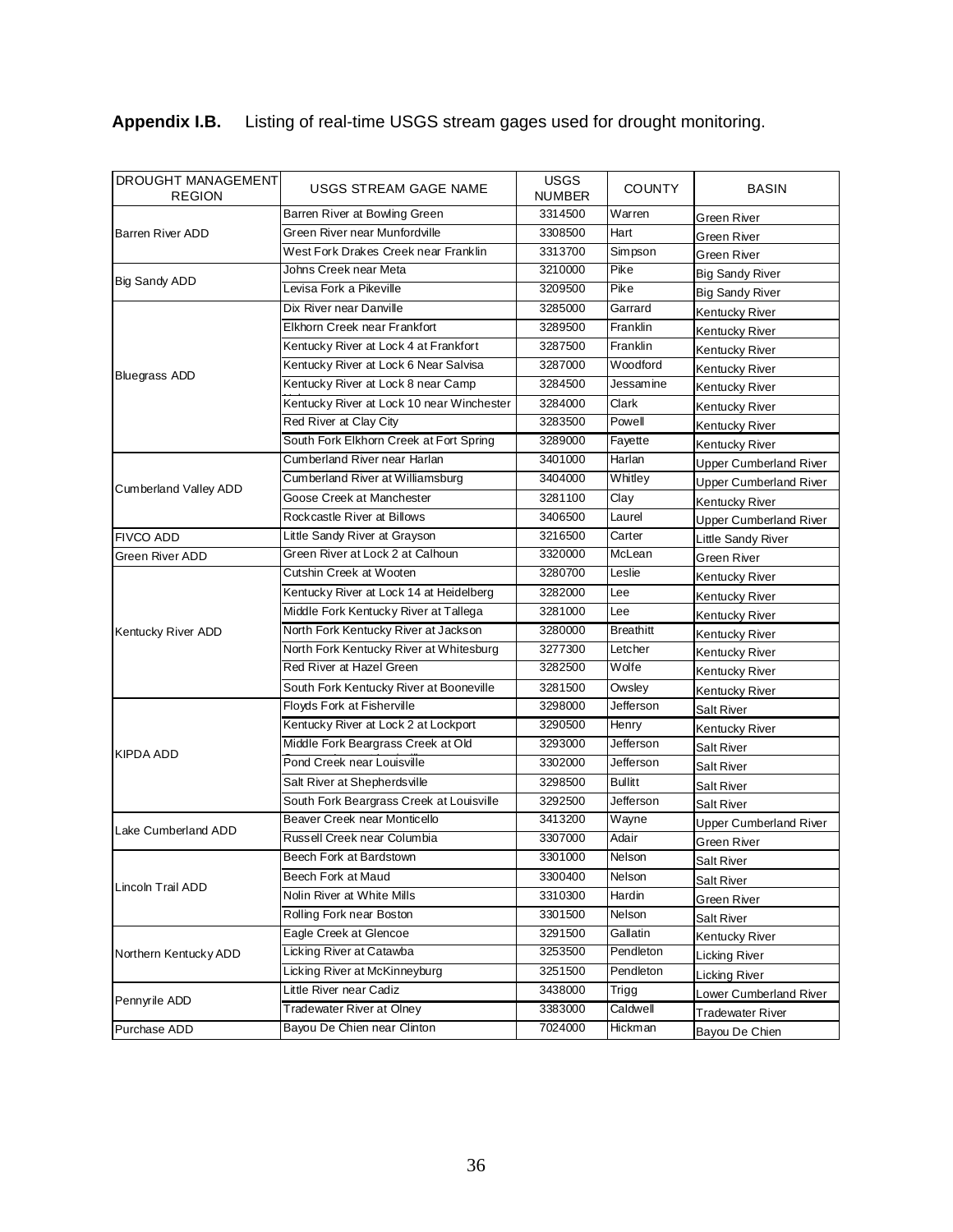**Appendix I.C.** Listing of lakes and reservoirs used for drought monitoring.

| <b>DROUGHT</b><br><b>MANAGEMENT REGION</b> | <b>NAME</b>                   | <b>COUNTY</b>        | <b>BASIN</b>                  | <b>MAP</b><br><b>REFERENCE</b><br><b>NUMBER</b> |
|--------------------------------------------|-------------------------------|----------------------|-------------------------------|-------------------------------------------------|
|                                            | Barren River Lake             | Barren               | Green River                   | 201                                             |
| <b>Barren River ADD</b>                    | Mill Creek Lake               | Monroe               | Green River                   | 101                                             |
|                                            | Nolin River Lake              | Edmonson             | Green River                   | 202                                             |
|                                            | Curtis Crum Reservoir         | Martin               | <b>Big Sandy River</b>        | 102                                             |
| <b>Big Sandy ADD</b>                       | Dewey Lake                    | Floyd                | <b>Big Sandy River</b>        | 203                                             |
|                                            | Fishtrap Lake                 | Pike                 | <b>Big Sandy River</b>        | 204                                             |
|                                            | Paintsville Lake              | Johnson              | <b>Big Sandy River</b>        | 205                                             |
| <b>Bluegrass ADD</b>                       | Herrington Lake               | Mercer/Garrard       | Kentucky River                | 103                                             |
|                                            | Stanford Reservoir            | Lincoln              | Kentucky River                | 104                                             |
| <b>Buffalo Trace ADD</b>                   | Flemingsburg Reservoir (New)  | Fleming              | Licking River                 | 105                                             |
|                                            | Bert T. Combs Lake            | Clay                 | Kentucky River                | 106                                             |
|                                            | Beulah Lake                   | Jackson              | <b>Upper Cumberland River</b> | 107                                             |
| <b>Cumberland Valley ADD</b>               | Cannon Creek Lake             | Bell                 | <b>Upper Cumberland River</b> | 108                                             |
|                                            | Fern Lake                     | Bell                 | Upper Cumberland River        | 109                                             |
|                                            | Laurel River Lake             | Laurel/Whitley       | <b>Upper Cumberland River</b> | 206                                             |
|                                            | Wood Creek Lake               | Laurel               | Upper Cumberland River        | 110                                             |
|                                            | Grayson Lake                  | Carter               | Little Sandy River            | 207                                             |
| <b>FIVCO ADD</b>                           | Olive Hill Reservoir          | Carter               | Little Sandy River            | 111                                             |
|                                            | Cave Run Lake                 | Bath                 | Licking River                 | 208                                             |
| Gateway ADD                                | Greenbriar Reservoir          | Montgomery           | <b>Licking River</b>          | 112                                             |
| <b>Green River ADD</b>                     | Providence City Lake (New)    | Webster              | <b>Tradewater River</b>       | 113                                             |
|                                            | <b>Buckhorn Lake</b>          | Perry                | Kentucky River                | 209                                             |
|                                            | Campton Lake                  | Wolfe                | Kentucky River                | 114                                             |
| Kentucky River ADD                         | Carr Creek Lake               | Knott                | Kentucky River                | 210                                             |
|                                            | Elkhorn Lake                  | Letcher              | <b>Big Sandy River</b>        | 115                                             |
|                                            | <b>Guist Creek Lake</b>       | Shelby               | Salt River                    | 116                                             |
| <b>KIPDA ADD</b>                           | Taylorsville Lake             | Spencer              | Salt River                    | 211                                             |
|                                            | Campbellsville City Reservoir | Taylor               | Green River                   | 117                                             |
| Lake Cumberland ADD                        | Green River Lake              | Taylor               | Green River                   | 212                                             |
|                                            | Liberty City Lake             | Casey                | <b>Green River</b>            | 118                                             |
|                                            | Fagan Branch Reservoir        | Marion               | Salt River                    | 119                                             |
|                                            | Freeman Lake                  | Hardin               | Green River                   | 120                                             |
|                                            | Salem Lake                    | LaRue                | Green River                   | 121                                             |
| Lincoln Trail ADD                          | Lake Sympson                  | Nelson               | Salt River                    | 122                                             |
|                                            | Rough River Lake              | Breckinridge/Grayson | Green River                   | 213                                             |
|                                            | Willisburg Lake               | Washington           | Salt River                    | 123                                             |
|                                            | <b>Bullock Penn Lake</b>      | Grant                | Kentucky River                | 124                                             |
| Northern Kentucky ADD                      | Williamstown Lake             | Grant                | <b>Licking River</b>          | 125                                             |
|                                            | Lake Beshear                  | Caldwell             | Green River                   | 126                                             |
| Pennyrile ADD                              | Lake Luzerne                  | Muhlenberg           | <b>Green River</b>            | 127                                             |
|                                            | Lake Pewee                    | Hopkins              | <b>Tradewater River</b>       | 128                                             |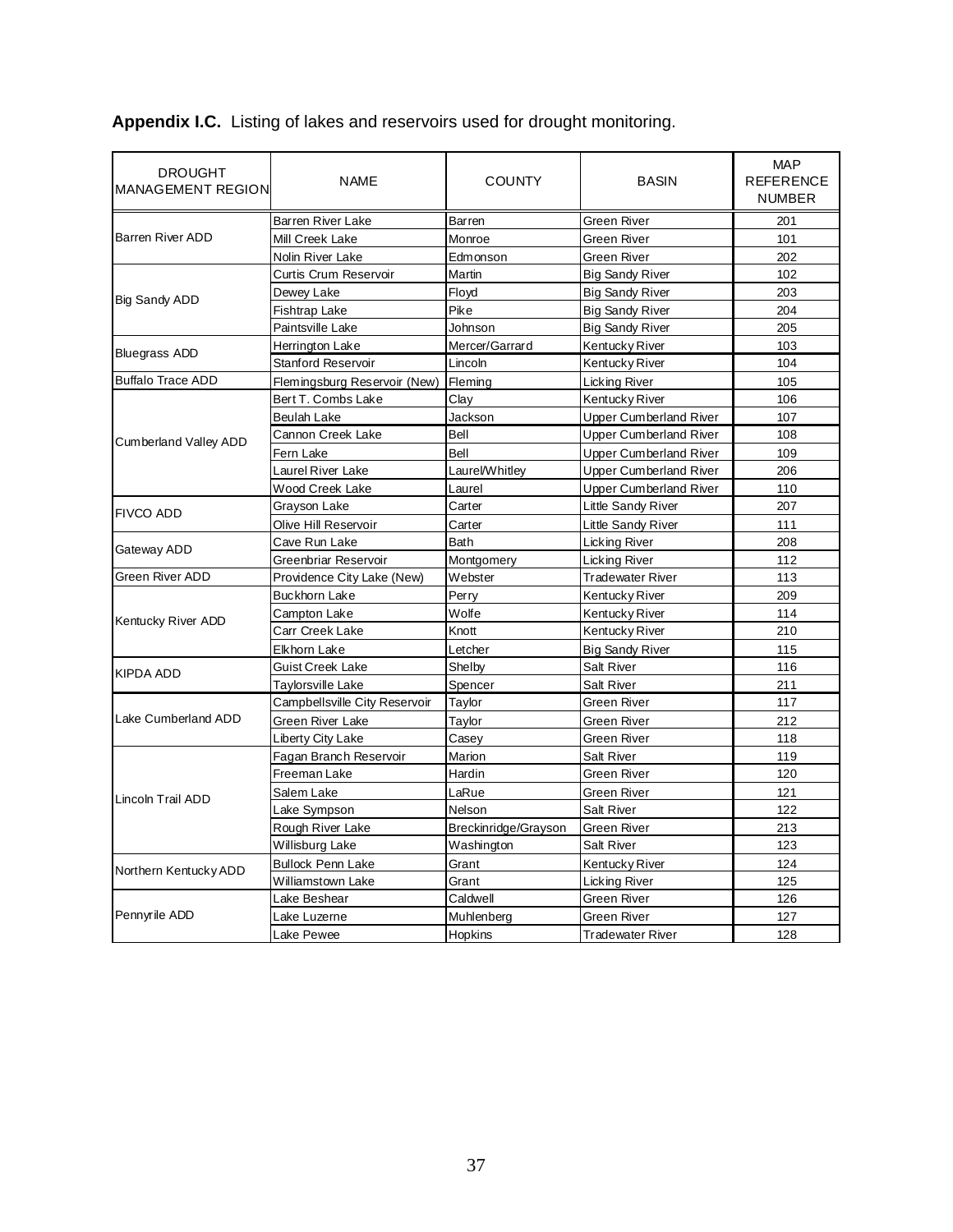**Appendix Table I.D.** Summary of primary drought response actions of lead state and local agencies\*

| <b>LEAD RESPONSE AGENCY</b>                                                                                                                                                                                                                           |                                                                                                 | PRIMARY AGENCY DROUGHT RESPONSE ACTIONS                                                                                                                                                                                                                                                                                                                                                                                                                                                                                                                                                                                                                                                                                                                                                                                                                                                                                                                                                                                                                                                                                                                                                                                                                                                                                                                                                                                                                                                                                                                                                                                                                                                                                                                                                                                                                                                                                                                                                                                                                                                                                                                                                                                                                                                         |
|-------------------------------------------------------------------------------------------------------------------------------------------------------------------------------------------------------------------------------------------------------|-------------------------------------------------------------------------------------------------|-------------------------------------------------------------------------------------------------------------------------------------------------------------------------------------------------------------------------------------------------------------------------------------------------------------------------------------------------------------------------------------------------------------------------------------------------------------------------------------------------------------------------------------------------------------------------------------------------------------------------------------------------------------------------------------------------------------------------------------------------------------------------------------------------------------------------------------------------------------------------------------------------------------------------------------------------------------------------------------------------------------------------------------------------------------------------------------------------------------------------------------------------------------------------------------------------------------------------------------------------------------------------------------------------------------------------------------------------------------------------------------------------------------------------------------------------------------------------------------------------------------------------------------------------------------------------------------------------------------------------------------------------------------------------------------------------------------------------------------------------------------------------------------------------------------------------------------------------------------------------------------------------------------------------------------------------------------------------------------------------------------------------------------------------------------------------------------------------------------------------------------------------------------------------------------------------------------------------------------------------------------------------------------------------|
| <b>Energy and Environment Cabinet</b><br>Department for Environmental Protection<br>Division of Water<br>Division for Environmental Program<br>Support<br>Department for Natural Resources<br>Division of Conservation<br><b>Division of Forestry</b> | <b>EEC</b><br><b>DEP</b><br><b>DOW</b><br><b>DEPS</b><br><b>DNR</b><br><b>DOC</b><br><b>DOF</b> | Lead agency for coordinating activities of the Kentucky Drought Mitigation Team<br>including declarations of drought action levels, notifications regarding drought status to<br>the general public and routine dissemination of Drought Situation Reports to heads of<br>coordinating state agencies<br>Provide a co-chair and coordinate the activities for the Climate and Water Resources<br>$\blacksquare$<br><b>DAT</b><br>Provide a co-chair and coordinate the activities for the Drinking Water and Public<br>$\blacksquare$<br><b>Health DAT</b><br>Member of the Agriculture and Natural Resources DAT<br>Allocate available water resources under a Governor's Declaration of Drought<br>Emergency<br>Enforce water withdrawal permit conditions during periods of declining surface water<br>levels or groundwater levels<br>Coordinate with other local, state or federal agencies regarding emergency sources of<br>water for agriculture, water supply, fire protection and domestic use<br>Declare water shortage watches and warnings<br>Provide technical assistance to water utilities related to water supply shortages,<br>development of alternate or emergency water supplies, implementation of demand<br>management measures, leak detection and repair and water treatment issues caused<br>by poor raw water quality during drought<br>Maintain a Drought Information Center Website consisting of drought assessment<br>information, notifications of local and regional drought status and impacts, inventories<br>of conservation and contingency management information and links to all state and<br>federal agencies active in drought response<br>Monitor drought impacts to public and private water supplies and maintain a record of<br>the number of systems activating water shortage response plans<br>Encourage the development and implementation of water conservation and drought<br>contingency plans for enterprises holding water withdrawal permits to limit any<br>unnecessary consumption during droughts<br>Identify vulnerable water-dependent industries and work to determine their impacts and<br>assist with identifying procedures to curtail water use during droughts or identify<br>alternative sources of water for emergency use |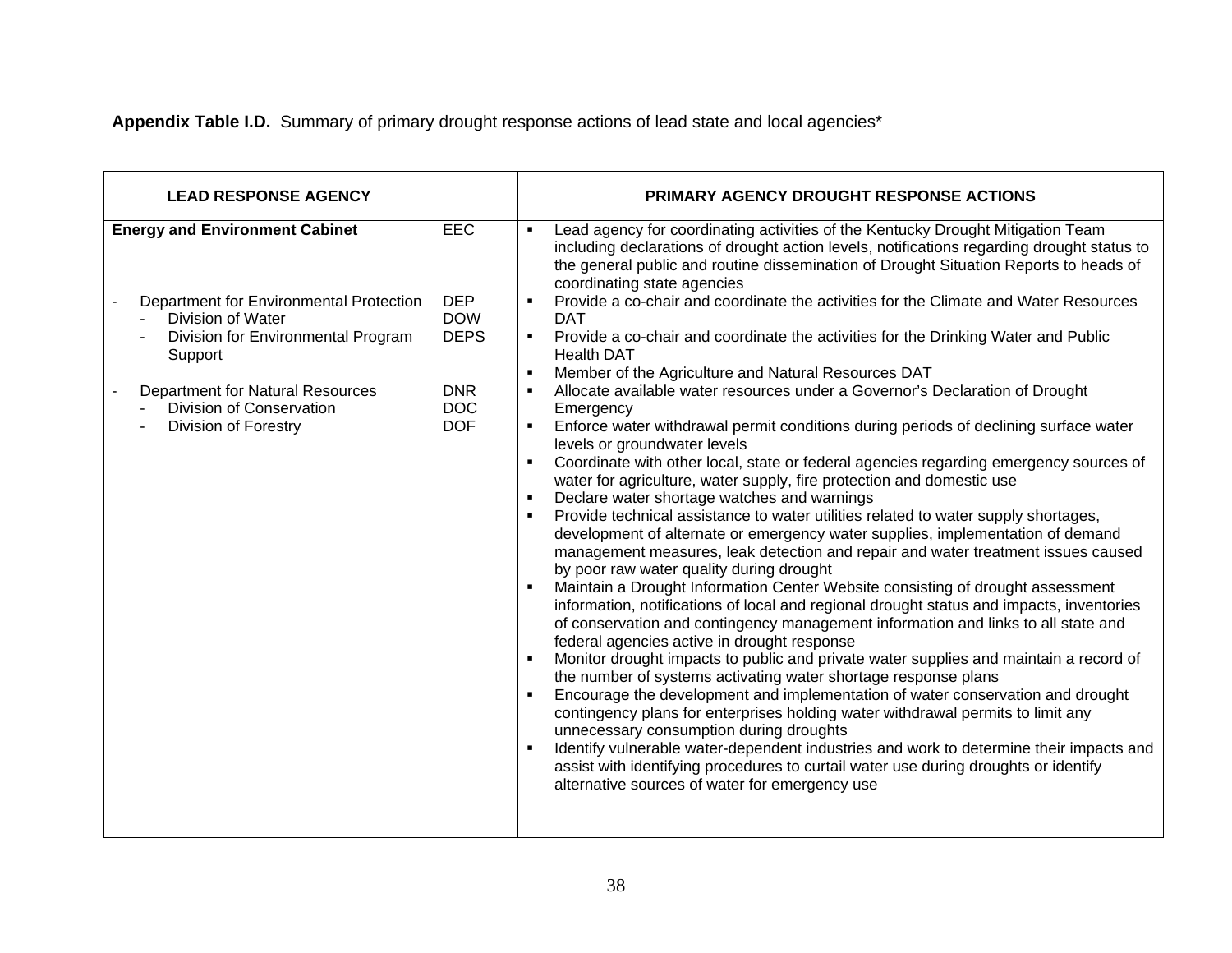| <b>LEAD RESPONSE AGENCY (cont.)</b>                                                                                                                                                                                                                           |                                                                                          | PRIMARY AGENCY DROUGHT RESPONSE ACTIONS                                                                                                                                                                                                                                                                                                                                                                                                                                                                                                                                                                                                                                                                                                                                                                                                                                                                                                                                                                                                                                                                                                                                                                                                                                                                                                                                                                                                                                                                                                                                                                                                                                                                                                                                                                                                                                                                                                                                                                                                |
|---------------------------------------------------------------------------------------------------------------------------------------------------------------------------------------------------------------------------------------------------------------|------------------------------------------------------------------------------------------|----------------------------------------------------------------------------------------------------------------------------------------------------------------------------------------------------------------------------------------------------------------------------------------------------------------------------------------------------------------------------------------------------------------------------------------------------------------------------------------------------------------------------------------------------------------------------------------------------------------------------------------------------------------------------------------------------------------------------------------------------------------------------------------------------------------------------------------------------------------------------------------------------------------------------------------------------------------------------------------------------------------------------------------------------------------------------------------------------------------------------------------------------------------------------------------------------------------------------------------------------------------------------------------------------------------------------------------------------------------------------------------------------------------------------------------------------------------------------------------------------------------------------------------------------------------------------------------------------------------------------------------------------------------------------------------------------------------------------------------------------------------------------------------------------------------------------------------------------------------------------------------------------------------------------------------------------------------------------------------------------------------------------------------|
| <b>Energy and Environment Cabinet (cont.)</b><br>Department for Environmental Protection<br>Division of Water<br>Division for Environmental Program<br>Support<br><b>Department for Natural Resources</b><br>Division of Conservation<br>Division of Forestry | EEC<br><b>DEP</b><br><b>DOW</b><br><b>DEPS</b><br><b>DNR</b><br><b>DOC</b><br><b>DOF</b> | Review water supply systems that have a history of adequacy problems; create and<br>٠<br>maintain an up-to-date inventory of "target systems" for each drought management<br>region<br>Establish contact with and conduct routine monitoring of water systems with drought-<br>$\blacksquare$<br>vulnerable sources of supply<br>Provide technical assistance for drought-related issues with water availability for<br>٠<br>agricultural, industrial, energy production and other public uses of water; assist with<br>evaluating or assisting the development of drought contingency plans<br>Assess drought-impacted sources of supply for water utilities and delineate potential<br>water shortage watch or warning areas in each affected drought management region<br>Establish up-to-date lists of approved water haulers and bottled water purveyors and<br>link the list to the Drought Information Center Website<br>Maintain year-round monthly monitoring of climate and water resources data and<br>$\blacksquare$<br>initiate drought assessment and preparation as early as possible during the<br>developmental stages of drought<br>Designate agency spokespersons or technical points of contact to coordinate with<br>$\blacksquare$<br>agency public information officers to expedite information referrals and ensure effective<br>responses to media inquiries and interviews with radio, television and print media<br>Manage state wildland fire detection, suppression and law enforcement activities<br>$\blacksquare$<br>Maintain continuous monitoring of weather conditions used to determine fire danger<br>rating<br>Maintain the Kentucky Wildland Fire Situation Report to continuously update<br>information related to number of fires, acres impacted and listing of counties with active<br>burning bans<br>Recommend a Governor's Emergency Proclamation to prohibit public access to forest<br>lands, brush lands and fields where extraordinary fire hazard may endanger lives or<br>property |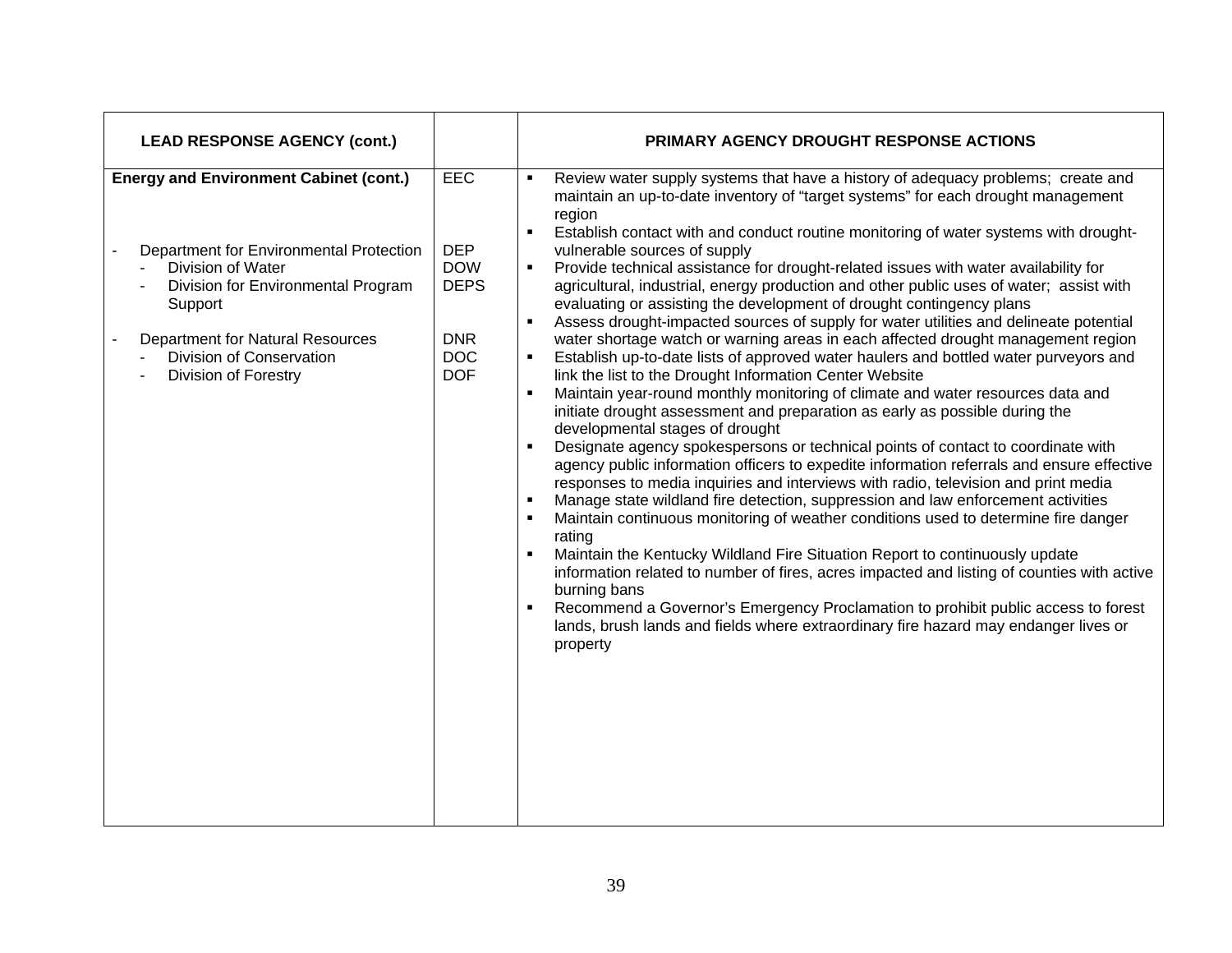| <b>LEAD RESPONSE AGENCY (cont.)</b>                                                |             | <b>PRIMARY AGENCY DROUGHT RESPONSE ACTIONS</b>                                                                                                                                                                                                                                                                                                                                                                                                                                                                                                                                                                                                                                                                                                                                                                                                                                                                                            |
|------------------------------------------------------------------------------------|-------------|-------------------------------------------------------------------------------------------------------------------------------------------------------------------------------------------------------------------------------------------------------------------------------------------------------------------------------------------------------------------------------------------------------------------------------------------------------------------------------------------------------------------------------------------------------------------------------------------------------------------------------------------------------------------------------------------------------------------------------------------------------------------------------------------------------------------------------------------------------------------------------------------------------------------------------------------|
| <b>Kentucky Department of Agriculture</b>                                          | <b>KDA</b>  | Member of the Kentucky Drought Mitigation Team<br>$\blacksquare$<br>Agency responsible for recommending to the governor a declaration of agricultural<br>$\blacksquare$<br>emergency based on actual or anticipated impacts to agricultural products<br>Determine the types and timing of federal assistance that may be available and ensure<br>that the state applies for such assistance as needed<br>Provide a chairperson for the Agricultural Impacts Workgroup<br>Make routine assessments of the impacts of drought on agricultural operations and<br>economies<br>Maintain an inventory of the types and requirements of federal agricultural disaster<br>assistance and ensure that the state applies for such assistance as needed<br>Facilitate communications and cooperation between among agricultural stakeholders<br>and relevant state and federal agencies regarding available assistance during drought<br>conditions |
| <b>Cabinet for Health and Family Services</b><br>Department for Public Health      | <b>DPH</b>  | Member of Kentucky Drought Mitigation Team<br>Provide a co-chair for the Drinking Water and Public Health Workgroup<br>$\blacksquare$<br>Primary point of contact in the event of a public health emergency<br>Provide technical assistance to local health departments and to private well users<br>through local health departments<br>Provide guidance to local health departments regarding purification of water for<br>emergency use<br>Provide guidance to local health departments regarding testing and use of private<br>water supplies<br>Provide guidance for emergency operational procedures for retail food establishments<br>during a water supply emergency, including boil water advisories, chemical<br>contaminations or pressure reductions that may be associated with drought                                                                                                                                      |
| Tourism, Arts and Heritage Cabinet<br>Department of Fish and Wildlife<br>Resources | <b>KDFW</b> | Member of Kentucky Drought Mitigation Team<br>Identify potential impacts to specific fisheries and wildlife populations and recommend<br>actions to reduce the impacts to these resources                                                                                                                                                                                                                                                                                                                                                                                                                                                                                                                                                                                                                                                                                                                                                 |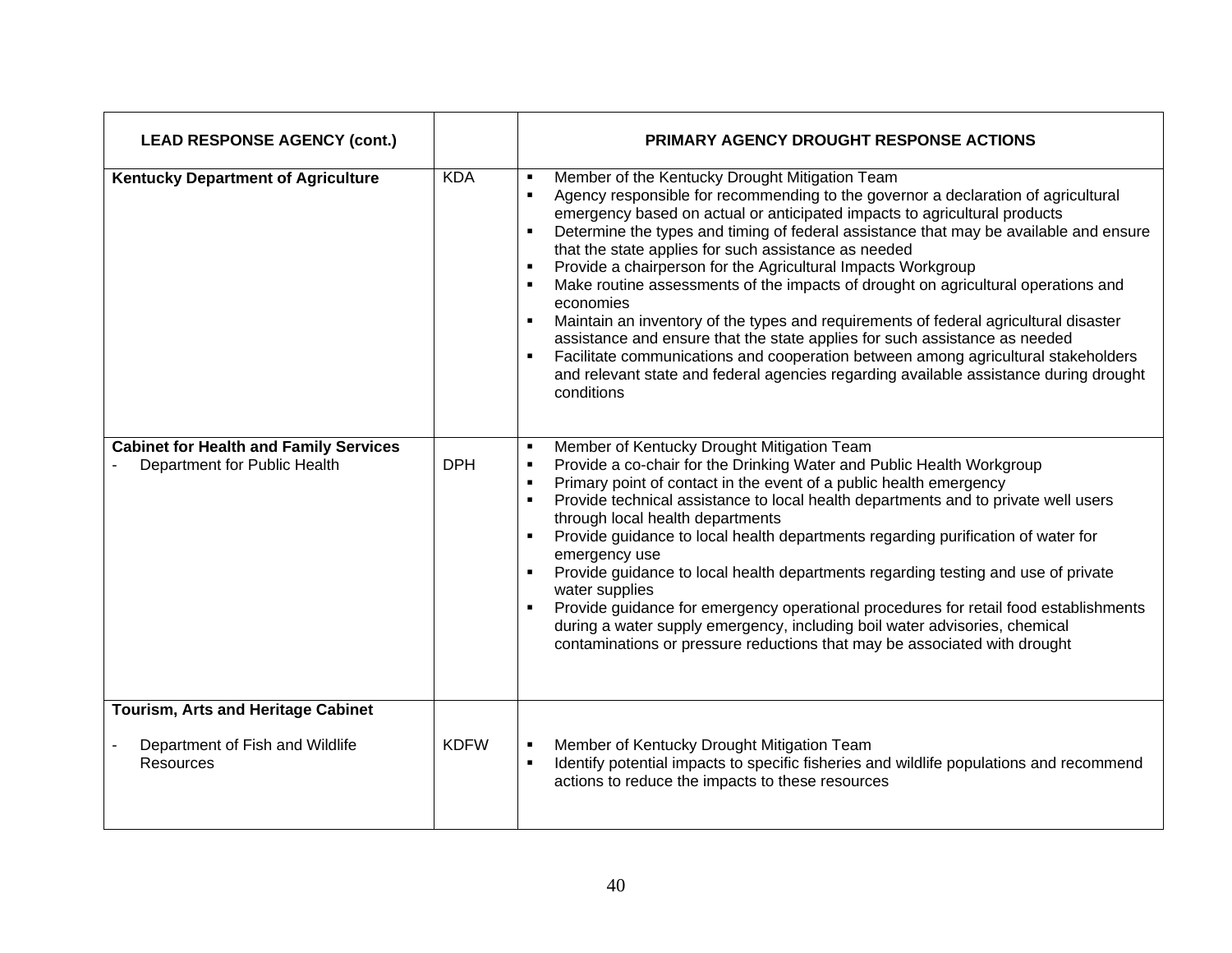| <b>LEAD RESPONSE AGENCY (cont.)</b>                                                                                                       |              | <b>PRIMARY AGENCY DROUGHT RESPONSE ACTIONS</b>                                                                                                                                                                                                                                                                                                                                                                                                                                                                                                                                                                                                                                                                |
|-------------------------------------------------------------------------------------------------------------------------------------------|--------------|---------------------------------------------------------------------------------------------------------------------------------------------------------------------------------------------------------------------------------------------------------------------------------------------------------------------------------------------------------------------------------------------------------------------------------------------------------------------------------------------------------------------------------------------------------------------------------------------------------------------------------------------------------------------------------------------------------------|
| <b>Kentucky Division of Emergency</b><br><b>Management</b>                                                                                | <b>KYEM</b>  | Member of the Kentucky Drought Mitigation Team<br>$\blacksquare$<br>Activate the Emergency Operations Center<br>$\blacksquare$<br>Provide planning, response and recovery support to state and local agencies dealing<br>٠<br>with drought-related emergencies<br>Through regional managers provide situational awareness of local drought conditions<br>Coordinate resource allocation as needed and available to alleviate water shortage<br>emergencies<br>In the event of a governor's declaration, coordinate resources and receipts under the<br>Emergency Management Assistance Compact program                                                                                                        |
| The University of Kentucky College of<br><b>Agriculture</b><br><b>Cooperative Extension Service</b><br><b>Agricultural Weather Center</b> | <b>UKCES</b> | Member of the Kentucky Drought Mitigation Team<br>$\blacksquare$<br>Extension Specialists and County Extension Agents at UK College of Agriculture<br>Cooperative Extension Service respond to the needs of the citizens of Kentucky related<br>to drought conditions in the state<br>Maintain a Web site to provide information and decision aids for farmers, homeowners<br>and others to deal with the impacts of the drought<br>Provide technical assistance to agricultural producers through education and outreach<br>programs<br>Provide up-to-data agricultural weather data and information used for planning and<br>performing agricultural activities                                             |
| <b>County Health Departments</b>                                                                                                          |              | Assess and respond to impacts of water shortages or other drought impacts on public<br>health<br>Provide public education related to drought, e.g., water purification, boil water<br>advisories, sanitation, food services and other public health issues<br>Member of county or local water shortage task force                                                                                                                                                                                                                                                                                                                                                                                             |
| <b>County and Local Governments</b>                                                                                                       |              | Make declarations of drought-related emergencies such as water shortages or burn<br>٠.<br>bans<br>Develop emergency response plans<br>$\blacksquare$<br>Maintain and implement of water shortage response plans for purposes of notifying<br>customers of impending water shortage, initiating demand-management measures and<br>identifying alternative or emergency sources of water supply<br>Establish local drought or water shortage emergency public information strategy<br>Develop local ordinances creating legal authority to impose mandatory restrictions to<br>reduce water use as drought conditions develop<br>Convene and coordinate activities of county or local water shortage task force |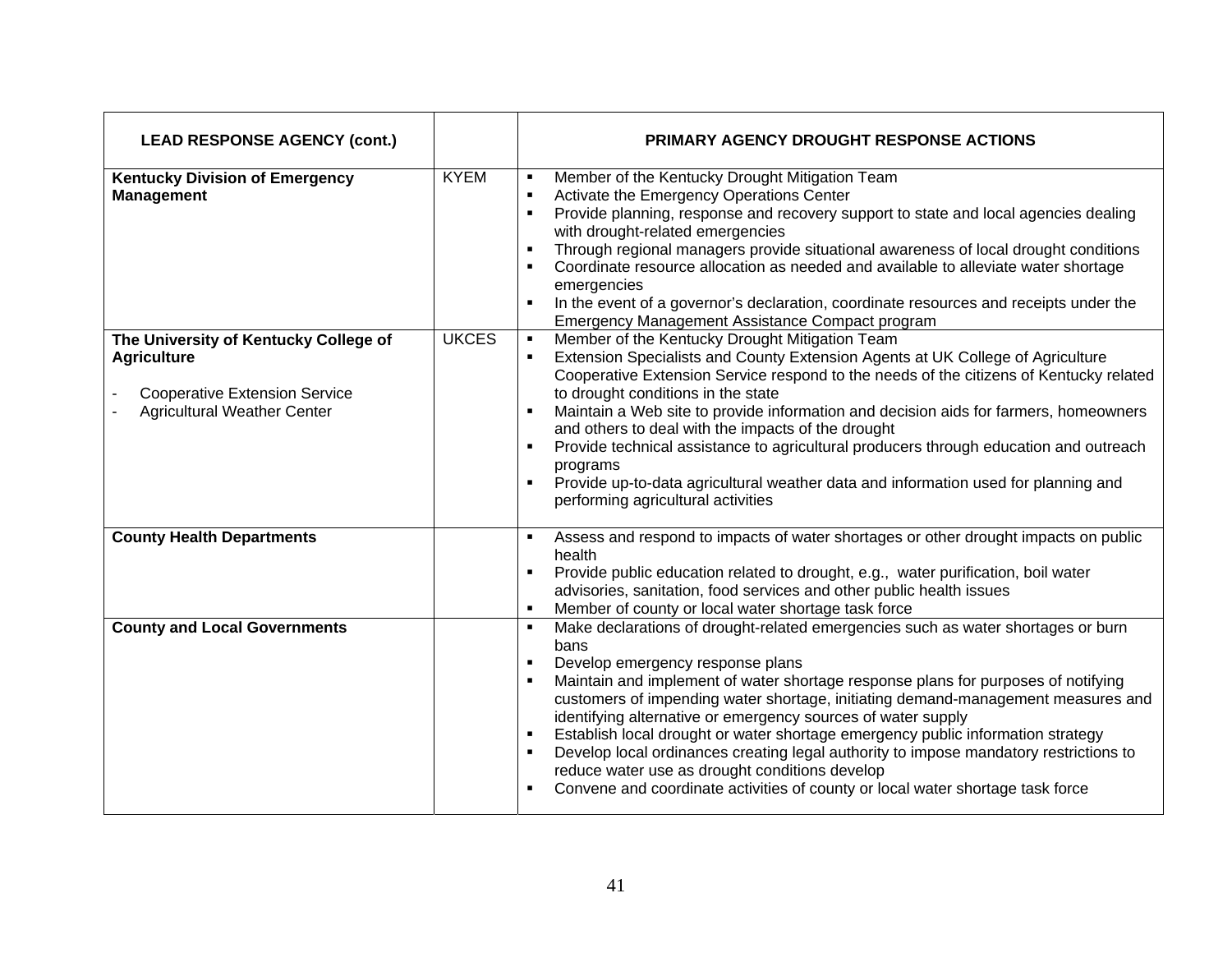| <b>LEAD RESPONSE AGENCY (cont.)</b> | <b>PRIMARY AGENCY DROUGHT RESPONSE ACTIONS</b>                                                                                                                                                                                                                                                                                                                                                    |
|-------------------------------------|---------------------------------------------------------------------------------------------------------------------------------------------------------------------------------------------------------------------------------------------------------------------------------------------------------------------------------------------------------------------------------------------------|
| <b>Water Supply Utilities</b>       | Respond to customer complaints and report any drought-related problems to the<br>Division of Water<br>Monitor drought impacts to water supply levels to ensure timely implementation of<br>water shortage response measures<br>Maintain communication with county and local government officials regarding the<br>status of water supplies<br>Member of county or local water shortage task force |

\*These actions may be taken by coordinating lead agencies independently of the official drought action level due to regional differences in drought vulnerabilities of their constituents related to characteristics of water resources, soils, land uses, or types of water uses.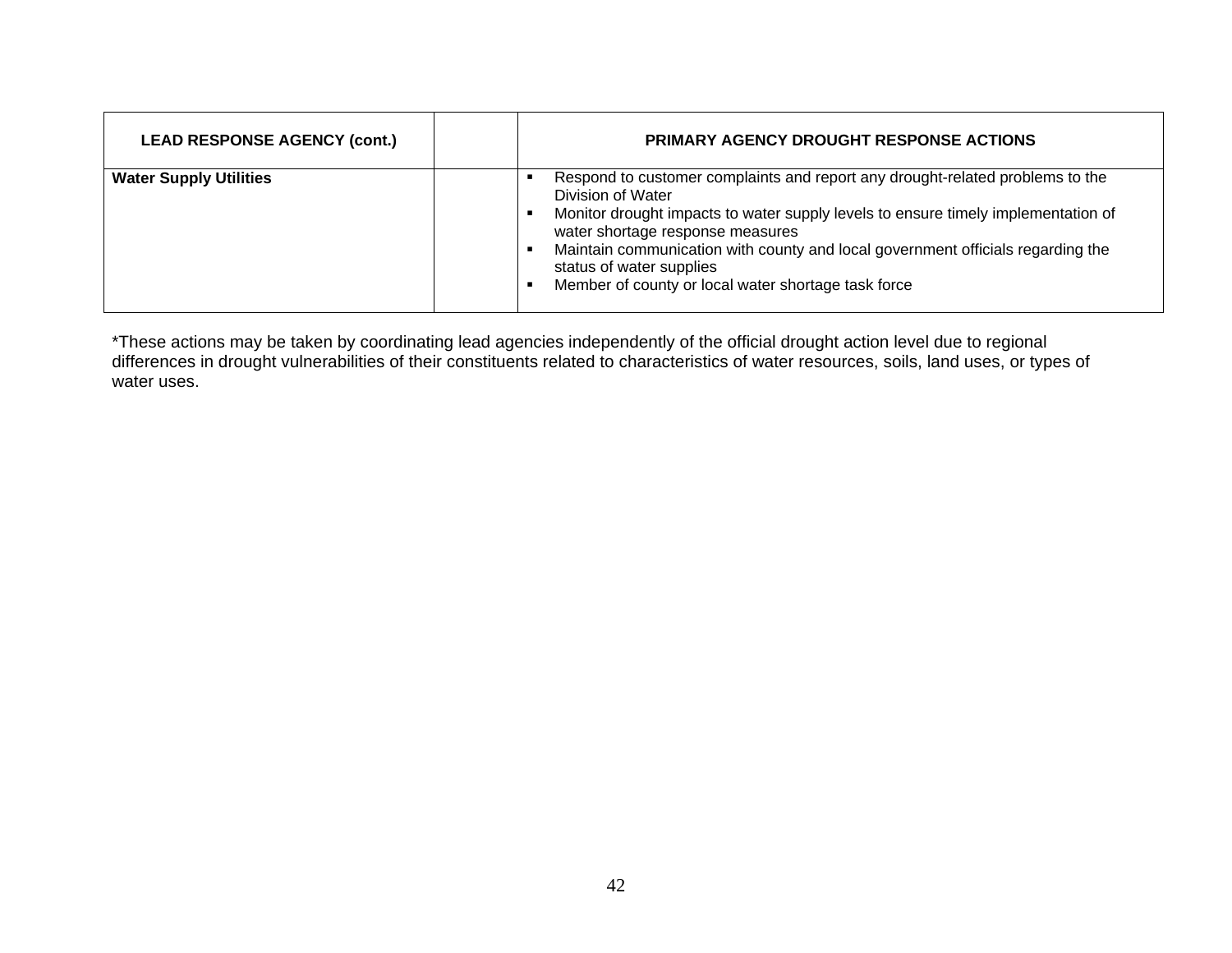## APPENDIX II

Figures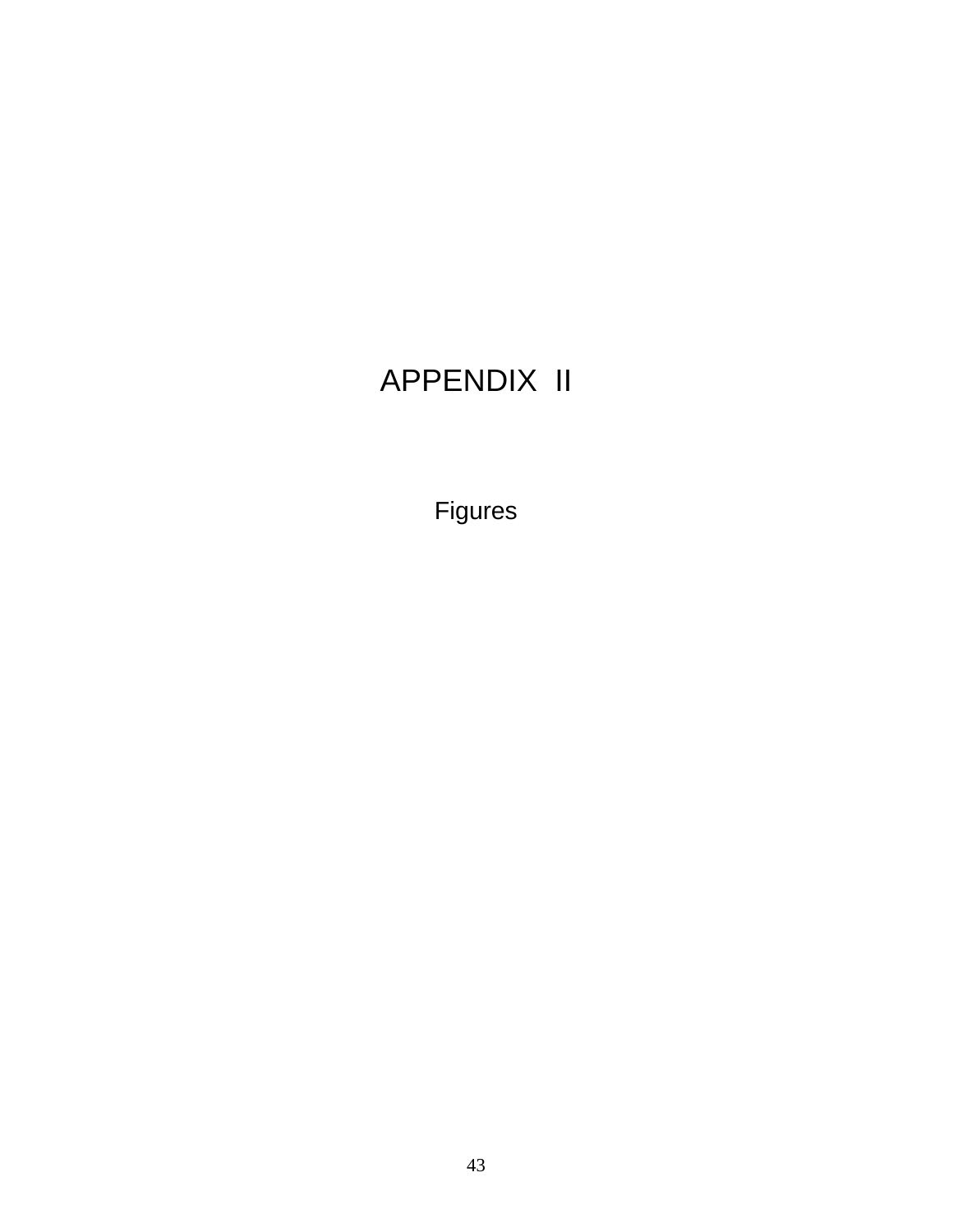**Appendix II.A.** Locations of Drought Management Regions and associated precipitation monitoring stations

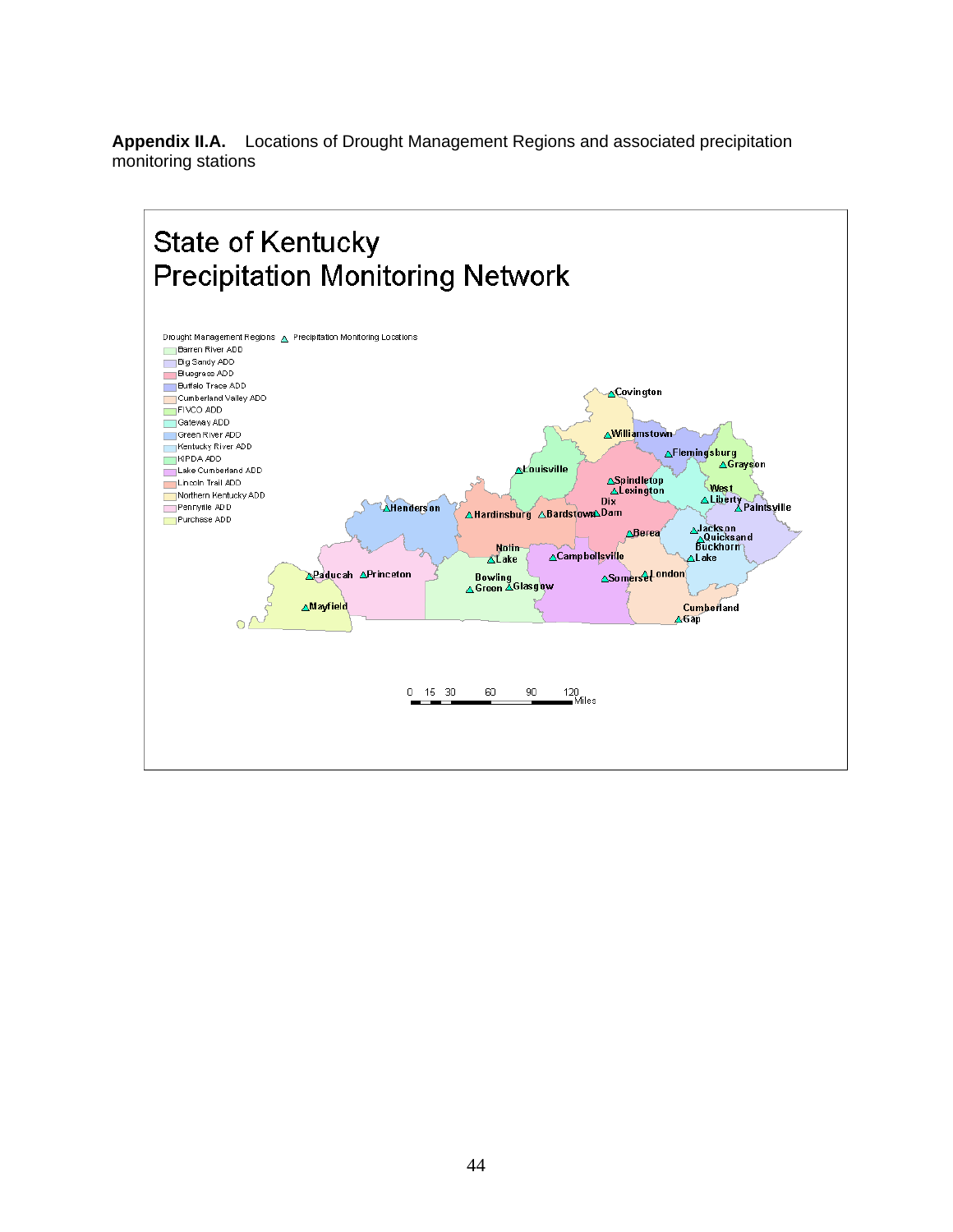**Appendix II.B.** Location of Drought Management Regions and associated USGS stream gage monitoring locations

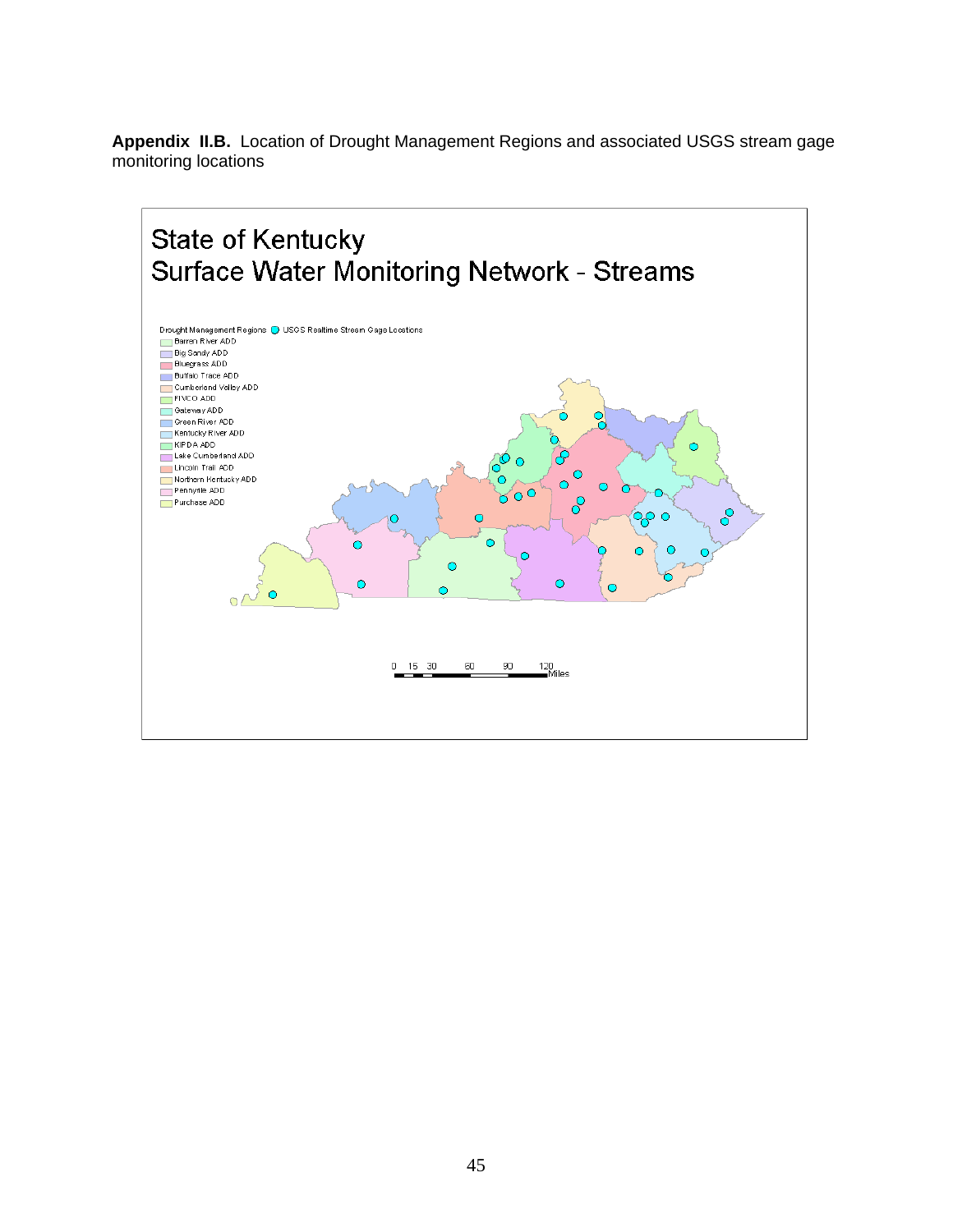**Appendix II.C**. Location of Drought Management Regions and associated lakes and reservoirs used for drought monitoring

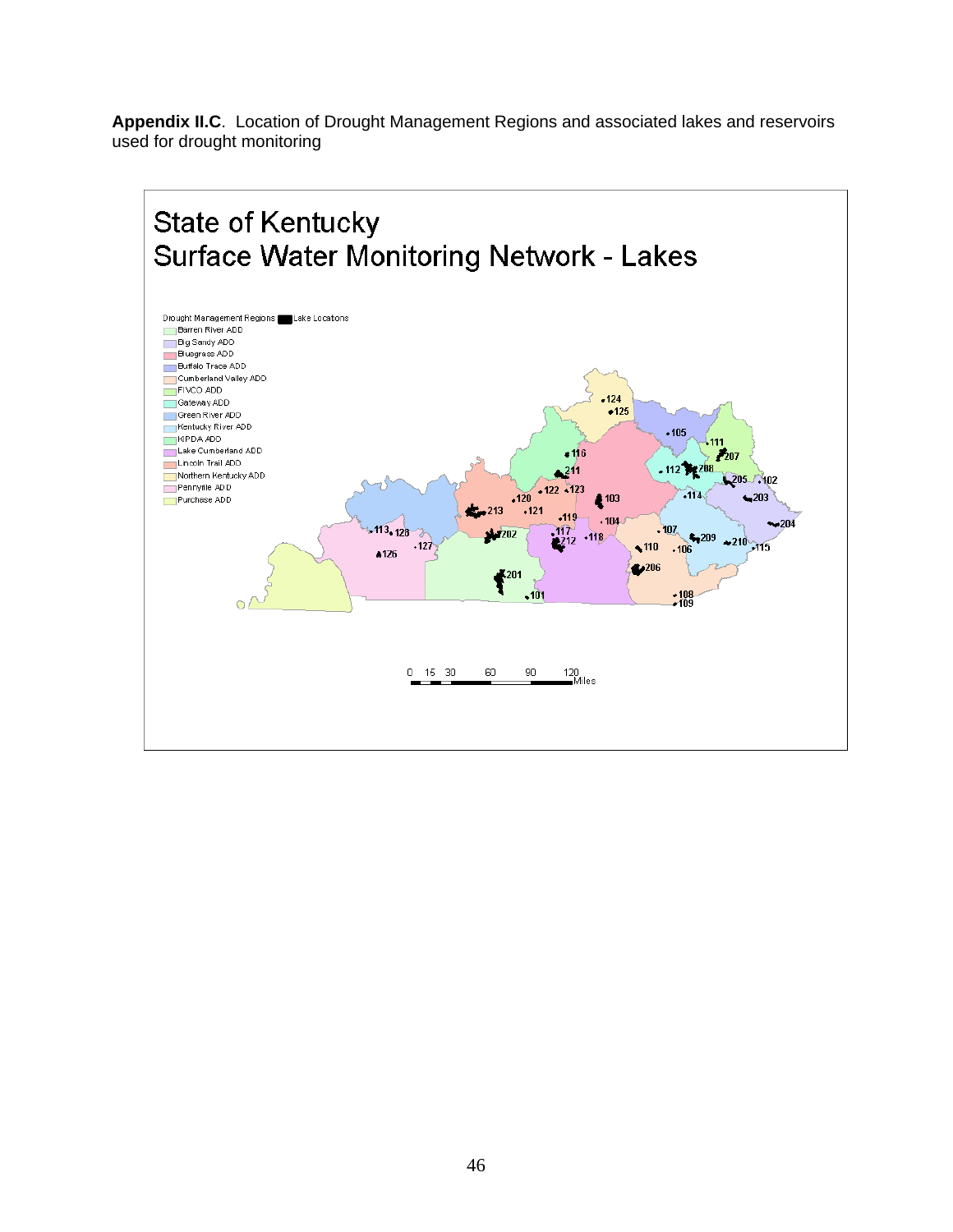**Appendix II.D.** The four climatic divisions of Kentucky used by the National Weather Service and others to collect and maintain records of regional climatic data

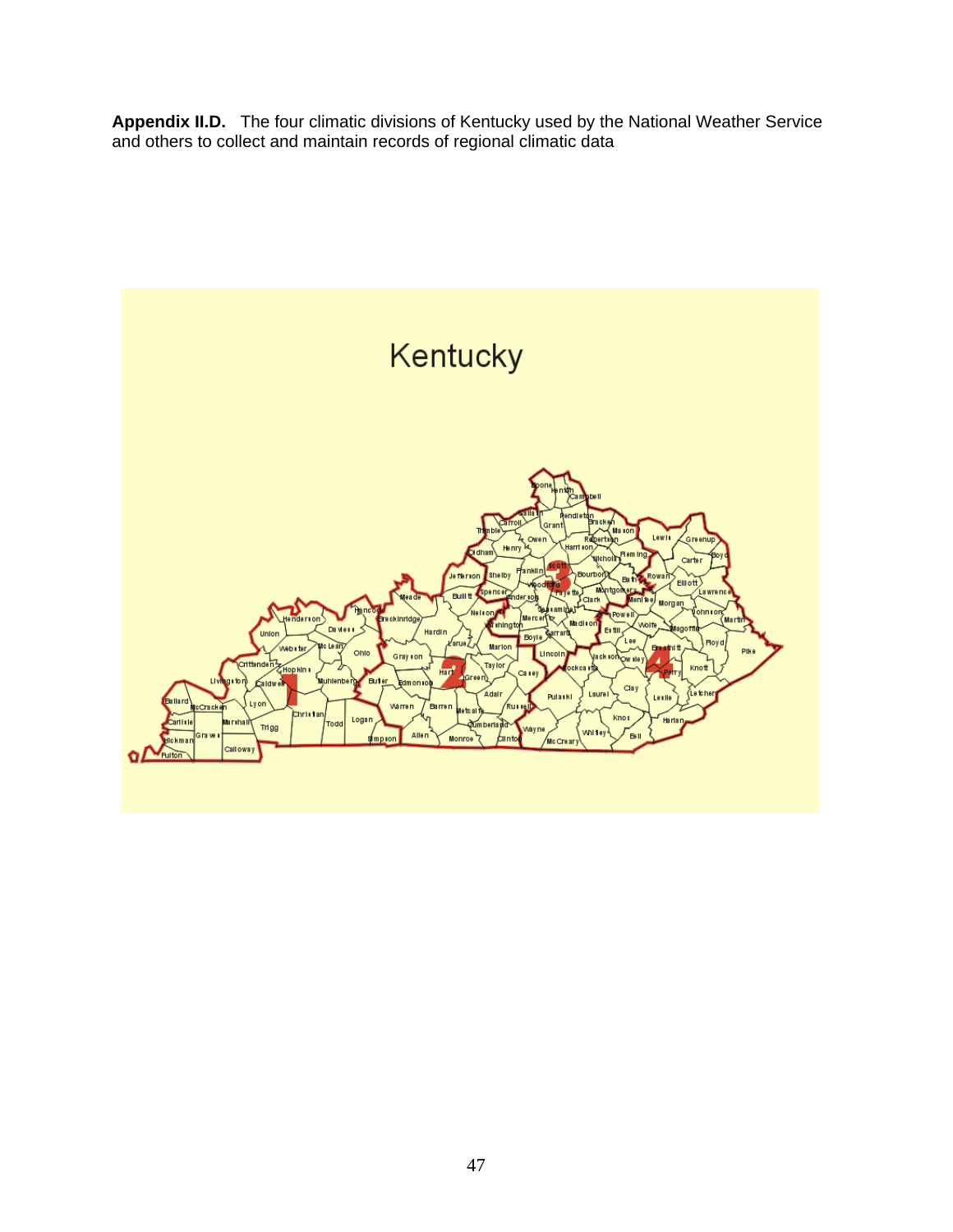**Appendix II.E.** A collaborative interagency framework to manage drought mitigation and response activities in Kentucky

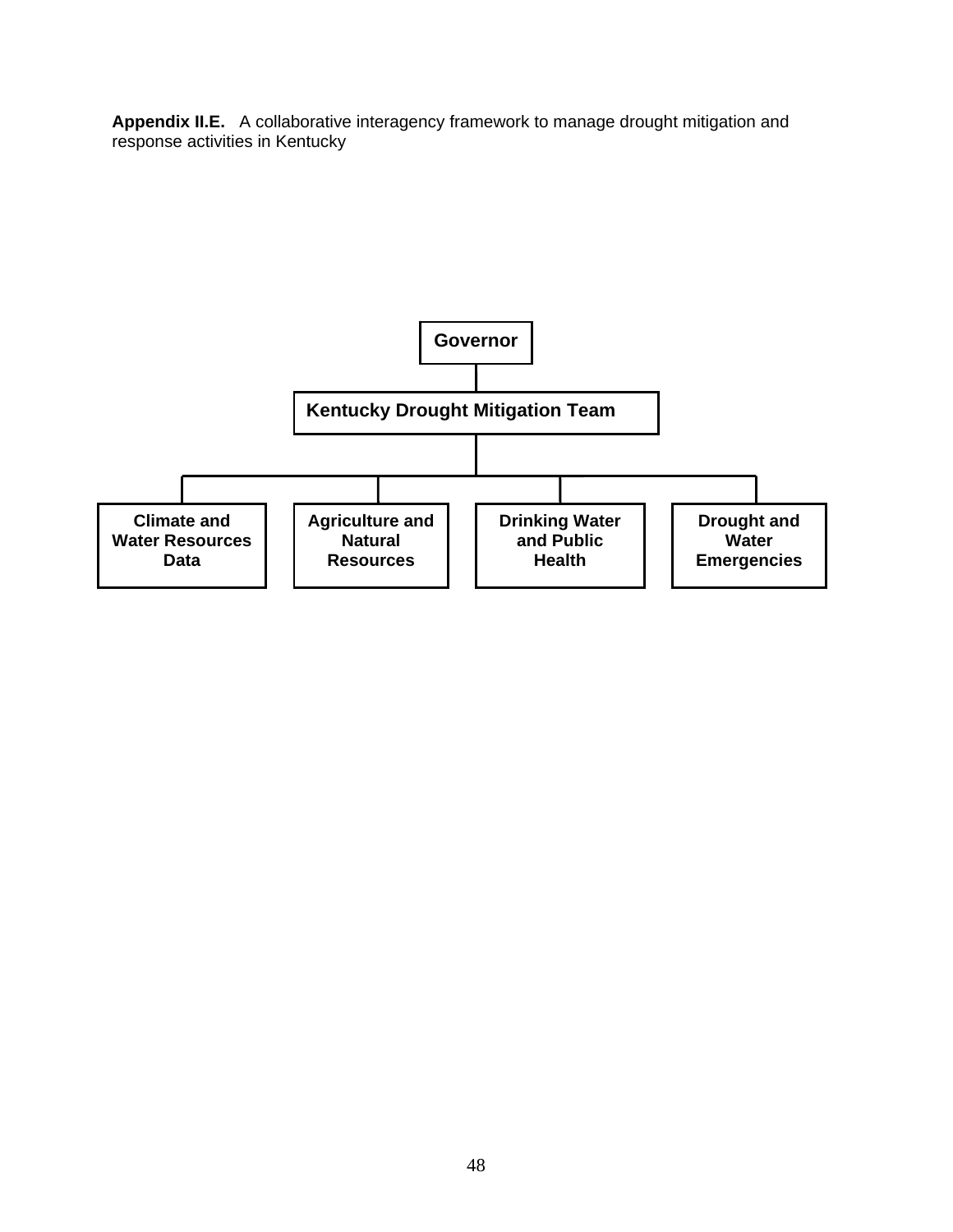## APPENDIX III

Drought Mitigation and Response Advisory Council

Membership and Participants List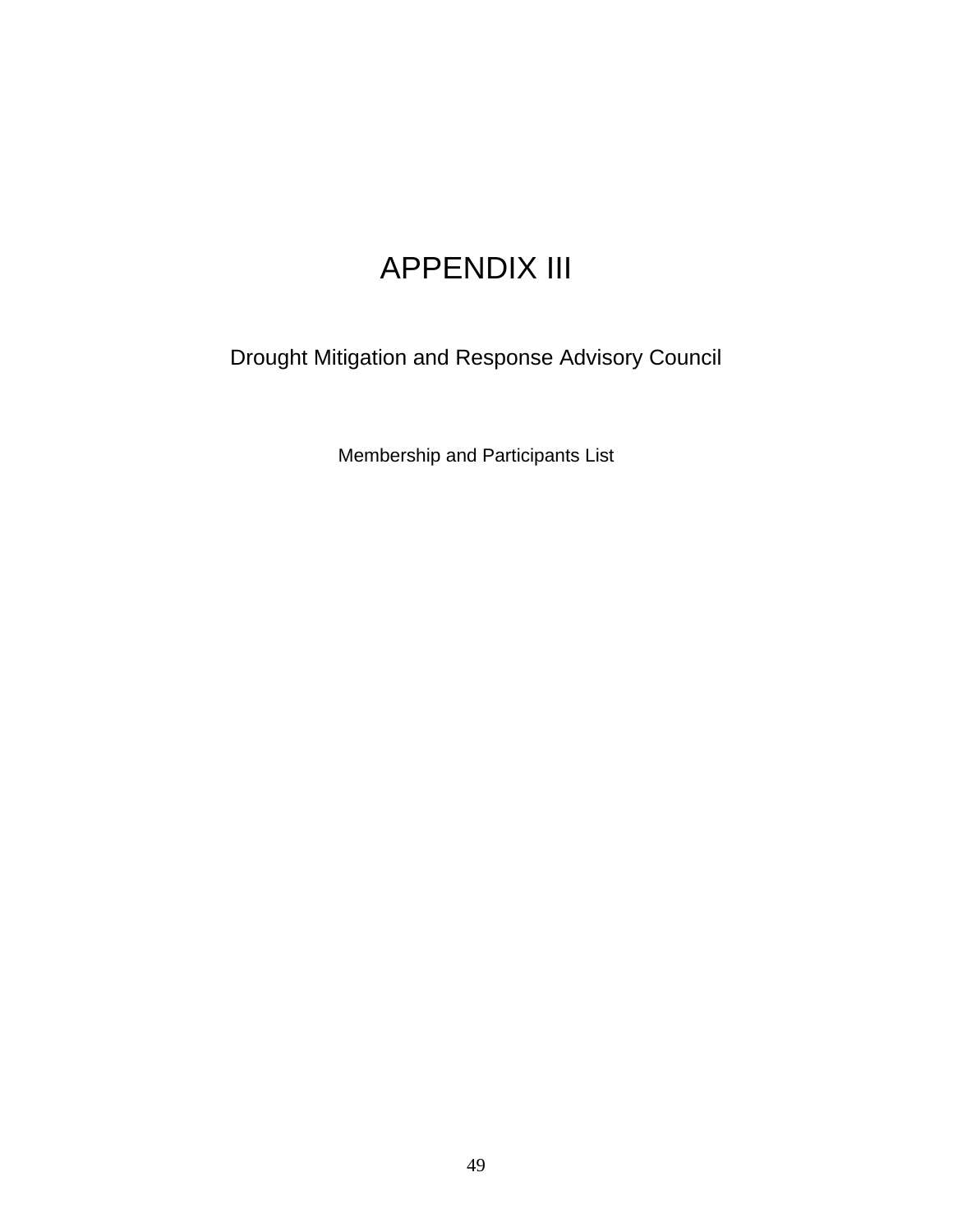**Appendix III.** Drought Mitigation and Response Advisory Council

Henry "Hank" List Deputy Secretary *Kentucky Energy and Environmental Cabinet* 

Brigadier General John W. Heltzel Deputy Commander *Kentucky Department of Military Affairs*  **Director** *Division of Emergency Management* 

Steven A. Coleman **Director** *Kentucky Department for Natural Resources Division of Conservation*

> Tim Curran *U.S. Army Corps of Engineers Huntington District*

> > Aimee Downs Geographer *U.S. Geological Survey*

Mike Callahan **Hydrologist** *National Weather Service* 

Dr. Tom Priddy **Director** *University of Kentucky College of Agriculture Weather Center Department of Agricultural Engineering*

Josh Human Associate Director *University of Louisville Center for Hazards Research and Policy Development*

> Joe Ewalt **Director** *Kentucky League of Cities Policy Development*

Sharon Dodson **Director** *EON-US Environmental Affairs* 

Linda Bridwell Manager *Kentucky American Water Company* 

Kasey Voils Coordinator *Lake Cumberland Area Development District* 

Sandy Gruzesky **Director** *Kentucky Department for Environmental Protection Division of Water*

Brigadier General Joseph Culver Deputy Adjutant General *Kentucky Department of Military Affairs Division of Emergency Management*

> Bill Byron Management Team Leader *U.S. Army Corps of Engineers Louisville District*

David Meadows *U.S. Army Corps of Engineers Huntington District* 

Dr. Stuart Foster State Climatologist *Western Kentucky University Kentucky Climate Center* 

Col. Steve Bullard Division Director *Kentucky Department of Military Affairs* 

> Jim Maczko Meteorologist *National Weather Service*

Roger Recktenwald **Director** *Kentucky Association of Counties Research, Planning and Regulatory Affairs* 

> John Covington Executive Director *Kentucky Infrastructure Authority*

> > Michael Winkler *EON-US Environmental Affairs*

Greg Heitzman **President** *Louisville Water Company* 

Steve Owens Manager *McCreary County Water District*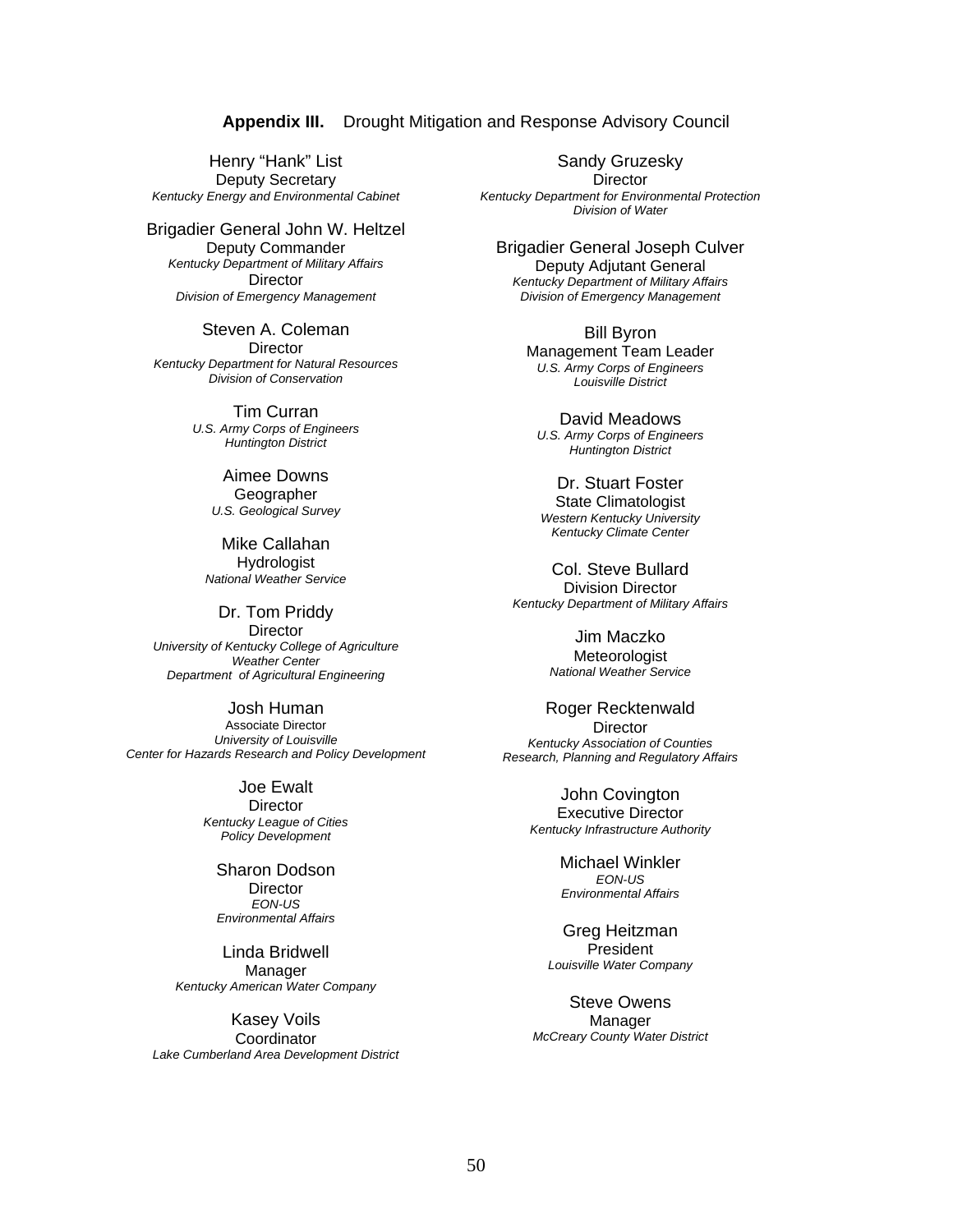#### Mac Stone Executive Director *Kentucky Department of Agriculture Office of Agricultural Marketing and Product Promotion*

Carl Kurz Assistant General Manager *Toyota Motor Manufacturing* 

Mike Gardner Systems Manager *Bowling Green Municipal Utilities* 

Benjy Kinman **Director** *Kentucky Department of Fish and Wildlife Division of Fisheries*

Cam Metcalf Executive Director *Kentucky Pollution Prevention Center University of Louisville*

Peter Goodmann Assistant Director *Kentucky Department for Environmental Protection Division of Water* 

Bill Caldwell Environmental Scientist *Kentucky Department for Environmental Protection Division of Water* 

> Barbara Yates Planning Project Supervisor *Kentucky Department of Military Affairs Division of Emergency Management*

Major General Edward W. Tonini Adjutant General *Kentucky Department of Military Affairs* 

Donna Diaz Executive Director *Lake Cumberland Area Development District* 

Laura Knoth **Director** *Kentucky Farm Bureau Federation Public Affairs Division* 

> Tim Willard *Frankfort Country Club*

Gary Larimore Executive Director *Kentucky Rural Water Association* 

Jeff Ross *Kentucky Department of Fish and Wildlife Division of Fisheries*

> Pamla Wood *Environmental Representative*

> > Ed Council Owner *Canoe Kentucky*

Joe Sullivan *National Weather Service* 

Annette DuPont-Ewing Executive Director *Kentucky Municipal Utilities Association* 

Tim Hughes Senior Policy Analyst *Kentucky Governor's Office of Agriculture Policy* 

> Harry James Planning Branch Manager *Department of Military Affairs Division of Emergency Management*

Gerald Wuetcher Assistant Director *Kentucky Public Service Commission Division of General Counsel*